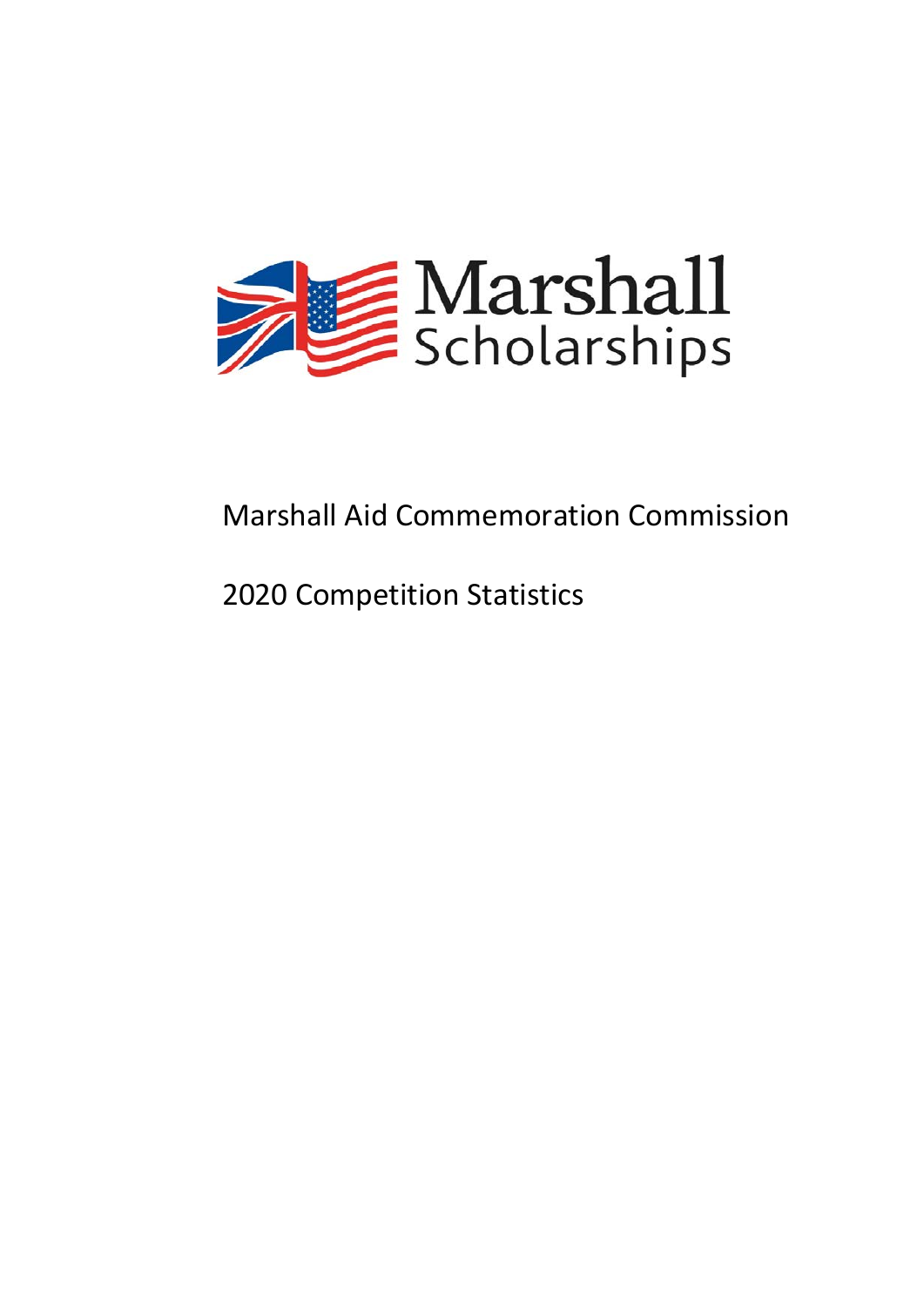## **Trends**

|                                           | <b>Endorsed</b> | Interviewed | Selected |
|-------------------------------------------|-----------------|-------------|----------|
| <b>Candidates Under Review</b>            | 1000            | 160         | 46       |
| <b>Path Selected</b>                      |                 |             |          |
| One Year                                  | 12.6%           | 11.3%       | 13.0%    |
| <b>Two Year</b>                           | 87.4%           | 88.7%       | 87.0%    |
| Gender                                    |                 |             |          |
| Men                                       | 37.7%           | 41.3%       | 39.1%    |
| Women                                     | 62.3%           | 58.7%       | 60.9%    |
| <b>Pell Grant Eligible</b>                |                 |             |          |
| Yes                                       | 20.5%           | 18.8%       | 17.4%    |
| No                                        | 79.5%           | 81.2%       | 82.6%    |
| <b>Universities Presenting Candidates</b> |                 |             |          |
| Ivy League                                | 13.6%           | 15.6%       | 13.0%    |
| <b>Other Private Universities</b>         | 47.1%           | 45.6%       | 41.3%    |
| <b>State/Public Universities</b>          | 35.3%           | 30.0%       | 34.8%    |
| <b>Service Academies</b>                  | 4.0%            | 8.8%        | 10.9%    |
| <b>Preferred UK University</b>            |                 |             |          |
| University of Oxford                      | 25.7%           | 25.0%       | 21.7%    |
| University of Cambridge                   | 9.8%            | 14.4%       | 15.2%    |
| Universities in London                    | 33.7%           | 28.8%       | 26.1%    |
| <b>Other English Universities</b>         | 17.5%           | 19.4%       | 23.9%    |
| Northern Irish Universities               | 1.8%            | 1.3%        | 0.0%     |
| <b>Scottish Universities</b>              | 11.0%           | 10.0%       | 13.0%    |
| <b>Welsh Universities</b>                 | 0.5%            | 1.3%        | 0.0%     |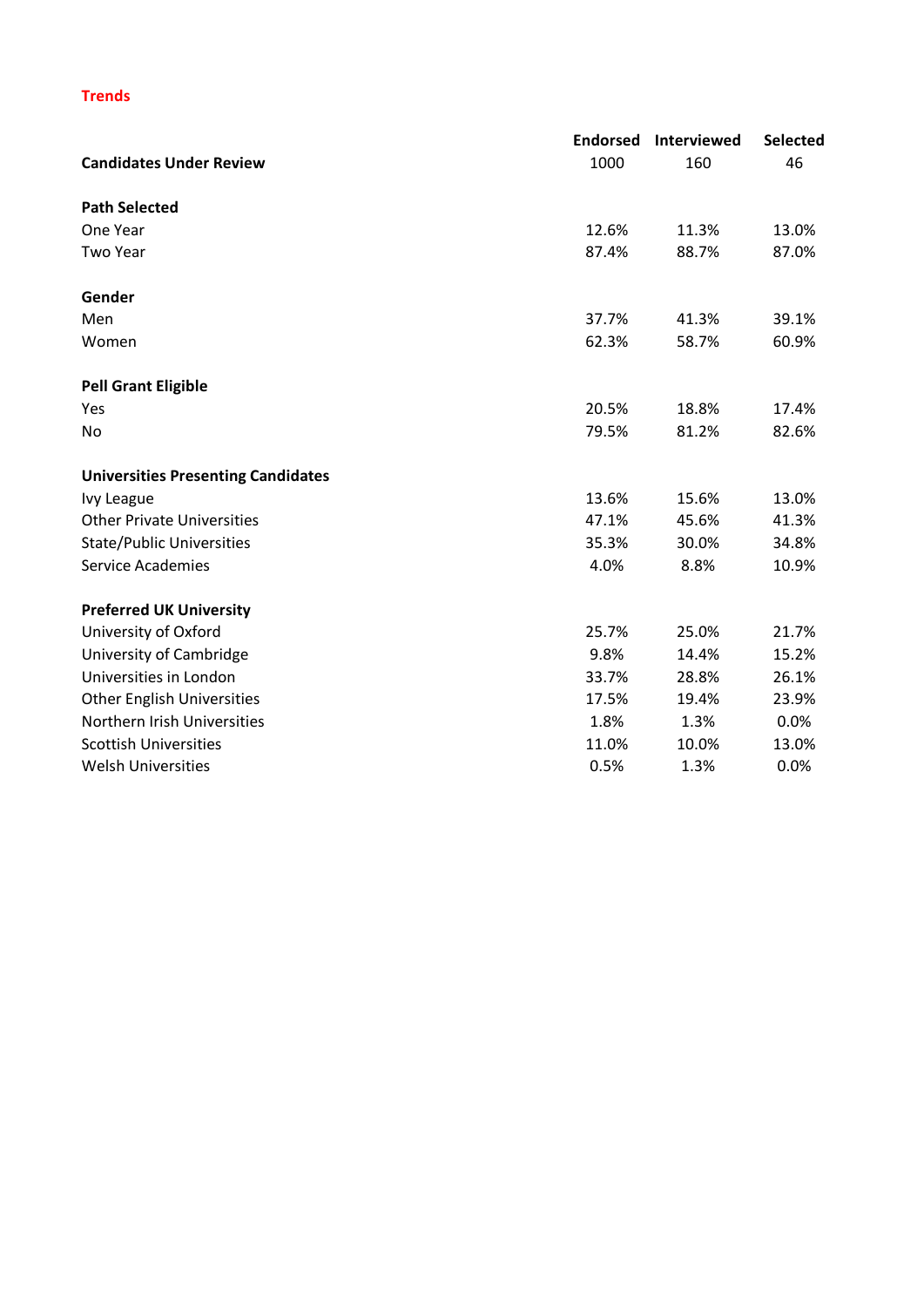## **Trends Numbers**

|                                           | <b>Endorsed</b> | <b>Interviewed</b> | <b>Selected</b> |
|-------------------------------------------|-----------------|--------------------|-----------------|
| <b>Candidates Under Review</b>            | 1000            | 160                | 46              |
| <b>Path Selected</b>                      |                 |                    |                 |
| One Year                                  | 126             | 18                 | 6               |
| <b>Two Year</b>                           | 874             | 142                | 40              |
| Gender                                    |                 |                    |                 |
| Men                                       | 377             | 66                 | 18              |
| Women                                     | 623             | 93                 | 28              |
| <b>Pell Grant Eligible</b>                |                 |                    |                 |
| Yes                                       | 205             | 30                 | 8               |
| <b>No</b>                                 | 795             | 130                | 36              |
| <b>Universities Presenting Candidates</b> |                 |                    |                 |
| Ivy League                                | 136             | 25                 | 6               |
| <b>Other Private Universities</b>         | 471             | 73                 | 19              |
| <b>State/Public Universities</b>          | 353             | 48                 | 16              |
| <b>Service Academies</b>                  | 40              | 14                 | 5               |
| <b>Preferred UK University</b>            |                 |                    |                 |
| University of Oxford                      | 257             | 40                 | 10              |
| University of Cambridge                   | 98              | 23                 | $\overline{7}$  |
| Universities in London                    | 337             | 46                 | 12              |
| <b>Other English Universities</b>         | 175             | 31                 | 11              |
| Northern Irish Universities               | 18              | 2                  | 0               |
| <b>Scottish Universities</b>              | 110             | 16                 | 6               |
| <b>Welsh Universities</b>                 | 5               | $\overline{2}$     | 0               |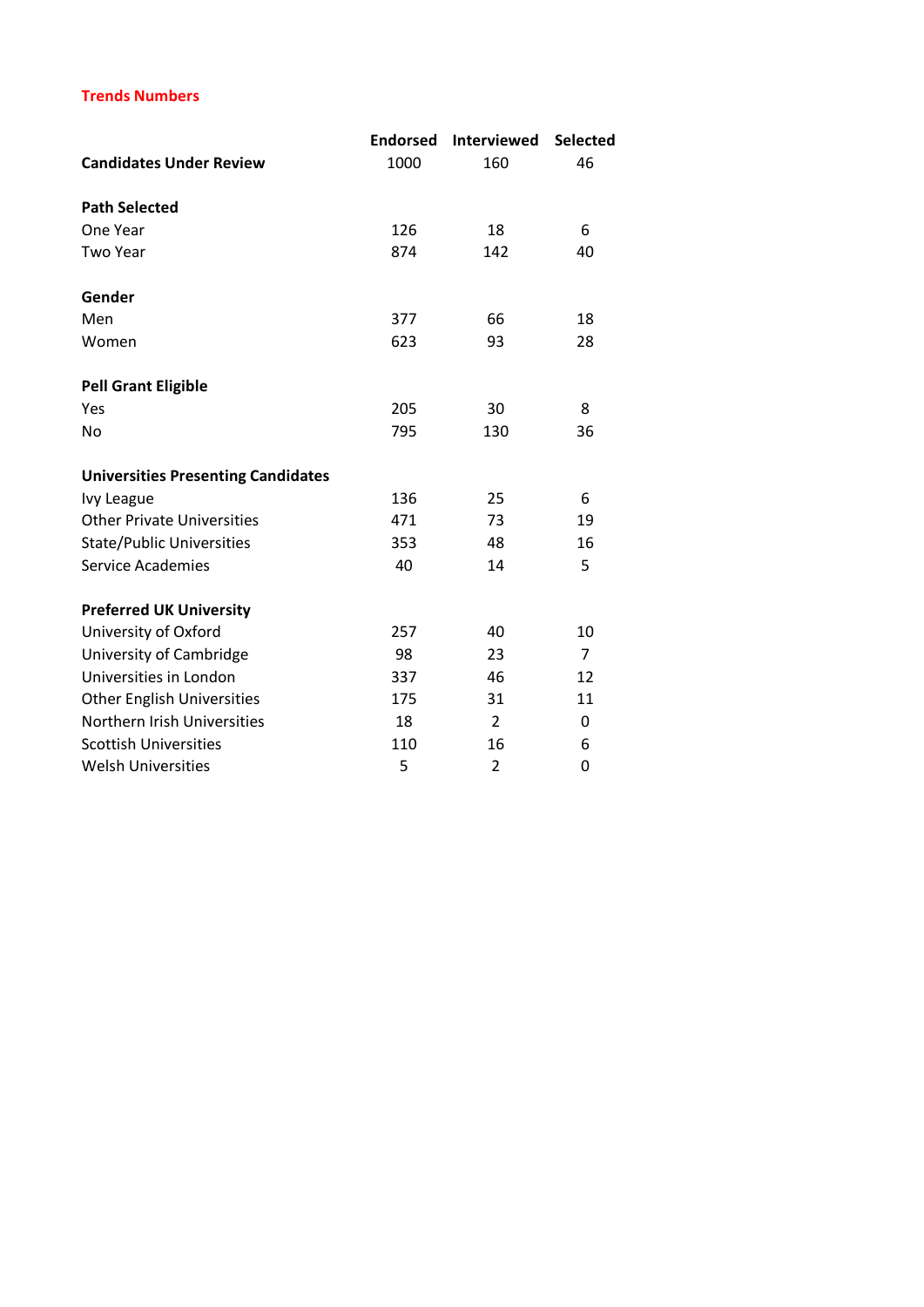



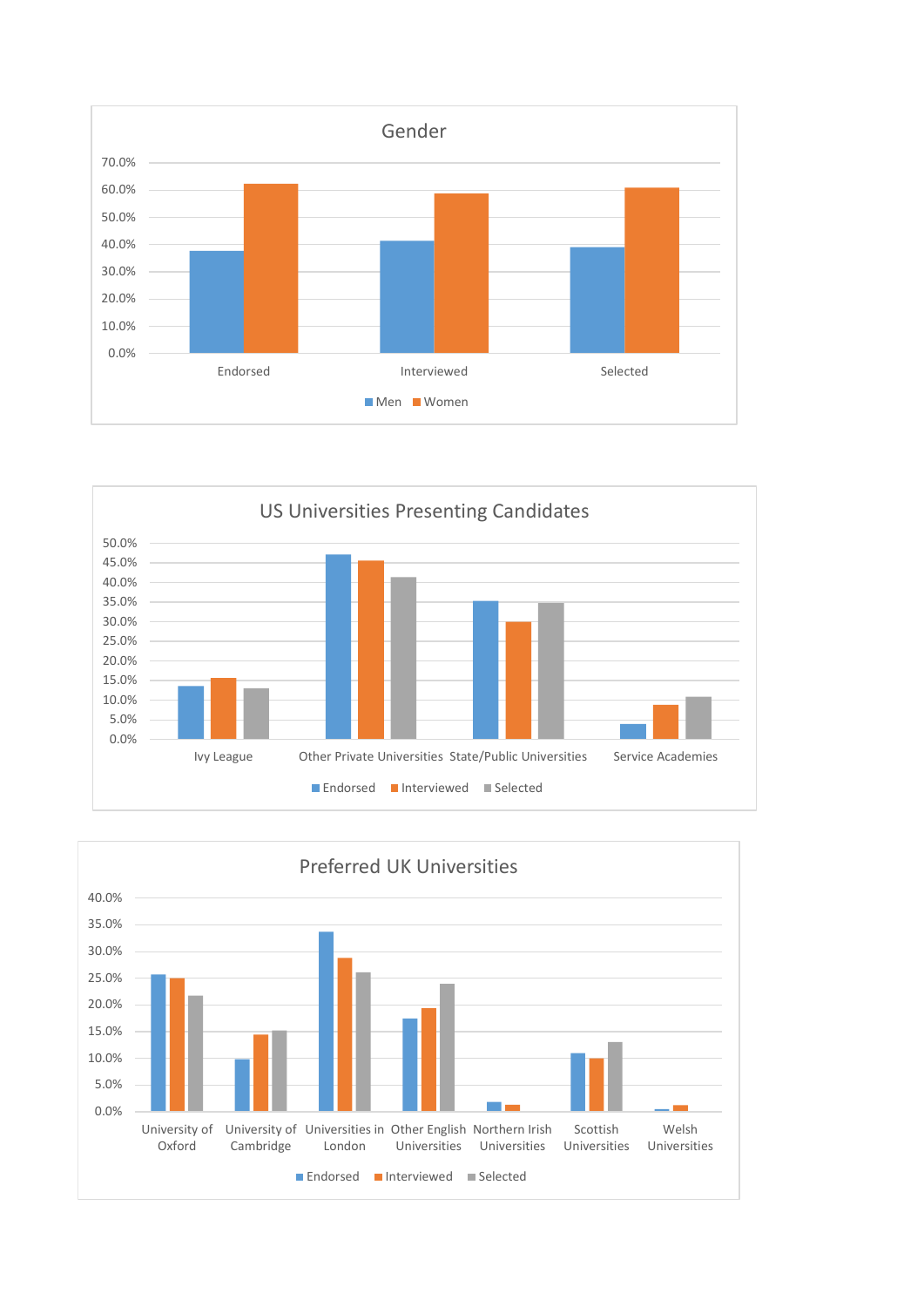| <b>Comparisons</b>                        |        |                 |        |        |        |        |       |       |       |       |       |       |       |        |        |        |                            |
|-------------------------------------------|--------|-----------------|--------|--------|--------|--------|-------|-------|-------|-------|-------|-------|-------|--------|--------|--------|----------------------------|
|                                           |        | <b>Endorsed</b> |        |        |        |        |       |       |       |       |       |       |       |        |        |        |                            |
|                                           | 2004   | 2005            | 2006   | 2007   | 2008   | 2009   | 2010  | 2011  | 2012  | 2013  | 2014  | 2015  | 2016  | 2017   | 2018   | 2019   | 2020                       |
| Gender                                    |        |                 |        |        |        |        |       |       |       |       |       |       |       |        |        |        |                            |
| Men                                       | 51.0%  | 48.1%           | 47.4%  | 50.0%  | 50.3%  | 49.4%  | 45.2% | 48.1% | 52.1% | 48.5% | 45.8% | 46.6% | 43.9% | 44.2%  | 42.9%  | 38.6%  | 37.7%                      |
| Women                                     | 49.0%  | 51.9%           | 52.6%  | 50.0%  | 49.7%  | 50.6%  | 54.8% | 51.9% | 47.9% | 51.5% | 54.2% | 53.4% | 56.1% | 55.8%  | 57.1%  | 61.4%  | 62.3%                      |
| <b>Path Selected</b>                      |        |                 |        |        |        |        |       |       |       |       |       |       |       |        |        |        |                            |
| One Year                                  | 0.0%   | 0.0%            | 0.0%   | 0.0%   | 0.0%   | 0.0%   | 16.0% | 16.0% | 14.0% | 14.0% | 12.0% | 14.0% | 14.2% | 15.9%  | 14.0%  | 13.1%  | 12.6%                      |
| Two Year                                  | 100.0% | 100.0%          | 100.0% | 100.0% | 100.0% | 100.0% | 84.0% | 84.0% | 86.0% | 86.0% | 88.0% | 86.0% | 85.8% | 84.1%  | 86.0%  | 86.9%  | 87.4%                      |
| <b>Universities Presenting Candidates</b> |        |                 |        |        |        |        |       |       |       |       |       |       |       |        |        |        |                            |
| Ivy League                                | 16.0%  | 11.8%           | 11.2%  | 12.3%  | 10.8%  | 10.7%  | 11.9% | 12.8% | 13.1% | 15.8% | 16.3% | 16.7% | 17.4% | 16.8%  | 15.50% | 15.74% | 13.6%                      |
| Other Private Universities                | 41.8%  | 52.2%           | 54.3%  | 51.5%  | 51.0%  | 46.7%  | 50.9% | 51.8% | 52.2% | 47.3% | 47.9% | 48.4% | 47.3% | 49.8%  | 49.41% | 50.50% | 47.1%                      |
| State/Public Universities                 | 37.4%  | 30.1%           | 30.1%  | 31.3%  | 31.9%  | 30.2%  | 31.2% | 30.2% | 29.9% | 32.0% | 30.1% | 31.9% | 32.1% | 30.9%  | 33.05% | 30.10% | 35.3%                      |
| Service Academies                         | 4.8%   | 5.4%            | 4.4%   | 4.5%   | 6.1%   | 5.3%   | 5.9%  | 5.2%  | 4.8%  | 4.2%  | 5.5%  | 3.0%  | 3.3%  | 2.5%   | 2.05%  | 3.66%  | 4.0%                       |
| <b>Employer Endorsed</b>                  | 0.0%   | 0.5%            | 0.0%   | 0.4%   | 0.1%   | 0.3%   | 0.1%  | 0.0%  | 0.0%  | 1.0%  | 0.1%  | 0.1%  | 0.0%  | 0.0%   | 0.00%  | 0.0%   | 0.0%                       |
| <b>Preferred UK University</b>            |        |                 |        |        |        |        |       |       |       |       |       |       |       |        |        |        |                            |
| University of Oxford                      | 32.3%  | 32.0%           | 31.5%  | 32.4%  | 30.9%  | 30.8%  | 28.0% | 29.3% | 26.9% | 28.2% | 29.1% | 31.0% | 27.6% | 25.5%  | 25.4%  | 24.6%  | 25.7%                      |
| University of Cambridge                   | 12.7%  | 13.0%           | 12.9%  | 13.0%  | 12.3%  | 12.4%  | 11.4% | 12.9% | 11.6% | 11.2% | 11.4% | 11.3% | 10.3% | 10.6%  | 12.6%  | 10.4%  | 9.8%                       |
| Universities in London                    | 22.6%  | 25.7%           | 25.9%  | 26.7%  | 25.4%  | 26.3%  | 31.0% | 29.5% | 33.0% | 32.9% | 33.9% | 30.0% | 29.3% | 34.1%  | 32.8%  | 31.2%  | 33.7%                      |
| Other English Universities                | 20.9%  | 19.3%           | 18.7%  | 17.4%  | 20.1%  | 17.5%  | 18.6% | 17.6% | 17.5% | 15.9% | 16.4% | 16.3% | 15.1% | 17.1%  | 16.9%  | 19.9%  | 17.5%                      |
| Nothern Irish Universities                | 1.6%   | 0.9%            | 1.4%   | 1.0%   | 1.2%   | 1.7%   | 1.1%  | 1.5%  | 1.0%  | 0.7%  | 0.3%  | 1.0%  | 1.2%  | 1.0%   | 1.0%   | 1.4%   | 1.8%                       |
| <b>Scottish Universities</b>              | 8.8%   | 7.6%            | 8.8%   | 8.5%   | 8.2%   | 10.3%  | 8.3%  | 7.9%  | 9.1%  | 10.3% | 7.8%  | 9.7%  | 15.3% | 11.4%  | 10.1%  | 11.5%  | 11.0%                      |
| <b>Welsh Universities</b>                 | 1.3%   | 1.5%            | 0.7%   | 0.6%   | 1.8%   | 1.0%   | 1.5%  | 1.2%  | 0.8%  | 0.7%  | 1.0%  | 0.6%  | 1.3%  | 0.3%   | 1.2%   | 1.1%   | 0.5%                       |
| Ethnicity                                 |        |                 |        |        |        |        |       |       |       |       |       |       |       |        |        |        |                            |
| American Indian or Alaska Native          | 0.0%   | 0.0%            | 0.0%   | 0.0%   | 0.0%   | 0.0%   | 0.0%  | 0.0%  | 0.0%  | 0.0%  | 0.0%  | 0.0%  | 0.0%  | 0.42%  | 0.65%  | 0.20%  | See data later in document |
| Asian American                            | 0.0%   | 0.0%            | 0.0%   | 0.0%   | 0.0%   | 0.0%   | 0.0%  | 0.0%  | 0.0%  | 0.0%  | 0.0%  | 0.0%  | 0.0%  | 11.31% | 12.92% | 12.08% | See data later in document |
| <b>Black or African American</b>          | 0.0%   | 0.0%            | 0.0%   | 0.0%   | 0.0%   | 0.0%   | 0.0%  | 0.0%  | 0.0%  | 0.0%  | 0.0%  | 0.0%  | 0.0%  | 5.07%  | 5.81%  | 5.35%  | See data later in document |
| Hispanic/Latino American                  | 0.0%   | 0.0%            | 0.0%   | 0.0%   | 0.0%   | 0.0%   | 0.0%  | 0.0%  | 0.0%  | 0.0%  | 0.0%  | 0.0%  | 0.0%  | 3.07%  | 4.95%  | 5.64%  | See data later in document |
| White                                     | 0.0%   | 0.0%            | 0.0%   | 0.0%   | 0.0%   | 0.0%   | 0.0%  | 0.0%  | 0.0%  | 0.0%  | 0.0%  | 0.0%  | 0.0%  | 69.77% | 67.60% | 67.43% | See data later in document |
| Native Hawaiian or Other Pacific Islander | 0.0%   | 0.0%            | 0.0%   | 0.0%   | 0.0%   | 0.0%   | 0.0%  | 0.0%  | 0.0%  | 0.0%  | 0.0%  | 0.0%  | 0.0%  | 0.11%  | 0.22%  | 0.10%  | See data later in document |
| <b>Mixed Race</b>                         | 0.0%   | 0.0%            | 0.0%   | 0.0%   | 0.0%   | 0.0%   | 0.0%  | 0.0%  | 0.0%  | 0.0%  | 0.0%  | 0.0%  | 0.0%  | 5.29%  | 4.74%  | 5.64%  | See data later in document |
| Prefer not to answer                      | 0.0%   | 0.0%            | 0.0%   | 0.0%   | 0.0%   | 0.0%   | 0.0%  | 0.0%  | 0.0%  | 0.0%  | 0.0%  | 0.0%  | 0.0%  | 4.97%  | 3.12%  | 3.56%  | See data later in document |
| Overall percentage                        | 0.0%   | 0.0%            | 0.0%   | 0.0%   | 0.0%   | 0.0%   | 0.0%  | 0.0%  | 0.0%  | 0.0%  | 0.0%  | 0.0%  | 0.0%  | 25.0%  | 28.0%  | 29.0%  | See data later in document |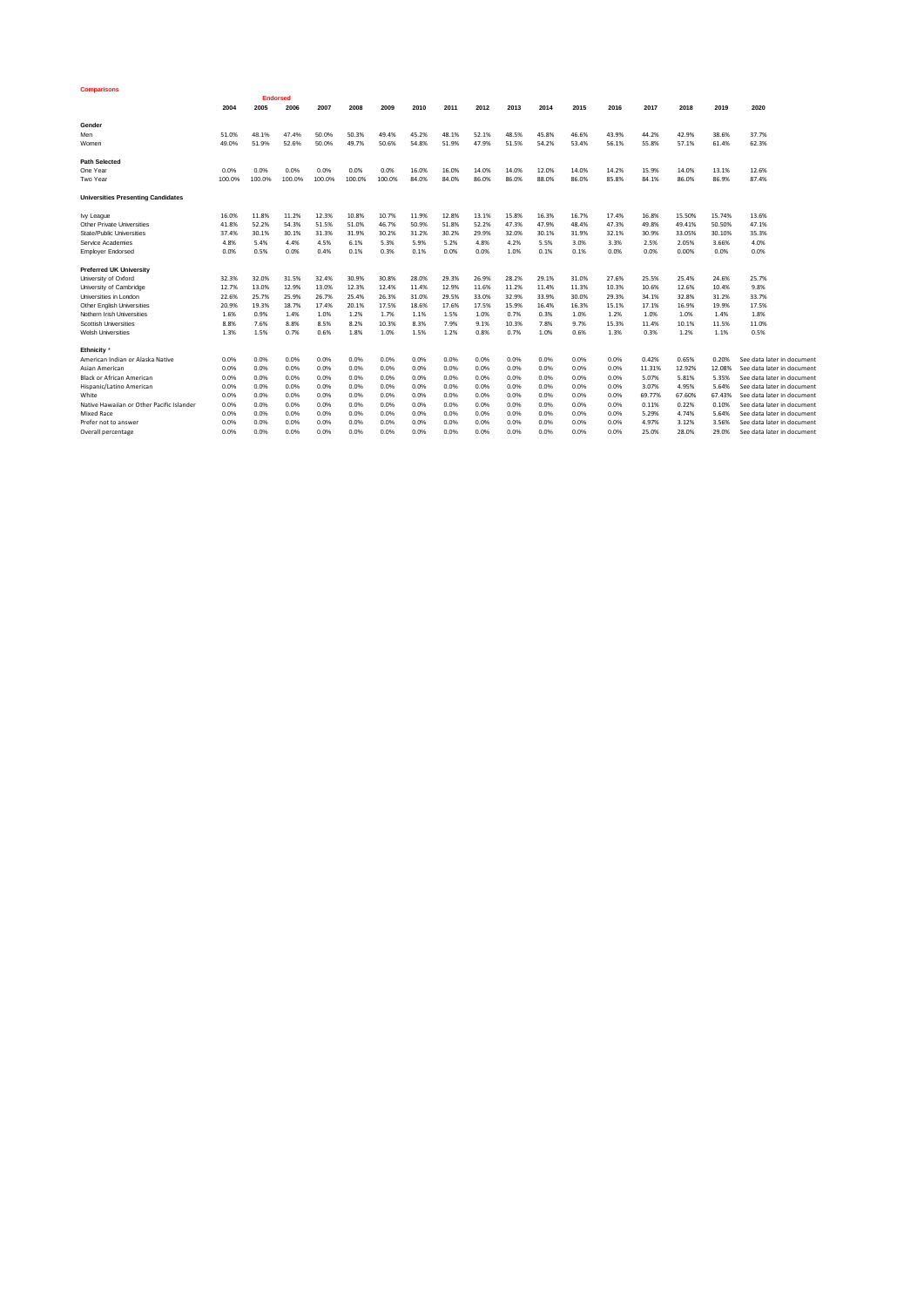| reliable statistics only collected from 2017. New Format for data collected for 2020 competition summary data available later in this document.<br><b>Comparisons</b> |        |        |                    |        |        |        |       |       |       |       |       |       |       |       |        |        |                            |
|-----------------------------------------------------------------------------------------------------------------------------------------------------------------------|--------|--------|--------------------|--------|--------|--------|-------|-------|-------|-------|-------|-------|-------|-------|--------|--------|----------------------------|
|                                                                                                                                                                       |        |        | <b>Interviewed</b> |        |        |        |       |       |       |       |       |       |       |       |        |        |                            |
|                                                                                                                                                                       | 2004   | 2005   | 2006               | 2007   | 2008   | 2009   | 2010  | 2011  | 2012  | 2013  | 2014  | 2015  | 2016  | 2017  | 2018   | 2019   | 2020                       |
| Gender                                                                                                                                                                |        |        |                    |        |        |        |       |       |       |       |       |       |       |       |        |        |                            |
| Men                                                                                                                                                                   | 61.0%  | 52.5%  | 52.8%              | 51.8%  | 58.3%  | 59.3%  | 56.8% | 57.6% | 53.9% | 57.2% | 46.8% | 49.4% | 49.4% | 44.0% | 46.3%  | 37.3%  | 41.3%                      |
| Women                                                                                                                                                                 | 39.0%  | 47.5%  | 47.2%              | 48.2%  | 41.7%  | 40.7%  | 43.2% | 42.4% | 46.1% | 42.8% | 53.2% | 50.6% | 50.6% | 56.0% | 53.7%  | 62.7%  | 58.7%                      |
| <b>Path Selected</b>                                                                                                                                                  |        |        |                    |        |        |        |       |       |       |       |       |       |       |       |        |        |                            |
| One Year                                                                                                                                                              | 0.0%   | 0.0%   | 0.0%               | 0.0%   | 0.0%   | 0.0%   | 15.0% | 15.0% | 10.0% | 10.0% | 5.1%  | 15.0% | 10.1% | 5.0%  | 9.8%   | 3.8%   | 11.3%                      |
| Two Year                                                                                                                                                              | 100.0% | 100.0% | 100.0%             | 100.0% | 100.0% | 100.0% | 85.0% | 85.0% | 90.0% | 90.0% | 94.9% | 85.0% | 89.9% | 95.0% | 90.2%  | 96.2%  | 88.7%                      |
| <b>Universities Presenting Candidates</b>                                                                                                                             |        |        |                    |        |        |        |       |       |       |       |       |       |       |       |        |        |                            |
| Iw League                                                                                                                                                             | 18.2%  | 16.9%  | 14.9%              | 22.6%  | 17.3%  | 19.1%  | 20.4% | 22.8% | 21.4% | 22.0% | 21.2% | 22.0% | 19.6% | 22.6% | 22.0%  | 15.2%  | 15.6%                      |
| Other Private Universities                                                                                                                                            | 41.5%  | 47.5%  | 42.9%              | 43.9%  | 40.5%  | 45.1%  | 40.7% | 44.9% | 46.1% | 40.3% | 39.7% | 40.2% | 44.9% | 41.5% | 46.3%  | 44.9%  | 45.6%                      |
| State/Public Universities                                                                                                                                             | 32.1%  | 26.3%  | 34.2%              | 26.8%  | 29.8%  | 25.9%  | 33.3% | 22.2% | 26.0% | 28.3% | 27.6% | 29.3% | 30.4% | 31.4% | 30.5%  | 32.9%  | 30.0%                      |
| Service Academies                                                                                                                                                     | 8.2%   | 8.1%   | 8.1%               | 6.7%   | 12.5%  | 9.3%   | 5.6%  | 10.1% | 6.5%  | 9.4%  | 11.5% | 8.5%  | 5.1%  | 4.4%  | 1.2%   | 7.0%   | 8.8%                       |
| <b>Employer Endorsed</b>                                                                                                                                              | 0.0%   | 1.3%   | 0.0%               | 0.0%   | 0.0%   | 0.6%   | 0.0%  | 0.0%  | 0.0%  | 0.0%  | 0.0%  | 0.0%  | 0.0%  | 0.0%  | 0.0%   | 0.0%   | 0.0%                       |
| <b>Preferred UK University</b>                                                                                                                                        |        |        |                    |        |        |        |       |       |       |       |       |       |       |       |        |        |                            |
| University of Oxford                                                                                                                                                  | 34.6%  | 49.4%  | 39.1%              | 41.5%  | 34.5%  | 38.9%  | 31.5% | 38.0% | 38.3% | 30.2% | 37.2% | 32.9% | 29.7% | 27.7% | 31.1%  | 25.3%  | 25.0%                      |
| University of Cambridge                                                                                                                                               | 20.8%  | 16.3%  | 16.1%              | 18.3%  | 11.9%  | 15.4%  | 14.8% | 14.6% | 13.6% | 15.1% | 10.3% | 17.7% | 11.4% | 11.3% | 16.5%  | 17.7%  | 14.4%                      |
| Universities in London                                                                                                                                                | 22.6%  | 20.0%  | 27.3%              | 25.0%  | 30.4%  | 24.7%  | 38.3% | 27.2% | 31.8% | 39.6% | 34.6% | 24.4% | 35.4% | 33.3% | 31.7%  | 28.5%  | 28.8%                      |
| Other English Universities                                                                                                                                            | 15.7%  | 9.4%   | 11.2%              | 7.3%   | 16.7%  | 14.2%  | 9.9%  | 14.6% | 10.4% | 8.2%  | 12.8% | 14.6% | 17.7% | 17.0% | 11.0%  | 15.8%  | 19.4%                      |
| Nothern Irish Universities                                                                                                                                            | 2.5%   | 1.3%   | 1.2%               | 1.2%   | 1.8%   | 1.9%   | 0.0%  | 0.6%  | 0.6%  | 1.3%  | 0.0%  | 1.8%  | 0.6%  | 1.9%  | 1.2%   | 0.6%   | 1.3%                       |
| <b>Scottish Universities</b>                                                                                                                                          | 3.1%   | 3.8%   | 3.7%               | 4.9%   | 4.2%   | 3.7%   | 4.9%  | 5.1%  | 4.5%  | 5.7%  | 3.8%  | 7.9%  | 3.8%  | 8.8%  | 7.9%   | 10.1%  | 10.0%                      |
| <b>Welsh Universities</b>                                                                                                                                             | 0.6%   | 0.0%   | 1.2%               | 1.8%   | 0.6%   | 1.2%   | 0.6%  | 0.0%  | 0.6%  | 0.0%  | 1.3%  | 0.6%  | 1.3%  | 0.0%  | 0.6%   | 1.9%   | 1.3%                       |
| <b>Ethnicity</b>                                                                                                                                                      |        |        |                    |        |        |        |       |       |       |       |       |       |       |       |        |        |                            |
| American Indian or Alaska Native                                                                                                                                      | 0.0%   | 0.0%   | 0.0%               | 0.0%   | 0.0%   | 0.0%   | 0.0%  | 0.0%  | 0.0%  | 0.0%  | 0.0%  | 0.0%  | 0.0%  | 0.0%  | 0.61%  | 0.00%  | See data later in document |
| Asian American                                                                                                                                                        | 0.0%   | 0.0%   | 0.0%               | 0.0%   | 0.0%   | 0.0%   | 0.0%  | 0.0%  | 0.0%  | 0.0%  | 0.0%  | 0.0%  | 0.0%  | 13.8% | 20.12% | 17.09% | See data later in document |
| <b>Black or African American</b>                                                                                                                                      | 0.0%   | 0.0%   | 0.0%               | 0.0%   | 0.0%   | 0.0%   | 0.0%  | 0.0%  | 0.0%  | 0.0%  | 0.0%  | 0.0%  | 0.0%  | 4.4%  | 6.71%  | 6.96%  | See data later in document |
| Hispanic/Latino American                                                                                                                                              | 0.0%   | 0.0%   | 0.0%               | 0.0%   | 0.0%   | 0.0%   | 0.0%  | 0.0%  | 0.0%  | 0.0%  | 0.0%  | 0.0%  | 0.0%  | 5.7%  | 3.05%  | 4.43%  | See data later in document |
| White                                                                                                                                                                 | 0.0%   | 0.0%   | 0.0%               | 0.0%   | 0.0%   | 0.0%   | 0.0%  | 0.0%  | 0.0%  | 0.0%  | 0.0%  | 0.0%  | 0.0%  | 68.6% | 60.37% | 64.56% | See data later in document |
| Native Hawaiian or Other Pacific Islander                                                                                                                             | 0.0%   | 0.0%   | 0.0%               | 0.0%   | 0.0%   | 0.0%   | 0.0%  | 0.0%  | 0.0%  | 0.0%  | 0.0%  | 0.0%  | 0.0%  | 0.0%  | 0.00%  | 0.00%  | See data later in document |
| <b>Mixed Race</b>                                                                                                                                                     | 0.0%   | 0.0%   | 0.0%               | 0.0%   | 0.0%   | 0.0%   | 0.0%  | 0.0%  | 0.0%  | 0.0%  | 0.0%  | 0.0%  | 0.0%  | 5.0%  | 6.10%  | 3.80%  | See data later in document |
| Decline Response                                                                                                                                                      | 0.0%   | 0.0%   | 0.0%               | 0.0%   | 0.0%   | 0.0%   | 0.0%  | 0.0%  | 0.0%  | 0.0%  | 0.0%  | 0.0%  | 0.0%  | 2.5%  | 3.05%  | 3.16%  | See data later in document |
| Overall percentage                                                                                                                                                    | 0.0%   | 0.0%   | 0.0%               | 0.0%   | 0.0%   | 0.0%   | 0.0%  | 0.0%  | 0.0%  | 0.0%  | 0.0%  | 0.0%  | 0.0%  | 29.0% | 36.0%  | 32.0%  | See data later in document |
|                                                                                                                                                                       |        |        |                    |        |        |        |       |       |       |       |       |       |       |       |        |        |                            |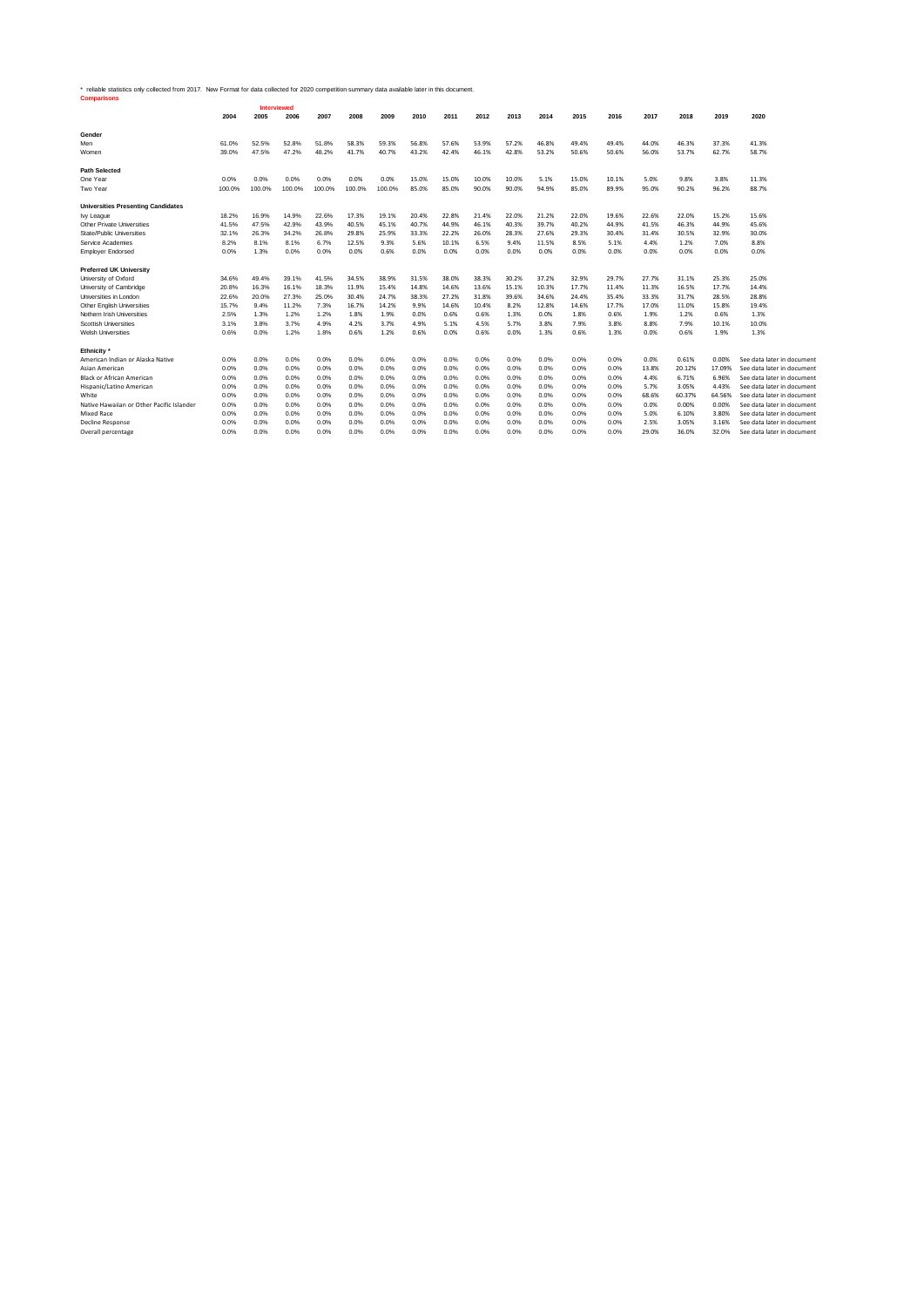\* reliable statistics only collected from 2017. New Format for data collected for 2020 competition summary data available later in this document. **Comparisons**

|                                           |        |        | <b>Selected</b> |        |        |        |       |       |       |       |       |       |       |        |        |        |                            |
|-------------------------------------------|--------|--------|-----------------|--------|--------|--------|-------|-------|-------|-------|-------|-------|-------|--------|--------|--------|----------------------------|
|                                           | 2004   | 2005   | 2006            | 2007   | 2008   | 2009   | 2010  | 2011  | 2012  | 2013  | 2014  | 2015  | 2016  | 2017   | 2018   | 2019   | 2020                       |
| Gender                                    |        |        |                 |        |        |        |       |       |       |       |       |       |       |        |        |        |                            |
| Men                                       | 63.6%  | 53.5%  | 63.0%           | 56.8%  | 51.4%  | 72.5%  | 62.9% | 60.6% | 52.8% | 76.5% | 52.9% | 54.8% | 65.6% | 57.5%  | 41.9%  | 39.6%  | 39.1%                      |
| Women                                     | 36.4%  | 46.5%  | 37.0%           | 43.2%  | 48.6%  | 27.5%  | 37.1% | 39.4% | 47.2% | 23.5% | 47.1% | 45.2% | 34.4% | 42.5%  | 58.1%  | 60.4%  | 60.9%                      |
| <b>Path Selected</b>                      |        |        |                 |        |        |        |       |       |       |       |       |       |       |        |        |        |                            |
| One Year                                  | 0.0%   | 0.0%   | 0.0%            | 0.0%   | 0.0%   | 0.0%   | 14.0% | 3.0%  | 8.0%  | 15.0% | 5.9%  | 13.0% | 15.6% | 2.5%   | 11.6%  | 2.1%   | 13.0%                      |
| Two Year                                  | 100.0% | 100.0% | 100.0%          | 100.0% | 100.0% | 100.0% | 86.0% | 97.0% | 92.0% | 85.0% | 94.1% | 87.0% | 84.4% | 97.5%  | 88.4%  | 97.9%  | 87.0%                      |
| <b>Universities Presenting Candidates</b> |        |        |                 |        |        |        |       |       |       |       |       |       |       |        |        |        |                            |
| Ivy League                                | 9.1%   | 16.3%  | 18.6%           | 20.5%  | 18.9%  | 17.5%  | 20.0% | 27.3% | 22.2% | 17.6% | 23.5% | 25.8% | 25.0% | 15.0%  | 14.0%  | 14.6%  | 13.0%                      |
| Other Private Universities                | 50.0%  | 48.8%  | 44.2%           | 36.4%  | 29.7%  | 50.0%  | 45.7% | 54.5% | 41.7% | 38.2% | 35.3% | 35.5% | 46.9% | 47.5%  | 51.2%  | 54.2%  | 41.3%                      |
| State/Public Universities                 | 31.8%  | 20.9%  | 32.6%           | 31.8%  | 40.5%  | 20.0%  | 28.6% | 15.2% | 27.8% | 35.3% | 32.4% | 35.5% | 25.0% | 32.5%  | 32.6%  | 22.9%  | 34.8%                      |
| Service Academies                         | 9.1%   | 9.3%   | 4.7%            | 11.4%  | 10.8%  | 12.5%  | 5.7%  | 3.0%  | 8.3%  | 8.8%  | 8.8%  | 3.2%  | 3.1%  | 5.0%   | 2.3%   | 8.3%   | 10.9%                      |
| <b>Employer Endorsed</b>                  | 0.0%   | 4.7%   | 0.0%            | 0.0%   | 0.0%   | 0.0%   | 0.0%  | 0.0%  | 0.0%  | 0.0%  | 0.0%  | 0.0%  | 0.0%  | 0.0%   | 0.0%   | 0.0%   | 0.0%                       |
| <b>Preferred UK University</b>            |        |        |                 |        |        |        |       |       |       |       |       |       |       |        |        |        |                            |
| University of Oxford                      | 27.3%  | 44.2%  | 46.5%           | 36.4%  | 32.4%  | 30.0%  | 25.7% | 36.4% | 36.1% | 26.5% | 47.1% | 19.4% | 21.9% | 30.0%  | 25.6%  | 25.0%  | 21.7%                      |
| University of Cambridge                   | 13.6%  | 20.9%  | 20.9%           | 25.0%  | 10.8%  | 20.0%  | 17.1% | 18.2% | 11.1% | 14.7% | 14.7% | 19.4% | 9.4%  | 10.0%  | 11.6%  | 22.9%  | 15.2%                      |
| Universities in London                    | 38.6%  | 23.3%  | 11.6%           | 25.0%  | 29.7%  | 30.0%  | 48.6% | 24.2% | 41.7% | 44.1% | 29.4% | 29.0% | 40.6% | 40.0%  | 41.9%  | 27.1%  | 26.1%                      |
| Other English Universities                | 11.4%  | 9.3%   | 16.3%           | 6.8%   | 18.9%  | 12.5%  | 8.6%  | 12.1% | 8.3%  | 8.8%  | 8.8%  | 22.6% | 21.9% | 12.5%  | 4.7%   | 14.6%  | 23.9%                      |
| Nothern Irish Universities                | 1.6%   | 0.0%   | 2.3%            | 0.0%   | 2.7%   | 0.0%   | 0.0%  | 0.0%  | 0.0%  | 2.9%  | 0.0%  | 0.0%  | 0.0%  | 2.5%   | 0.0%   | 0.0%   | 0.0%                       |
| <b>Scottish Universities</b>              | 4.5%   | 2.3%   | 2.3%            | 6.8%   | 5.4%   | 2.5%   | 0.0%  | 9.1%  | 2.8%  | 2.9%  | 0.0%  | 9.7%  | 6.3%  | 5.0%   | 14.0%  | 10.4%  | 13.0%                      |
| <b>Welsh Universities</b>                 | 2.3%   | 0.0%   | 0.0%            | 0.0%   | 0.0%   | 5.0%   | 0.0%  | 0.0%  | 0.0%  | 0.0%  | 0.0%  | 0.0%  | 0.0%  | 0.0%   | 2.3%   | 0.0%   | 0.0%                       |
| <b>Ethnicity</b>                          |        |        |                 |        |        |        |       |       |       |       |       |       |       |        |        |        |                            |
| American Indian or Alaska Native          | 0.0%   | 0.0%   | 0.0%            | 0.0%   | 0.0%   | 0.0%   | 0.0%  | 0.0%  | 0.0%  | 0.0%  | 0.0%  | 0.0%  | 0.0%  | 0.00%  | 2.33%  | 0.00%  | See data later in document |
| Asian American                            | 0.0%   | 0.0%   | 0.0%            | 0.0%   | 0.0%   | 0.0%   | 0.0%  | 0.0%  | 0.0%  | 0.0%  | 0.0%  | 0.0%  | 0.0%  | 12.50% | 13.95% | 20.83% | See data later in document |
| <b>Black or African American</b>          | 0.0%   | 0.0%   | 0.0%            | 0.0%   | 0.0%   | 0.0%   | 0.0%  | 0.0%  | 0.0%  | 0.0%  | 0.0%  | 0.0%  | 0.0%  | 2.50%  | 6.98%  | 12.50% | See data later in document |
| Hispanic/Latino American                  | 0.0%   | 0.0%   | 0.0%            | 0.0%   | 0.0%   | 0.0%   | 0.0%  | 0.0%  | 0.0%  | 0.0%  | 0.0%  | 0.0%  | 0.0%  | 5.00%  | 2.33%  | 4.17%  | See data later in document |
| White                                     | 0.0%   | 0.0%   | 0.0%            | 0.0%   | 0.0%   | 0.0%   | 0.0%  | 0.0%  | 0.0%  | 0.0%  | 0.0%  | 0.0%  | 0.0%  | 72.50% | 58.14% | 52.08% | See data later in document |
| Native Hawaiian or Other Pacific Islander | 0.0%   | 0.0%   | 0.0%            | 0.0%   | 0.0%   | 0.0%   | 0.0%  | 0.0%  | 0.0%  | 0.0%  | 0.0%  | 0.0%  | 0.0%  | 0.00%  | 0.00%  | 0.00%  | See data later in document |
| <b>Mixed Race</b>                         | 0.0%   | 0.0%   | 0.0%            | 0.0%   | 0.0%   | 0.0%   | 0.0%  | 0.0%  | 0.0%  | 0.0%  | 0.0%  | 0.0%  | 0.0%  | 7.50%  | 9.30%  | 6.25%  | See data later in document |
| <b>Decline Response</b>                   | 0.0%   | 0.0%   | 0.0%            | 0.0%   | 0.0%   | 0.0%   | 0.0%  | 0.0%  | 0.0%  | 0.0%  | 0.0%  | 0.0%  | 0.0%  | 0.00%  | 6.98%  | 4.17%  | See data later in document |
| Overall percentage                        | 0.0%   | 0.0%   | 0.0%            | 0.0%   | 0.0%   | 0.0%   | 0.0%  | 0.0%  | 0.0%  | 0.0%  | 0.0%  | 0.0%  | 0.0%  | 28.0%  | 33.0%  | 44.0%  | See data later in document |

\* reliable statistics only collected from 2017. New Format for data collected for 2020 competition summary data available later in this document.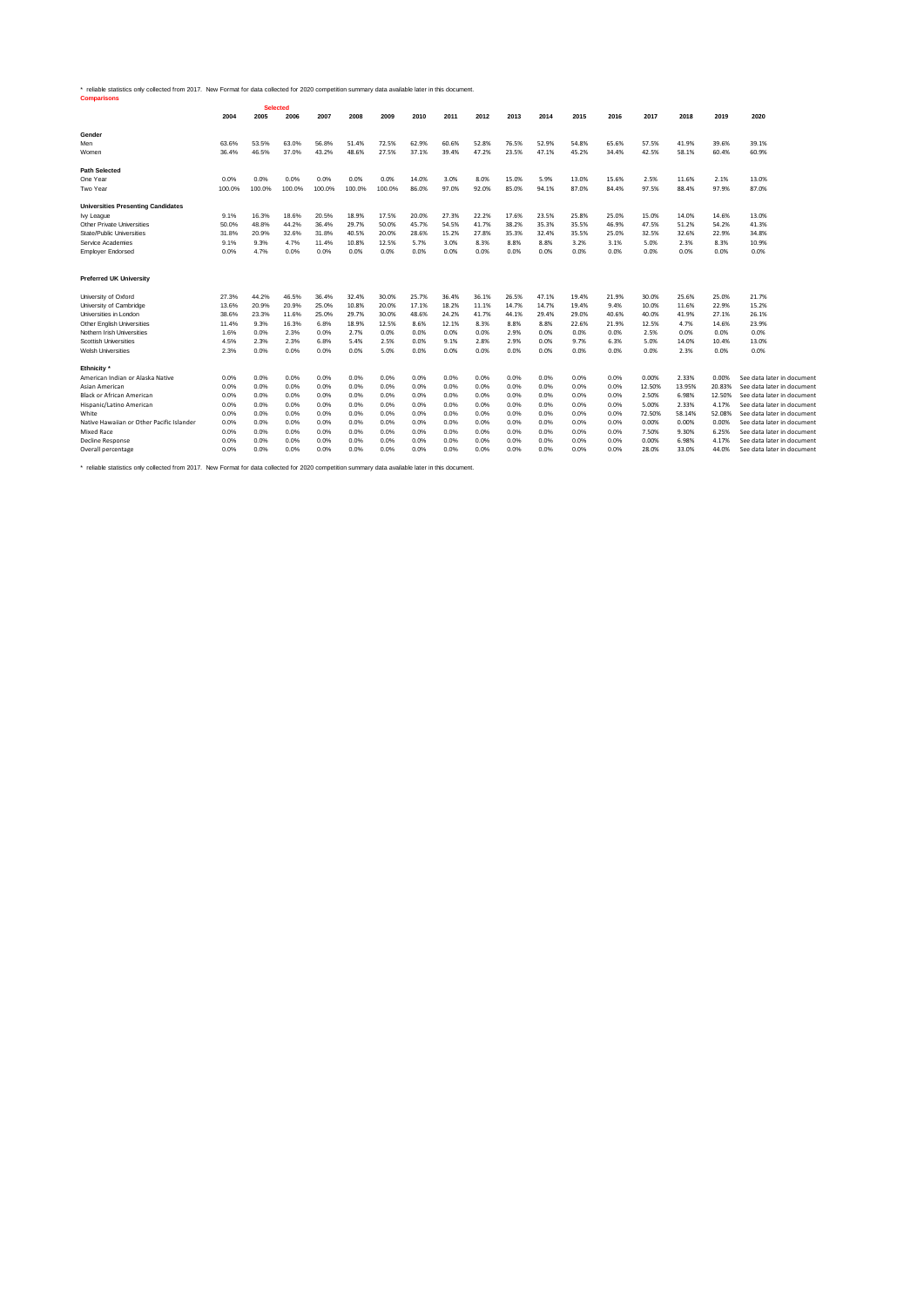## **Comparisons**





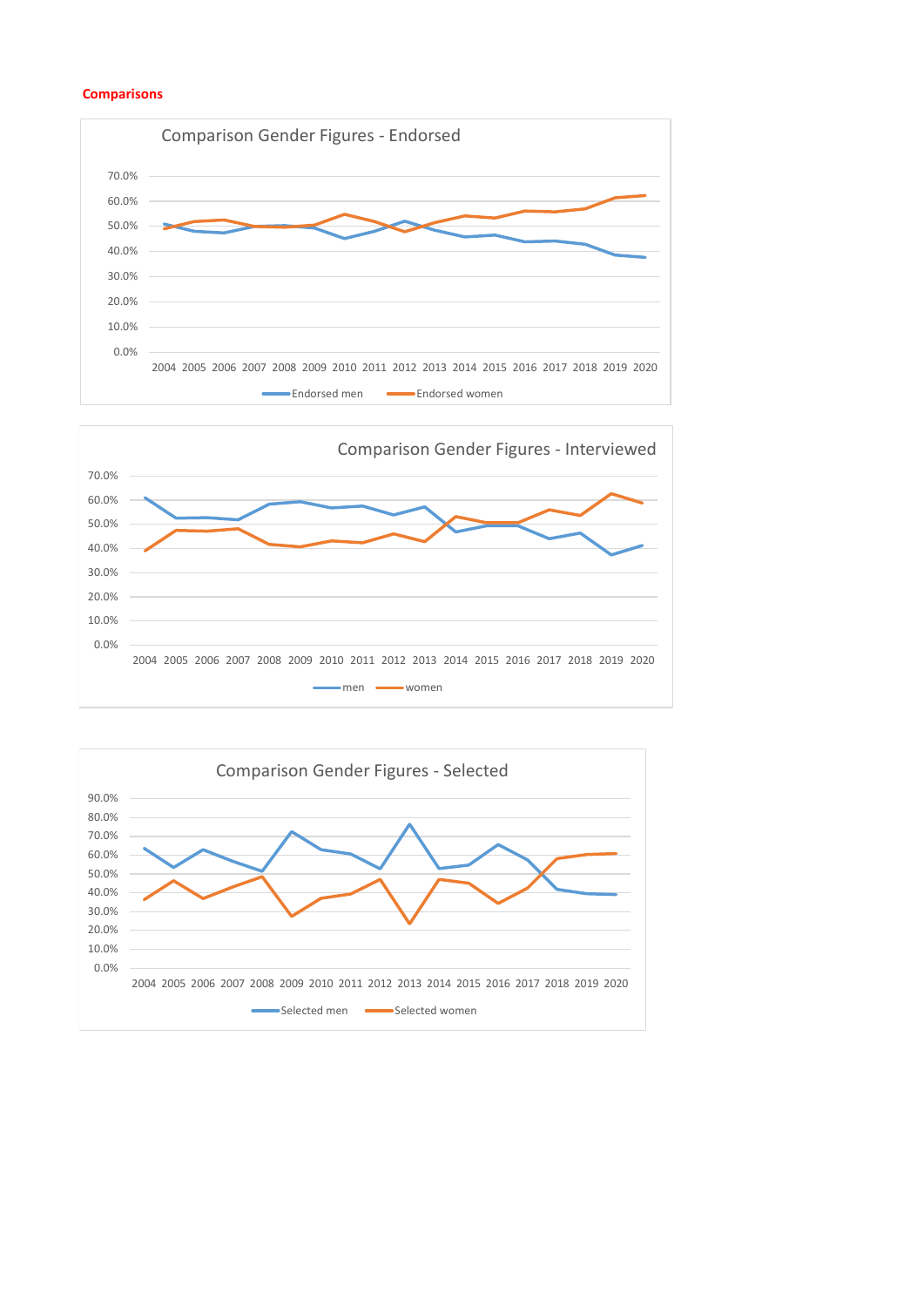



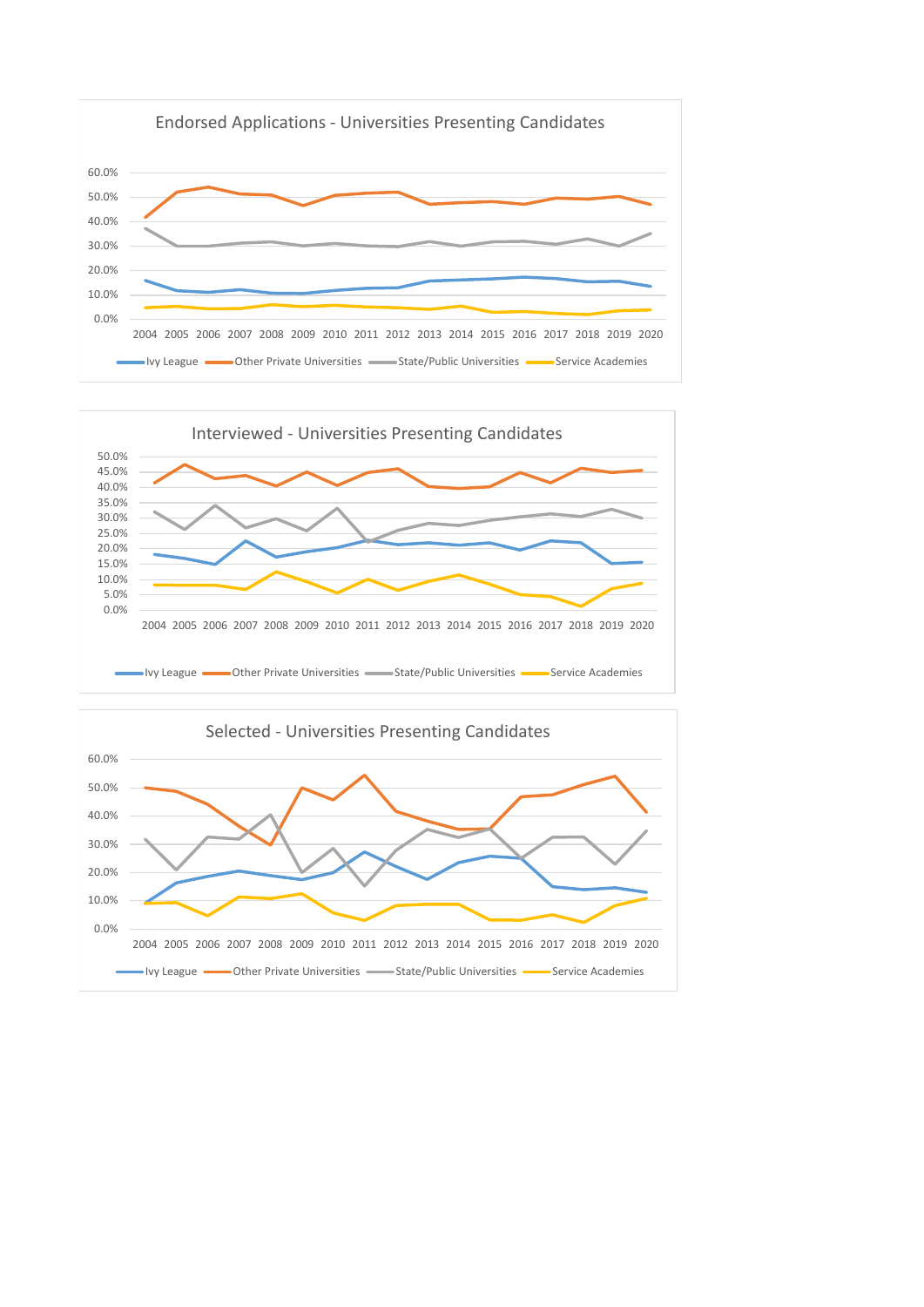



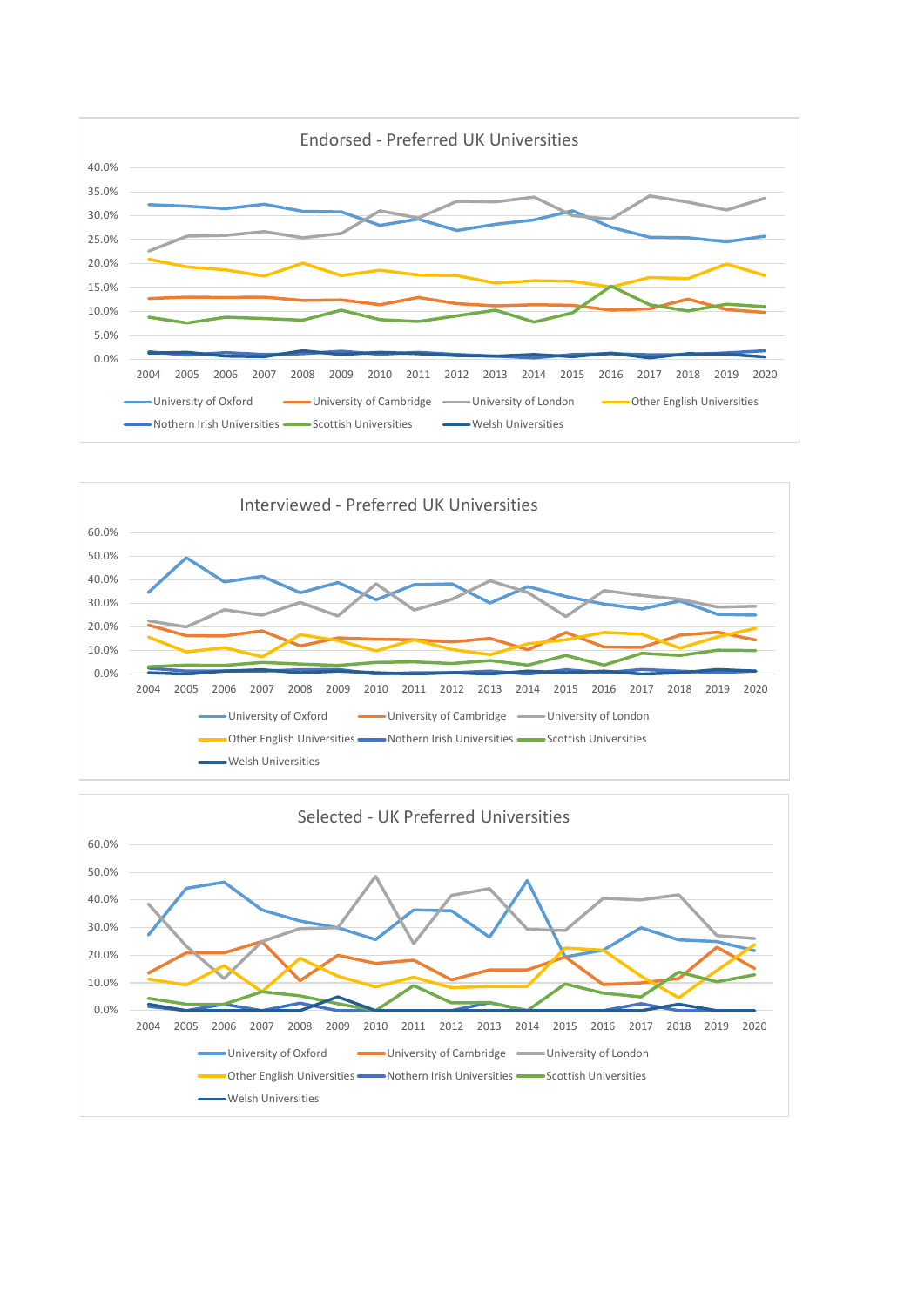#### **Total Numbers Endorsed**

|                                    | ATL         | <b>BOS</b> | <b>CHIG</b> | HOU    | LA     | NY     | <b>SF</b> | DC     | <b>TOTAL</b> |
|------------------------------------|-------------|------------|-------------|--------|--------|--------|-----------|--------|--------------|
| <b>BY REGION</b>                   | 134         | 89         | 164         | 111    | 89     | 203    | 98        | 112    | 1000         |
| % of National Pool                 | 13.4%       | 8.9%       | 16.4%       | 11.1%  | 8.9%   | 20.3%  | 9.8%      | 11.2%  |              |
| <b>GENDER</b>                      |             |            |             |        |        |        |           |        |              |
| Men                                | 49          | 36         | 66          | 49     | 36     | 60     | 37        | 44     | 377          |
| % of Regional Pool                 | 36.57%      | 40.45%     | 40.24%      | 44.14% | 40.45% | 29.56% | 27.61%    | 39.29% |              |
| % of National Pool                 | 4.90%       | 3.60%      | 6.60%       | 4.90%  | 3.60%  | 6.00%  | 3.70%     | 4.40%  | 37.70%       |
| Women                              | 85          | 53         | 98          | 62     | 53     | 143    | 61        | 68     | 623          |
| % of Regional Pool                 | 63.43%      | 59.55%     | 59.76%      | 55.86% | 59.55% | 70.44% | 62.24%    | 60.71% |              |
| % of National Pool                 | 8.50%       | 5.30%      | 9.80%       | 6.20%  | 5.30%  | 14.30% | 6.10%     | 6.80%  | 62.30%       |
| PELL GRANT ELIGIBLE                |             |            |             |        |        |        |           |        |              |
| Yes                                | 35          | 19         | 32          | 20     | 20     | 42     | 21        | 16     | 205          |
| % of Regional Pool                 | 26.12%      | 21.35%     | 19.51%      | 18.02% | 22.47% | 20.69% | 21.43%    | 14.29% |              |
| % of National Pool                 | 3.50%       | 1.90%      | 3.20%       | 2.00%  | 2.00%  | 4.20%  | 2.10%     | 1.60%  | 20.50%       |
| No                                 | 99          | 70         | 132         | 91     | 69     | 161    | 77        | 96     | 795          |
| % of Regional Pool                 | 73.88%      | 78.65%     | 80.49%      | 81.98% | 77.53% | 79.31% | 78.57%    | 85.71% |              |
| % of National Pool                 | 9.90%       | 7.00%      | 13.20%      | 9.10%  | 6.90%  | 16.10% | 7.70%     | 9.60%  | 79.50%       |
| UNIVERSITIES PRESENTING CANDIDATES |             |            |             |        |        |        |           |        |              |
| <b>Ivy League</b>                  | 7           | 23         | 17          | 7      | 13     | 44     | 9         | 16     | 136          |
| % of Regional Pool                 | 5.22%       | 25.84%     | 10.37%      | 6.31%  | 14.61% | 21.67% | 9.18%     | 14.29% |              |
| % of National Pool                 | 0.70%       | 2.30%      | 1.70%       | 0.70%  | 1.30%  | 4.40%  | 0.90%     | 1.60%  | 13.60%       |
| <b>Other Private Universities</b>  | 68          | 54         | 69          | 44     | 38     | 103    | 50        | 45     | 471          |
| % of Regional Pool                 | 50.75%      | 60.67%     | 42.07%      | 39.64% | 42.70% | 50.74% | 51.02%    | 40.18% |              |
| % of National Pool                 | 6.80%       | 5.40%      | 6.90%       | 4.40%  | 3.80%  | 10.30% | 5.00%     | 4.50%  | 47.10%       |
| <b>State/Public Universities</b>   | 54          | 10         | 71          | 53     | 34     | 52     | 34        | 45     | 353          |
| % of Regional Pool                 | 40.30%      | 11.24%     | 43.29%      | 47.75% | 38.20% | 25.62% | 34.69%    | 40.18% |              |
| % of National Pool                 | 5.40%       | 1.00%      | 7.10%       | 5.30%  | 3.40%  | 5.20%  | 3.40%     | 4.50%  | 35.30%       |
| <b>Service Academies</b>           | 5           | 2          | 7           | 7      | 4      | 4      | 5         | 6      | 40           |
| % of Regional Pool                 | 3.73%       | 2.25%      | 4.27%       | 6.31%  | 4.49%  | 1.97%  | 5.10%     | 5.36%  |              |
| % of National Pool                 | 0.50%       | 0.20%      | 0.70%       | 0.70%  | 0.40%  | 0.40%  | 0.50%     | 0.60%  | 4.00%        |
| PREFERRED UK UNIVERSITY            |             |            |             |        |        |        |           |        |              |
| <b>University of Oxford</b>        | 32          | 26         | 41          | 32     | 24     | 50     | 27        | 25     | 257          |
| % of Regional Pool                 | 23.88%      | 29.21%     | 25.00%      | 28.83% | 26.97% | 24.63% | 27.55%    | 22.32% |              |
| % of National Pool                 | 3.20%       | 2.60%      | 4.10%       | 3.20%  | 2.40%  | 5.00%  | 2.70%     | 2.50%  | 25.70%       |
| <b>University of Cambridge</b>     | 11          | 10         | 12          | 13     | 6      | 25     | 15        | 6      | 98           |
| % of Regional Pool                 | 8.21%       | 11.24%     | 7.32%       | 11.71% | 6.74%  | 12.32% | 15.31%    | 5.36%  |              |
| % of National Pool                 | 1.10%       | 1.00%      | 1.20%       | 1.30%  | 0.60%  | 2.50%  | 1.50%     | 0.60%  | 9.80%        |
| Universities in London             | 50          | 31         | 51          | 34     | 32     | 63     | 31        | 45     | 337          |
| % of Regional Pool                 | 37.31%      | 34.83%     | 31.10%      | 30.63% | 35.96% | 31.03% | 31.63%    | 40.18% |              |
| % of National Pool                 | 5.00%       | 3.10%      | 5.10%       | 3.40%  | 3.20%  | 6.30%  | 3.10%     | 4.50%  | 33.70%       |
| <b>Other English Universities</b>  | 26          | 14         | 43          | 16     | 14     | 32     | 15        | 15     | 175          |
| % of Regional Pool                 | 19.40%      | 15.73%     | 26.22%      | 14.41% | 15.73% | 15.76% | 15.31%    | 13.39% |              |
| % of National Pool                 | 2.60%       | 1.40%      | 4.30%       | 1.60%  | 1.40%  | 3.20%  | 1.50%     | 1.50%  | 17.50%       |
| <b>Northern Irish Universities</b> | $\mathbf 1$ | $1\,$      | 2           | 1      | 1      | 5      | 1         | 6      | 18           |
| % of Regional Pool                 | 0.75%       | 1.12%      | 1.22%       | 0.90%  | 1.12%  | 2.46%  | 1.02%     | 5.36%  |              |
| % of National Pool                 | 0.10%       | 0.10%      | 0.20%       | 0.10%  | 0.10%  | 0.50%  | 0.10%     | 0.60%  | 1.80%        |
| <b>Scottish Universities</b>       | 14          | 7          | 15          | 14     | 11     | 28     | 9         | 12     | 110          |
| % of Regional Pool                 | 10.45%      | 7.87%      | 9.15%       | 12.61% | 12.36% | 13.79% | 9.18%     | 10.71% |              |
| % of National Pool                 | 1.40%       | 0.70%      | 1.50%       | 1.40%  | 1.10%  | 2.80%  | 0.90%     | 1.20%  | 11.00%       |
| <b>Welsh Universities</b>          | 0           | 0          | 0           | 1      | 1      | 0      | 0         | 3      | 5            |
| % of Regional Pool                 | 0.00%       | 0.00%      | 0.00%       | 0.90%  | 1.12%  | 0.00%  | 0.00%     | 2.68%  |              |
| % of National Pool                 | 0.00%       | 0.00%      | 0.00%       | 0.10%  | 0.10%  | 0.00%  | 0.00%     | 0.30%  | 0.50%        |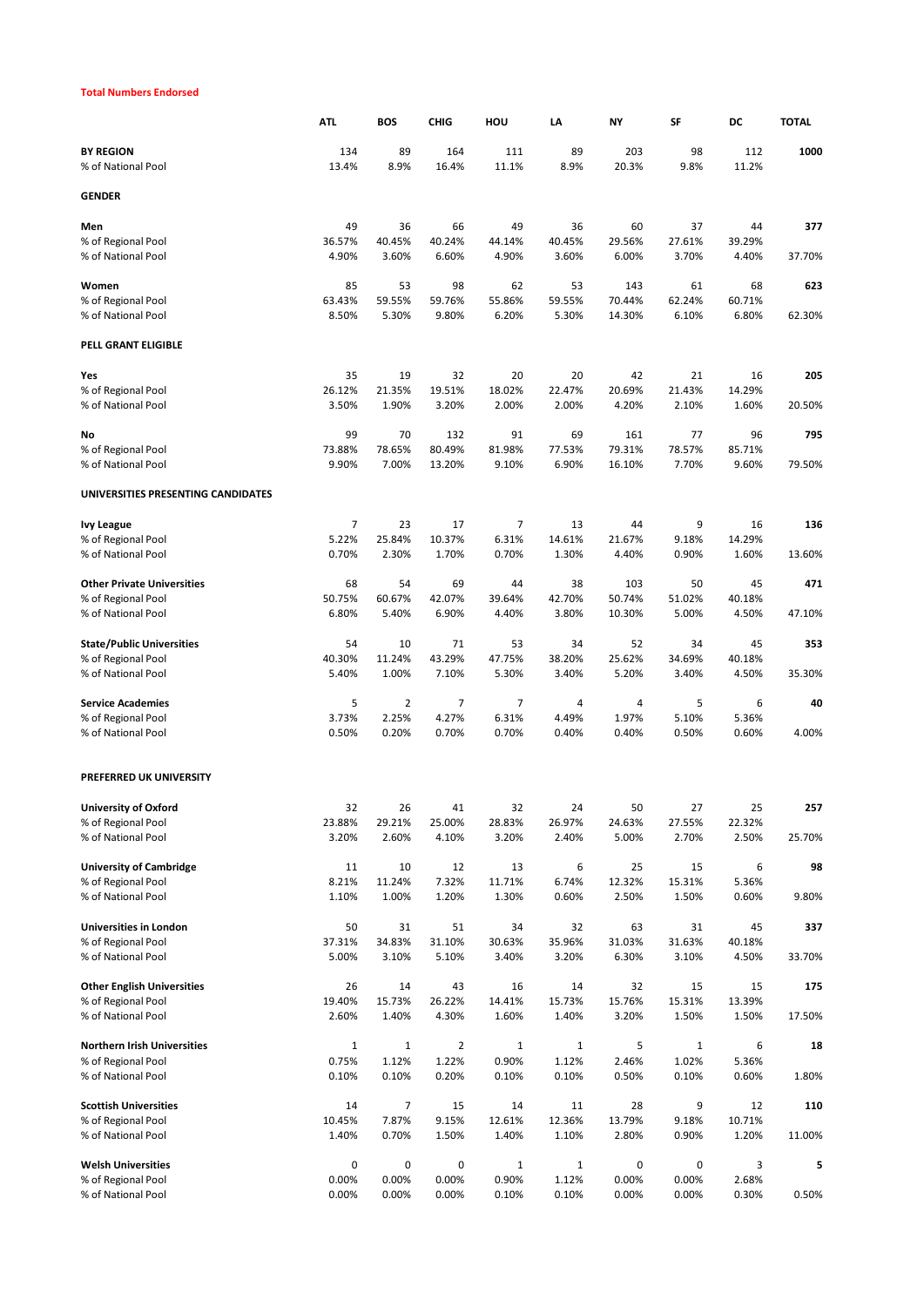#### **Universities Presenting Candidates - Endorsed**

|                             |                                                                                   | <b>ATL</b>              | BOS                     | CHIG                    | HOU            | LA                            | <b>NY</b>      | SF             | DC                      | <b>Grand Total</b>  |
|-----------------------------|-----------------------------------------------------------------------------------|-------------------------|-------------------------|-------------------------|----------------|-------------------------------|----------------|----------------|-------------------------|---------------------|
| Alabama                     | Auburn University                                                                 | $\overline{\mathbf{2}}$ |                         |                         |                |                               |                |                |                         | $\overline{2}$      |
|                             | University of Alabama - Birmingham                                                | 2                       |                         |                         |                |                               |                |                |                         | $\sqrt{2}$          |
|                             | University of Alabama - Tuscaloosa                                                | $\mathbf{1}$            |                         |                         |                |                               |                |                |                         | $\mathbf{1}$        |
| Arizona                     | Arizona State University                                                          |                         |                         |                         | 1              | $\overline{4}$                |                |                |                         | 5                   |
|                             | University of Arizona                                                             |                         |                         |                         |                | $\mathbf 2$                   |                |                |                         | $\overline{2}$      |
| <b>Arkansas</b>             | <b>Hendrix College</b>                                                            |                         |                         |                         | $\mathbf{1}$   |                               |                |                |                         | 1                   |
|                             | University of Arkansas - Fayetteville                                             |                         |                         |                         | 4              |                               |                |                |                         | 4                   |
| California                  | <b>Biola University</b>                                                           |                         |                         |                         |                | 1                             |                |                |                         | $\mathbf{1}$        |
|                             | California Lutheran University                                                    |                         |                         |                         |                | $\mathbf 1$                   |                |                |                         | 1                   |
|                             | California State University - Fresno                                              |                         |                         |                         |                | $\mathbf{1}$                  |                | 3              |                         | 4                   |
|                             | California State University - San Diego State University                          |                         |                         |                         |                | $\mathbf{1}$                  |                |                |                         | 1                   |
|                             | California State University - San Marcos                                          |                         |                         |                         |                | $\mathbf{1}$                  |                |                |                         | 1                   |
|                             | Claremont McKenna College                                                         |                         |                         |                         |                | 3                             |                |                |                         | 3                   |
|                             | Dominican University of California                                                |                         |                         |                         |                |                               |                | $\mathbf 1$    |                         | $\mathbf{1}$        |
|                             | Loyola Marymount University                                                       |                         |                         |                         |                | $\mathbf{1}$                  |                |                |                         | 1                   |
|                             | Occidental College                                                                |                         |                         |                         |                | $\overline{2}$                |                |                |                         | 2                   |
|                             | Pepperdine University                                                             |                         |                         |                         |                | $\mathbf{1}$                  |                |                |                         | 1                   |
|                             | Pomona College                                                                    | $\mathbf 1$             |                         |                         |                | $\overline{2}$                |                |                |                         | 3                   |
|                             | Saint Mary's College of California                                                |                         |                         |                         |                |                               |                | 1              |                         | 1                   |
|                             | Santa Clara University                                                            |                         |                         |                         |                |                               |                | 3              |                         | 3                   |
|                             | <b>Stanford University</b>                                                        | 4                       |                         | $\overline{\mathbf{2}}$ | 3              | 3                             | 3              | 6              | $\overline{\mathbf{2}}$ | 23                  |
|                             | University of California - Berkeley                                               |                         | $\mathbf{1}$            | $\mathbf 1$             |                | $\mathbf 2$                   |                | 8              |                         | 12                  |
|                             | University of California - Davis                                                  |                         |                         |                         |                | $\mathbf 1$<br>$\overline{7}$ |                |                |                         | 1<br>9              |
|                             | University of California - Los Angeles                                            |                         |                         | $\,1$                   |                | $\mathbf 2$                   |                | $\mathbf{1}$   |                         | 3                   |
|                             | University of California - Riverside<br>University of California - San Diego      |                         |                         |                         |                | $\mathbf{1}$                  |                | $\mathbf 1$    |                         |                     |
|                             |                                                                                   |                         |                         |                         |                | $\mathbf{1}$                  |                |                |                         | $\mathbf{1}$        |
|                             | University of California - Santa Barbara<br>University of California - Santa Cruz |                         |                         |                         |                | $\mathbf{1}$                  |                | $\mathbf 1$    |                         | 1<br>$\overline{2}$ |
|                             |                                                                                   |                         |                         |                         |                | $\mathbf{1}$                  |                |                |                         | $\mathbf{1}$        |
|                             | University of San Diego<br>University of Southern California                      | $\mathbf 1$             |                         |                         | $\mathbf{1}$   | $\mathbf{1}$                  |                |                |                         | 3                   |
|                             |                                                                                   |                         |                         |                         |                | $\mathbf 1$                   |                | $\mathbf 1$    |                         | $\overline{2}$      |
|                             | University of the Pacific<br>Westmont College                                     |                         |                         |                         |                | $\mathbf{1}$                  |                |                |                         | 1                   |
| Colorado                    | Colorado College                                                                  |                         |                         |                         | $\mathbf{1}$   |                               |                |                |                         | 1                   |
|                             | Colorado School of Mines                                                          |                         |                         |                         | $\overline{2}$ |                               |                |                |                         | 2                   |
|                             | Colorado State University                                                         |                         |                         |                         | $\mathbf{1}$   |                               |                |                |                         | 1                   |
|                             | Fort Lewis College                                                                |                         |                         |                         | $\mathbf{1}$   |                               |                |                |                         | $\mathbf{1}$        |
|                             | United States Air Force Academy                                                   | $\mathbf 1$             |                         | $\mathbf 1$             | $\mathsf 3$    | 1                             | $\overline{2}$ | $\mathbf{1}$   | $\overline{2}$          | $11\,$              |
|                             | University of Colorado System - Boulder                                           |                         |                         |                         | 6              |                               |                |                |                         | 6                   |
|                             | University of Colorado System - Denver                                            |                         |                         |                         | $\mathbf 1$    |                               |                |                |                         | $\mathbf{1}$        |
|                             | University of Denver                                                              |                         |                         |                         | $\overline{2}$ |                               |                |                |                         | $\sqrt{2}$          |
| Connecticut                 | <b>Connecticut College</b>                                                        |                         | 3                       |                         |                |                               |                |                | $\mathbf 1$             | 4                   |
|                             | Trinity College - CT                                                              |                         | $\mathbf 1$             | $\mathbf 1$             |                |                               |                |                |                         | $\sqrt{2}$          |
|                             | University of Connecticut                                                         |                         | $\overline{\mathbf{2}}$ |                         |                |                               | $\,1\,$        |                |                         | 3                   |
|                             | Wesleyan University                                                               |                         |                         |                         |                |                               | $1\,$          |                |                         | $\mathbf{1}$        |
|                             | Western Connecticut State University                                              |                         |                         |                         |                |                               | $\,1\,$        |                |                         | $\mathbf{1}$        |
|                             | Yale University                                                                   | $\overline{\mathbf{2}}$ | 5                       |                         | 3              | $\overline{2}$                | 6              | $\mathbf 1$    | 5                       | 24                  |
| Delaware                    | University of Delaware                                                            |                         | $\mathbf 1$             |                         |                |                               | $\mathbf{1}$   |                | $\overline{\mathbf{2}}$ | 4                   |
| <b>District of Columbia</b> | American University                                                               |                         |                         |                         | $\mathbf{1}$   |                               |                |                | $\overline{\mathbf{2}}$ | 3                   |
|                             | George Washington University                                                      |                         |                         |                         |                |                               |                | 2              | $\overline{2}$          | 4                   |
|                             | Georgetown University                                                             | $\overline{2}$          | 3                       | $\overline{2}$          | $\overline{2}$ |                               | 5              | 4              | $\sqrt{4}$              | 22                  |
|                             | Howard University                                                                 |                         |                         |                         |                |                               |                |                | 4                       | 4                   |
|                             | The Catholic University of America                                                |                         |                         |                         |                |                               |                |                | $\mathbf 1$             | $\mathbf{1}$        |
| Florida                     | <b>Eckerd College</b>                                                             | $\mathbf 1$             |                         |                         |                |                               |                |                |                         | 1                   |
|                             | Florida International University                                                  | 4                       |                         |                         |                |                               |                |                |                         | 4                   |
|                             | Florida State University                                                          | $\overline{\mathbf{2}}$ |                         |                         | $\mathbf{1}$   |                               |                |                |                         | 3                   |
|                             | University of Central Florida                                                     | $\overline{\mathbf{2}}$ |                         |                         |                |                               |                |                |                         | $\overline{2}$      |
|                             | University of Florida                                                             | $\overline{\mathbf{2}}$ |                         |                         |                |                               |                |                |                         | $\sqrt{2}$          |
|                             | University of Miami                                                               |                         |                         |                         | $\mathbf{1}$   |                               |                |                |                         | $\mathbf{1}$        |
|                             | University of North Florida                                                       | $\mathbf{1}$            |                         |                         |                |                               |                |                |                         | $\mathbf{1}$        |
|                             | University of South Florida                                                       | 1                       |                         |                         |                |                               |                |                |                         | 1                   |
| Georgia                     | Agnes Scott College                                                               | 3                       |                         |                         |                |                               |                |                |                         | 3                   |
|                             | Covenant College                                                                  | $\mathbf{1}$            |                         |                         |                |                               |                |                |                         | $\mathbf{1}$        |
|                             | <b>Emory University</b>                                                           | 10                      |                         |                         | $\mathbf{1}$   |                               |                |                |                         | 11                  |
|                             | Georgia College & State University                                                | $\mathbf{1}$            |                         |                         |                |                               |                |                |                         | 1                   |
|                             | Georgia Institute of Technology                                                   | 3                       |                         |                         | $\overline{2}$ |                               |                |                |                         | 5                   |
|                             | Georgia State University<br>Mercer University                                     | $\mathbf 1$<br>3        |                         |                         |                |                               |                |                |                         | $\mathbf{1}$<br>3   |
|                             | Oglethorpe University                                                             | $\mathbf 1$             |                         |                         |                |                               |                |                |                         | 1                   |
|                             | Spelman College                                                                   | $\mathbf 1$             |                         |                         |                |                               |                |                |                         | $\mathbf{1}$        |
|                             | University of Georgia                                                             | $\overline{\mathbf{2}}$ |                         |                         |                |                               |                |                |                         | 2                   |
| Guam                        | University of Guam                                                                |                         |                         |                         |                | $\mathbf{1}$                  |                |                |                         | $\mathbf{1}$        |
| Hawaii                      | University of Hawaii - Manoa                                                      |                         |                         |                         |                | $\mathbf 1$                   |                |                |                         | 1                   |
| Idaho                       | <b>Boise State University</b>                                                     |                         |                         |                         |                |                               |                | $\mathbf 1$    |                         | 1                   |
|                             | The College of Idaho                                                              |                         |                         |                         |                |                               |                | $\mathbf 1$    |                         | $\mathbf{1}$        |
| Illinois                    | DePaul University                                                                 |                         |                         | $\,1\,$                 |                |                               |                |                |                         | $\mathbf{1}$        |
|                             | Moody Bible Institute                                                             |                         |                         | $\,1\,$                 |                |                               |                |                |                         | $\mathbf{1}$        |
|                             | Northern Illinois University                                                      |                         |                         | $\mathbf{1}$            |                |                               |                |                |                         | 1                   |
|                             | Northwestern University                                                           |                         |                         | 5                       |                | $\mathbf 1$                   | $\mathbf{1}$   |                |                         | $\overline{7}$      |
|                             | University of Chicago                                                             | 3                       | $\mathbf{1}$            | $\overline{2}$          | $\overline{2}$ | $\mathbf{1}$                  | $\mathbf 1$    | $\overline{2}$ |                         | 12                  |
| Indiana                     | <b>Ball State University</b>                                                      |                         |                         | $\mathbf{1}$            |                |                               |                |                |                         | 1                   |
|                             | Earlham College                                                                   |                         |                         | $\,1$                   |                |                               |                |                |                         | 1                   |
|                             | Indiana University                                                                |                         |                         | $\sqrt{4}$              |                |                               |                |                |                         | 4                   |
|                             | <b>Purdue University</b>                                                          |                         |                         | $\mathbf 1$             | $\mathbf{1}$   |                               |                |                |                         | $\sqrt{2}$          |
|                             | University of Notre Dame                                                          |                         |                         | 6                       |                |                               | $\overline{2}$ | $\overline{2}$ | $\mathbf 1$             | $11\,$              |
|                             | Wabash College                                                                    |                         |                         | $\,1\,$                 |                |                               |                |                |                         | $\mathbf 1$         |
| lowa                        | Coe College                                                                       |                         |                         | $\mathbf 2$             |                |                               |                |                |                         | $\sqrt{2}$          |
|                             | <b>Grinnell College</b>                                                           |                         | $\,1\,$                 | $\mathbf 1$             |                |                               |                |                |                         | $\sqrt{2}$          |
|                             | Iowa State University                                                             |                         |                         | $\overline{2}$          |                |                               |                |                |                         | $\overline{2}$      |
|                             | University of Iowa                                                                |                         |                         | $\mathbf 1$             |                |                               |                |                |                         | $\mathbf 1$         |
| Kansas                      | Kansas State University                                                           |                         |                         | 5                       |                |                               |                |                |                         | 5                   |
|                             | University of Kansas                                                              |                         |                         | 5                       |                |                               |                |                | $\mathbf 1$             | 6                   |
| Kentucky                    | <b>Berea College</b>                                                              |                         |                         | 2                       |                |                               |                |                |                         | $\overline{2}$      |
|                             | Centre College                                                                    |                         |                         | $\mathbf{1}$            |                |                               |                |                |                         | $\mathbf{1}$        |
|                             | Eastern Kentucky University                                                       |                         |                         | $\mathbf 1$             |                |                               |                |                |                         | $\mathbf 1$         |
|                             | Western Kentucky University                                                       |                         |                         | $\overline{2}$          |                |                               |                |                |                         | $\overline{2}$      |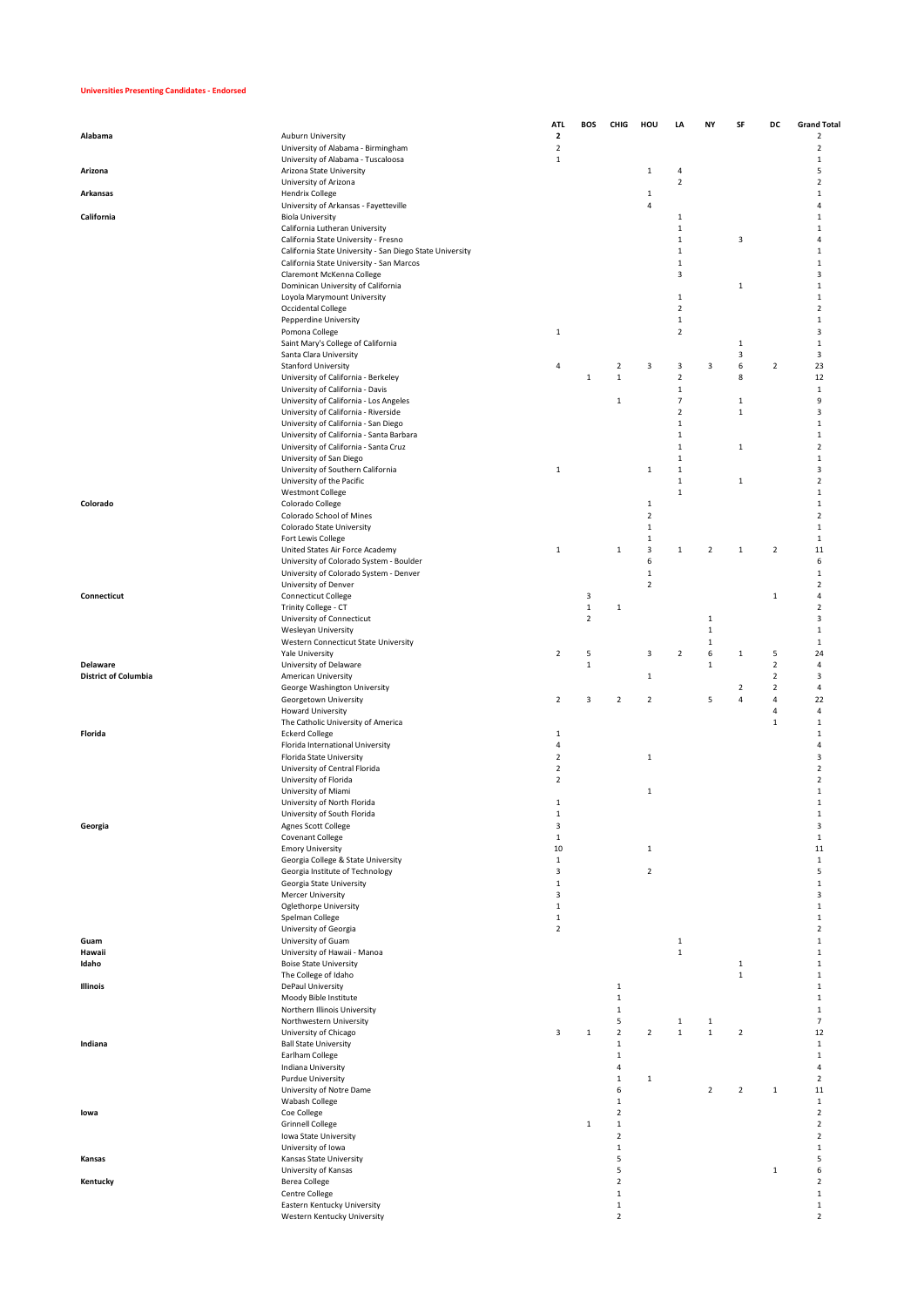| Louisiana             |                                                                    | $\mathbf 2$              |                         |                |                |                |                |                         |                | $\mathbf 2$                |
|-----------------------|--------------------------------------------------------------------|--------------------------|-------------------------|----------------|----------------|----------------|----------------|-------------------------|----------------|----------------------------|
|                       | Louisiana State University - Baton Rouge                           |                          |                         |                |                |                |                |                         |                |                            |
|                       | Loyola University New Orleans                                      |                          |                         |                | 1              |                |                |                         |                | $\mathbf 1$                |
|                       | <b>Tulane University</b>                                           |                          |                         |                | $\overline{3}$ |                |                |                         |                | 3                          |
| Maine                 | <b>Bates College</b>                                               |                          | $\mathbf 1$             |                |                |                | $\,1\,$        |                         |                | $\mathbf 2$                |
|                       | <b>Bowdoin College</b>                                             |                          | $\,1$                   |                |                |                |                |                         |                | $\mathbf 1$                |
|                       | Colby College                                                      |                          | $\mathbf{1}$            |                |                |                | $\mathbf 2$    |                         |                | 3                          |
| Maryland              | Johns Hopkins University                                           |                          |                         |                |                |                |                | $\mathbf 1$             | $\,1\,$        | $\overline{2}$             |
|                       | Loyola University Maryland                                         |                          |                         |                |                |                |                |                         | $\overline{2}$ | $\mathbf 2$                |
|                       |                                                                    |                          |                         |                |                |                |                |                         |                |                            |
|                       | National Intelligence University                                   |                          |                         |                |                | $\,1\,$        |                |                         |                | $\mathbf 1$                |
|                       | Salisbury University                                               |                          |                         |                |                |                | $\,1\,$        |                         | $\mathbf 2$    | 3                          |
|                       | United States Naval Academy                                        | $\overline{\mathbf{2}}$  | $\overline{2}$          | 3              | 3              | $\mathbf 2$    | $1\,$          | 3                       | $\overline{2}$ | 18                         |
|                       | University of Maryland - Baltimore County                          |                          |                         |                |                |                |                |                         | $\mathbf 1$    | $\mathbf{1}$               |
|                       | University of Maryland - College Park                              |                          |                         |                |                |                |                |                         | 4              | 4                          |
| <b>Massachusetts</b>  | Amherst College                                                    |                          | 3                       |                |                |                | 1              | $\mathbf{1}$            |                | 5                          |
|                       | <b>Boston College</b>                                              |                          | $\mathbf 1$             |                |                |                |                |                         |                | $\mathbf 1$                |
|                       |                                                                    |                          |                         |                |                |                |                |                         |                |                            |
|                       | <b>Boston University</b>                                           |                          | 3                       |                |                |                | 1              | $\overline{2}$          |                | 6                          |
|                       | <b>Brandeis University</b>                                         |                          | $\overline{\mathbf{2}}$ |                | $\,1\,$        | $\,1\,$        |                | $\,$ 1                  |                | 5                          |
|                       | College of the Holy Cross                                          |                          | $\overline{\mathbf{2}}$ |                |                |                |                |                         |                | $\mathbf 2$                |
|                       | <b>Fitchburg State University</b>                                  |                          | $\mathbf 1$             |                |                |                |                |                         |                | $\mathbf 1$                |
|                       | Gordon College                                                     |                          |                         | $\mathbf 1$    |                |                |                |                         | $\mathbf 1$    | $\overline{2}$             |
|                       | Harvard Medical School                                             | $\mathbf 1$              |                         |                |                |                |                |                         |                | $\mathbf 1$                |
|                       | Harvard University                                                 |                          | 9                       | $\mathbf 1$    | $\overline{2}$ | $\mathbf 2$    | $\overline{7}$ | $\mathbf 1$             | $\overline{2}$ | 24                         |
|                       |                                                                    |                          |                         |                |                |                |                |                         |                |                            |
|                       | Massachusetts Institute of Technology                              | $\mathbf 1$              | 6                       | 3              | 3              | $\,1\,$        | $\mathbf 2$    | 4                       | $\pmb{4}$      | 24                         |
|                       | Mount Holyoke College                                              |                          |                         |                |                |                |                |                         | $\mathbf 1$    | $\mathbf{1}$               |
|                       | Northeastern University                                            | $\mathbf 1$              | $\overline{2}$          | $\mathbf 1$    |                | $\mathbf{1}$   | $\mathbf{1}$   |                         | $\overline{2}$ | 8                          |
|                       | Simmons College                                                    |                          | $\mathbf{1}$            |                |                |                |                |                         |                | $\,1\,$                    |
|                       | Smith College                                                      |                          |                         |                |                |                | $1\,$          | $\overline{2}$          |                | 3                          |
|                       | <b>Tufts University</b>                                            | 1                        | $\mathbf 1$             |                |                |                | $\mathbf{1}$   |                         |                | 3                          |
|                       | University of Massachusetts - Dartmouth                            |                          |                         |                |                |                |                |                         |                | $\mathbf 1$                |
|                       |                                                                    |                          | $\mathbf 1$             |                |                |                |                |                         |                |                            |
|                       | University of Massachusetts- Amherst                               | $\mathbf{1}$             | $\overline{\mathbf{2}}$ |                |                |                |                |                         |                | 3                          |
|                       | <b>Wellesley College</b>                                           | $\mathbf 1$              | $\overline{2}$          |                |                |                | $\mathbf{1}$   |                         | $\,1\,$        | 5                          |
|                       | Williams College                                                   | $\mathbf 1$              | 4                       | $\mathbf{1}$   |                |                | $\mathbf 1$    | $\mathbf{1}$            |                | 8                          |
|                       | Worcester Polytechnic Institute                                    |                          |                         |                |                |                | $\,1\,$        |                         |                | $\mathbf 1$                |
| Michigan              | Albion College                                                     |                          |                         | $\mathbf{1}$   |                |                |                |                         |                | $\mathbf 1$                |
|                       | Hillsdale College                                                  |                          |                         | $\sqrt{4}$     |                |                |                |                         |                | 4                          |
|                       |                                                                    |                          |                         | 5              |                |                |                |                         |                | 5                          |
|                       | Michigan State University                                          |                          |                         |                |                |                |                |                         |                |                            |
|                       | University of Michigan - Ann Arbor                                 |                          |                         | 3              | $\mathbf 1$    |                | $\mathbf{1}$   |                         | $\overline{2}$ | $\overline{7}$             |
|                       | Wayne State University                                             |                          |                         | $\mathbf 2$    |                |                |                |                         |                | $\mathbf 2$                |
| Minnesota             | Augsburg University                                                |                          |                         | $\mathbf 1$    |                |                |                |                         |                | $\mathbf 1$                |
|                       | Carleton College                                                   | $\mathbf 1$              |                         | $\mathbf 1$    |                |                |                |                         |                | $\overline{2}$             |
|                       | College of St. Scholastica                                         |                          |                         | $\mathbf 1$    |                |                |                |                         |                | $\mathbf 1$                |
|                       | Concordia College-Moorhead                                         |                          |                         | $\mathbf 1$    |                |                |                |                         |                | $\mathbf 1$                |
|                       | Hamline University                                                 |                          |                         |                |                |                |                |                         |                | $\,$ 1                     |
|                       |                                                                    |                          |                         | 1              |                |                |                |                         |                |                            |
|                       | Saint Olaf College                                                 |                          |                         | $\mathbf 1$    |                |                |                |                         |                | $\mathbf 1$                |
|                       | University of Minnesota - Twin Cities                              |                          |                         | 3              |                |                |                |                         |                | 3                          |
| Mississippi           | Mississippi State University                                       | 1                        |                         |                |                |                |                |                         |                | $\mathbf 1$                |
|                       | University of Mississippi                                          | $\overline{\phantom{a}}$ |                         |                |                |                |                |                         |                | $\overline{\phantom{a}}$   |
|                       | University of Southern Mississippi                                 | $\mathbf 1$              |                         |                |                |                |                |                         |                | $\mathbf 1$                |
| Missouri              | University of Missouri - Columbia                                  |                          |                         | $\overline{7}$ |                |                |                |                         |                | $\overline{\phantom{a}}$   |
|                       |                                                                    |                          |                         |                |                |                |                |                         |                |                            |
|                       | Washington University in St. Louis                                 |                          |                         | $\mathbf 2$    |                | $\,1\,$        |                |                         |                | 3                          |
|                       | William Jewell College                                             |                          |                         | $\,1$          |                |                |                |                         |                | $\mathbf 1$                |
| Montana               | Carroll College                                                    |                          |                         |                |                |                |                | $\mathbf{1}$            |                | $\mathbf 1$                |
|                       | Montana State University System - Bozeman                          |                          |                         |                |                |                |                | $\overline{2}$          |                | $\mathbf 2$                |
|                       | University of Montana - Missoula                                   |                          |                         |                |                |                |                | $\mathbf 1$             |                | $\mathbf 1$                |
| Nebraska              | Creighton University                                               |                          |                         | $\overline{2}$ |                |                |                |                         |                | $\overline{2}$             |
| Nevada                | University of Nevada-Las Vegas                                     |                          |                         |                |                | $\mathbf 2$    |                |                         |                | $\mathbf 2$                |
|                       |                                                                    |                          |                         |                |                | $\overline{2}$ |                |                         |                | 9                          |
| <b>New Hampshire</b>  | Dartmouth College                                                  |                          | $\overline{2}$          |                |                |                | $\overline{2}$ | 3                       |                |                            |
|                       | University of New Hampshire                                        |                          | 1                       |                |                | $\mathbf{1}$   |                |                         |                | $\mathbf 2$                |
| <b>New Jersey</b>     | Fairleigh Dickinson University                                     |                          |                         |                |                |                | 1              |                         |                | $\mathbf 1$                |
|                       | Princeton University                                               | $\overline{2}$           | $\mathbf 1$             | 6              | $\mathbf 1$    | 3              | $\overline{7}$ |                         | 3              | 23                         |
|                       | <b>Rider University</b>                                            |                          |                         |                |                |                | 1              |                         |                | 1                          |
|                       | Rutgers University - New Brunswick                                 |                          |                         |                |                |                | 5              |                         |                | 5                          |
|                       | Seton Hall University                                              |                          |                         |                |                |                |                | $\mathbf{1}$            |                | $\mathbf 1$                |
|                       |                                                                    |                          |                         |                |                |                | 1              |                         |                |                            |
|                       | Stevens Institute of Technology                                    |                          |                         |                |                |                |                |                         |                | $\mathbf 1$                |
|                       |                                                                    |                          |                         |                |                |                |                |                         |                |                            |
| <b>New Mexico</b>     | University of New Mexico                                           |                          |                         |                | $\overline{2}$ |                |                |                         |                | $\mathbf 2$                |
| <b>New York</b>       | <b>Barnard College</b>                                             |                          | $\mathbf 2$             |                |                |                | 3              | $\mathbf 1$             |                | 6                          |
|                       | City University of New York - Baruch College                       |                          |                         |                |                |                | $\mathbf{1}$   |                         |                | $\,1$                      |
|                       | City University of New York - City College                         |                          |                         |                |                |                | $\overline{2}$ |                         |                | $\mathbf 2$                |
|                       |                                                                    |                          |                         |                |                |                |                |                         |                |                            |
|                       | City University of New York - Hunter College                       |                          |                         |                |                |                | 8              |                         |                | 8                          |
|                       | City University of New York - John Jay College of Criminal Justice |                          |                         |                |                |                | $1\,$          |                         |                | $\mathbf{1}$               |
|                       | Colgate University                                                 |                          |                         |                |                | 1              |                |                         |                | $\mathbf 1$                |
|                       | Columbia University                                                | $\mathbf 1$              | $\mathbf 1$             | 6              | 1              | $\mathbf{1}$   | 11             | $\overline{2}$          | $\mathbf{1}$   | 24                         |
|                       | Cornell University                                                 |                          |                         | $\mathbf 2$    |                | $\,1\,$        | 8              |                         | $\,$ 1         | 12                         |
|                       | Fordham University                                                 |                          |                         |                |                |                | $\,1\,$        |                         |                | $\,1$                      |
|                       | <b>Hamilton College</b>                                            |                          |                         |                |                |                | $\mathbf{1}$   |                         |                | $\mathbf 1$                |
|                       |                                                                    |                          |                         |                |                |                |                |                         |                |                            |
|                       | Hobart and William Smith Colleges                                  |                          |                         |                |                |                | 1              |                         |                | $\,$ 1                     |
|                       | Marist College                                                     |                          |                         |                |                |                | 3              |                         |                | 3                          |
|                       | New School University                                              |                          |                         |                |                |                | $\mathbf 1$    |                         |                | $\mathbf 1$                |
|                       | New York University                                                |                          |                         | $\mathbf 1$    |                | 3              | 4              | $\mathbf{1}$            |                | 9                          |
|                       | Rochester Institute of Technology                                  |                          |                         |                |                |                | $\,1\,$        |                         |                | $\mathbf 1$                |
|                       | Saint John's University                                            |                          |                         |                |                |                | 3              |                         |                | 3                          |
|                       | State University of New York - Binghamton                          |                          |                         |                |                |                | 3              |                         |                | 3                          |
|                       |                                                                    |                          |                         |                |                |                | 3              |                         |                |                            |
|                       | State University of New York - Buffalo                             |                          |                         |                |                |                |                |                         |                | 3                          |
|                       | State University of New York - College at Brockport                |                          |                         |                |                |                | $\mathbf{1}$   |                         | $\,1\,$        | $\mathbf 2$                |
|                       | State University of New York - College at Purchase                 |                          |                         |                |                |                | $\mathbf{1}$   |                         |                | $\mathbf{1}$               |
|                       | State University of New York - Stony Brook                         |                          |                         |                |                |                | $\overline{2}$ |                         |                | $\mathbf 2$                |
|                       | <b>Syracuse University</b>                                         |                          | $\mathbf 1$             |                |                |                | 3              |                         |                | 4                          |
|                       | The New School                                                     |                          |                         |                |                |                | $\mathbf 2$    |                         |                | $\mathbf 2$                |
|                       | Union College - NY                                                 |                          |                         |                |                |                | $\mathbf{1}$   |                         |                | $\mathbf 1$                |
|                       |                                                                    |                          |                         |                |                |                |                |                         |                |                            |
|                       | United States Merchant Marine Academy                              |                          |                         |                |                |                |                | $\mathbf 1$             |                | $\mathbf 1$                |
|                       | United States Military Academy                                     | $\overline{2}$           |                         | 3              | $\mathbf{1}$   | 1              | 1              |                         | $\overline{2}$ | 10                         |
|                       | Vassar College                                                     |                          |                         |                | $\,1\,$        |                | 3              |                         |                | 4                          |
|                       | Yeshiva University                                                 |                          |                         |                |                |                | $\,1\,$        |                         |                | $\mathbf 1$                |
| <b>North Carolina</b> | <b>Barton College</b>                                              | $\mathbf 1$              |                         |                |                |                |                |                         |                | $\mathbf 1$                |
|                       | Catawba College                                                    | $\mathbf 1$              |                         |                |                |                |                |                         |                | $\mathbf 1$                |
|                       | Davidson College                                                   | $\mathbf 1$              |                         |                |                |                | $\,1\,$        |                         | $\,$ 1         | 3                          |
|                       |                                                                    |                          |                         |                |                |                |                |                         |                |                            |
|                       | Duke University                                                    | $\overline{7}$           | $\mathbf 1$             | $\overline{2}$ | 4              |                | 6              | $\overline{\mathbf{3}}$ | $\mathbf 1$    | 24                         |
|                       | Elon University<br>High Point University                           | $\mathbf 1$              | 1                       | $\,1$          |                |                |                |                         |                | $\mathbf 2$<br>$\mathbf 1$ |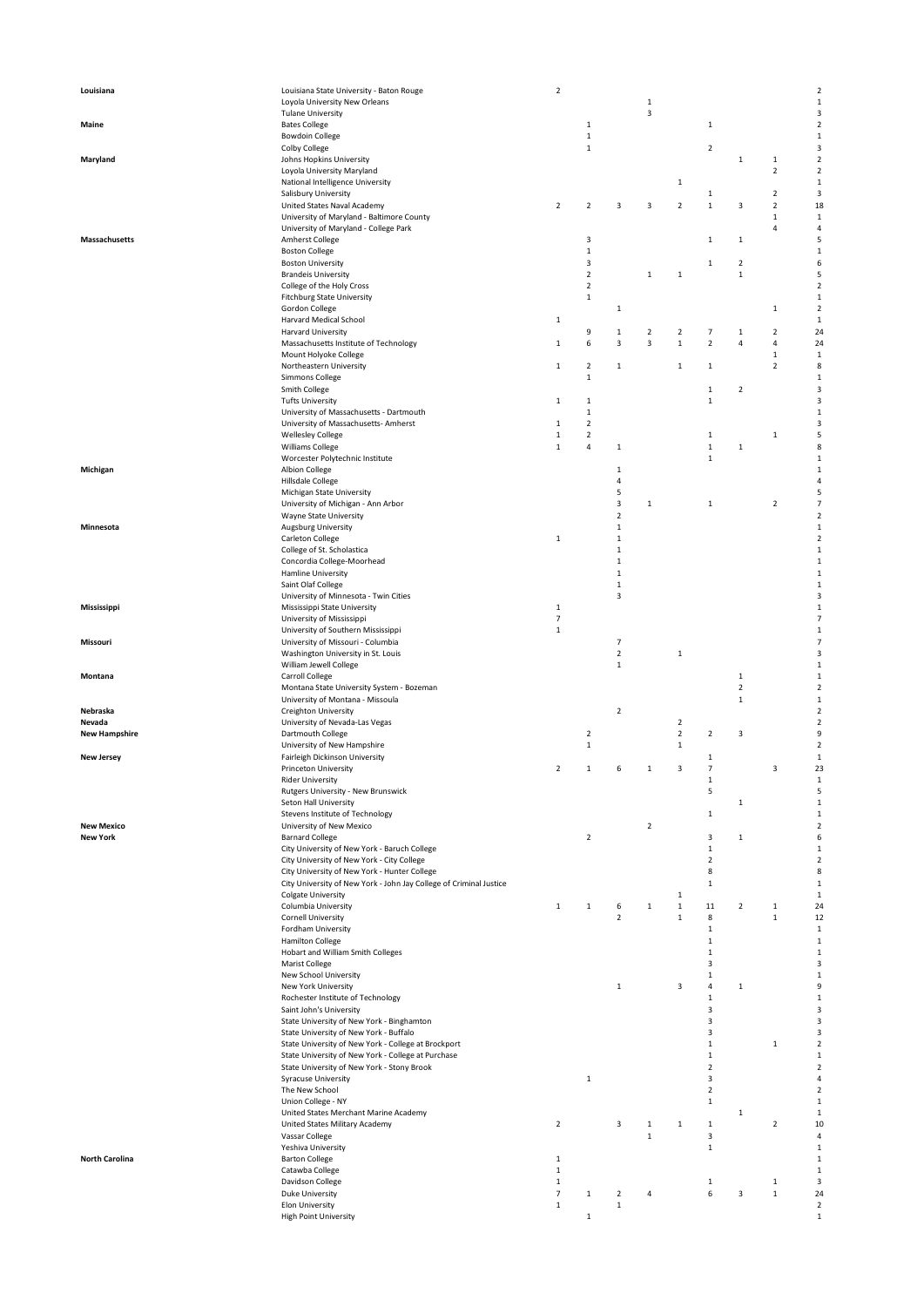|                               | University of North Carolina - Chapel Hill                 | 9                          |              |                   |                | $1\,$          | $\,1\,$        |                | $\mathbf 1$             | 12                      |
|-------------------------------|------------------------------------------------------------|----------------------------|--------------|-------------------|----------------|----------------|----------------|----------------|-------------------------|-------------------------|
|                               | Wake Forest University                                     | 6                          | $\,1\,$      |                   |                |                |                |                | $\overline{2}$          | 9                       |
|                               | <b>Wingate University</b>                                  | $\mathbf 1$                |              |                   |                |                |                |                |                         | $\,1\,$                 |
| Ohio                          | <b>Bowling Green State University</b>                      |                            |              | $\,1\,$           |                |                |                |                |                         | $\mathbf 1$             |
|                               | Cleveland Institute of Music                               |                            |              | $\,1\,$           |                |                |                |                |                         | $\,1\,$                 |
|                               | <b>Cleveland State University</b>                          |                            |              | $\,1\,$           |                |                |                |                |                         | $\mathbf{1}$            |
|                               | Denison University                                         |                            | $\mathbf{1}$ | $1\,$             |                |                |                |                |                         | $\mathbf 2$             |
|                               | Kent State University                                      |                            |              | $\,1\,$           |                |                |                |                |                         | $\,1\,$                 |
|                               | Kenyon College                                             |                            |              | $\,1\,$           |                |                |                |                |                         | $1\,$                   |
|                               | Oberlin College                                            | $\mathbf 1$                |              |                   | $\mathbf 1$    |                | $\,1\,$        |                | $\mathbf 1$             | 4                       |
|                               | Ohio State University System                               |                            |              | $\overline{4}$    |                |                |                |                | $\mathbf 1$             | 5                       |
|                               | Ohio University                                            |                            |              | $\sqrt{4}$        |                |                |                |                |                         | 4                       |
|                               | Ohio Wesleyan University                                   |                            |              | $1\,$             |                |                |                |                |                         | $1\,$                   |
|                               | Otterbein College                                          |                            |              | $1\,$<br>3        |                |                |                |                |                         | $1\,$<br>3              |
|                               | University of Cincinnati<br>University of Dayton           |                            |              | $1\,$             |                |                |                |                |                         | $\mathbf{1}$            |
| Oklahoma                      | University of Oklahoma                                     |                            |              | $1\,$             | $\overline{2}$ | $\mathbf 2$    |                |                |                         | 5                       |
| Oregon                        | Oregon State University                                    |                            |              |                   |                |                |                | $\mathbf{1}$   |                         | $\mathbf 1$             |
|                               | <b>Reed College</b>                                        |                            |              |                   |                |                |                | $\mathbf 2$    |                         | $\mathbf 2$             |
|                               | University of Oregon                                       |                            |              |                   |                |                |                | $\mathbf 2$    |                         | $\sqrt{2}$              |
|                               | Willamette University                                      |                            |              |                   |                | $\,1\,$        |                |                |                         | $\,1\,$                 |
| Pennsylvania                  | Bryn Mawr College                                          |                            |              |                   |                |                | $\mathbf{1}$   |                |                         | $\,1\,$                 |
|                               | <b>Bucknell University</b>                                 |                            |              |                   |                |                | $\,1\,$        |                |                         | $\mathbf{1}$            |
|                               | Dickinson College                                          |                            |              |                   |                | $\,1\,$        |                |                | $\mathbf 1$             | $\overline{2}$          |
|                               | Drexel University                                          |                            |              |                   |                |                | $\mathbf 2$    |                |                         | $\overline{2}$          |
|                               | Franklin & Marshall College                                |                            |              |                   |                |                | $\,1\,$        |                |                         | $\,1\,$                 |
|                               | Gettysburg College                                         |                            | $\,1\,$      |                   |                |                | $1\,$          |                |                         | $\overline{\mathbf{2}}$ |
|                               | Grove City College                                         |                            |              |                   |                |                | $1\,$          |                |                         | 1                       |
|                               | Haverford College in Pennsylvania                          |                            |              |                   |                |                | $\overline{2}$ |                | $\mathbf 1$             | 3                       |
|                               | Lafayette College                                          |                            |              |                   |                |                | $\overline{2}$ |                |                         | $\overline{2}$          |
|                               | Lebanon Valley College                                     |                            |              |                   |                |                | $1\,$          |                | $\mathbf 1$             | $\overline{2}$          |
|                               | Lehigh University                                          |                            |              |                   |                |                | 1              |                |                         | 1                       |
|                               | Millersville University of Pennsylvania                    |                            |              |                   |                |                | $1\,$          |                |                         | $\,1\,$                 |
|                               | Pennsylvania State University                              |                            |              |                   |                |                | $\overline{2}$ |                |                         | $\mathbf 2$             |
|                               | Susquehanna University                                     |                            |              |                   |                |                | 5              |                | 1                       | $\mathbf 1$             |
|                               | Swarthmore College                                         |                            | $\,1\,$      |                   |                |                | 3              |                |                         | 6<br>3                  |
|                               | <b>Temple University</b><br>University of Pennsylvania     | $\mathbf 1$                | $\mathbf 2$  | $\mathbf 2$       | 3              | $\mathbf 2$    | 12             |                |                         | 22                      |
|                               | University of Pittsburgh                                   |                            |              | $\sqrt{4}$        | $\,$ 1         |                | 11             |                | $\overline{\mathbf{c}}$ | 18                      |
|                               | Ursinus College                                            |                            |              |                   |                |                | $\,1\,$        |                |                         | $\,1\,$                 |
|                               | Villanova University                                       |                            | $\mathbf 2$  |                   |                |                | $\overline{2}$ | $\,1\,$        |                         | 5                       |
| <b>Puerto Rico</b>            | University of Puerto Rico - RÃ-o Piedras                   | $\mathbf 1$                |              |                   |                |                |                |                |                         | $\mathbf 1$             |
| <b>Rhode Island</b>           | <b>Brown University</b>                                    | $\mathbf 1$                | 5            | $\overline{2}$    |                | $\overline{2}$ | 3              | $\overline{2}$ | 4                       | 19                      |
|                               | University of Rhode Island                                 |                            | $1\,$        |                   |                |                |                |                |                         | $1\,$                   |
| <b>South Carolina</b>         | Clemson University                                         | $\mathbf 1$                |              |                   |                |                |                |                |                         | $1\,$                   |
|                               | University of South Carolina - Columbia                    | $\overline{2}$             |              |                   |                |                |                |                |                         | $\overline{2}$          |
|                               | <b>Winthrop University</b>                                 | $\mathbf 1$                |              |                   |                |                |                |                |                         | 1                       |
| South Dakota                  | Augustana University                                       |                            |              | $\mathbf{1}$      |                |                |                |                |                         | $\mathbf 1$             |
|                               | University of South Dakota                                 |                            |              | $\,1\,$           |                |                |                |                |                         | 1                       |
| Tennessee                     | Carson Newman University                                   |                            |              | $\,1\,$           |                |                |                |                |                         | $\,1\,$                 |
|                               | <b>Fisk University</b>                                     | $\mathbf 2$                |              | $\,1\,$           |                |                |                |                |                         | 3                       |
|                               | Lane College                                               | $\mathbf 1$                |              |                   |                |                |                |                |                         | $\,1\,$                 |
|                               | Lee University                                             | $\mathbf 1$                |              |                   |                |                |                |                |                         | $\mathbf{1}$            |
|                               | Lipscomb University                                        | $\mathbf 1$                |              | $\,1\,$           |                |                |                |                |                         | $\overline{2}$          |
|                               | <b>Rhodes College</b>                                      | $\mathbf 1$                |              |                   |                |                |                |                |                         | $\mathbf{1}$            |
|                               | University of Tennessee - Knoxville                        | $\mathbf 2$                |              |                   |                |                |                |                | $\mathbf 1$             | 3                       |
|                               | University of the South                                    | $\mathbf 2$<br>$\mathbf 1$ |              |                   | $\mathbf 1$    |                | $1\,$          |                |                         | $\mathbf 2$<br>3        |
| Texas                         | Vanderbilt University<br><b>Baylor University</b>          |                            |              |                   | 3              |                |                |                |                         | 3                       |
|                               | Howard Payne University                                    |                            |              |                   | $\mathbf 1$    |                |                |                |                         | $\mathbf 1$             |
|                               | <b>Rice University</b>                                     |                            |              |                   | 2              |                | 1              |                |                         | 4                       |
|                               | Southern Methodist University                              |                            |              |                   | 3              |                |                |                |                         | 3                       |
|                               | Southwestern University                                    |                            |              |                   | $\,1\,$        |                |                |                |                         | $\mathbf 1$             |
|                               | Texas A&M University - College Station                     |                            |              |                   | 4              |                |                |                |                         | 4                       |
|                               | Texas A&M University - Commerce                            |                            |              |                   | $\,1\,$        |                |                |                |                         | $\,1$                   |
|                               | <b>Texas Tech University</b>                               |                            |              |                   | 4              |                |                |                |                         | 4                       |
|                               | University of Houston - main campus                        |                            |              |                   | $\mathbf 1$    |                |                |                |                         | $\mathbf{1}$            |
|                               | University of North Texas                                  |                            |              |                   | $\mathbf 1$    |                |                |                |                         | $\mathbf 1$             |
|                               | University of North Texas, Dallas                          |                            |              |                   | $\,1\,$        |                |                |                |                         | $\,1\,$                 |
|                               | University of Texas - Austin                               |                            |              |                   | 8              |                |                |                |                         | 8                       |
|                               | University of Texas - Dallas                               |                            |              |                   | 5              |                |                |                | $\mathbf 1$             | 6                       |
| Utah                          | <b>Brigham Young University</b>                            |                            |              |                   |                | 5              |                |                |                         | 5                       |
| Vermont                       | Marlboro College                                           |                            | $1\,$        |                   |                |                |                |                |                         | $\mathbf{1}$            |
|                               | Middlebury College                                         |                            | $1\,$        |                   |                |                | $1\,$          |                | $\mathbf 1$             | $\overline{2}$<br>1     |
| Virginia                      | Christopher Newport University                             |                            |              |                   |                |                | $1\,$          |                | 11                      | 12                      |
|                               | College of William and Mary<br>George Mason University     |                            |              |                   |                |                | $1\,$          |                | $\mathbf 1$             | $\sqrt{2}$              |
|                               | Hampden-Sydney College                                     |                            |              |                   |                |                |                |                | $\mathbf 1$             | $\mathbf 1$             |
|                               | <b>Hampton University</b>                                  | $\mathbf 1$                |              |                   |                |                |                |                | $\mathbf{1}$            | $\mathbf 2$             |
|                               | James Madison University                                   |                            |              |                   |                |                |                |                | $\mathbf 1$             | 1                       |
|                               | Mary Washington College                                    |                            |              |                   |                |                |                |                | $\mathbf 1$             | $\mathbf{1}$            |
|                               | University of Richmond                                     |                            |              |                   |                |                |                |                | $\mathbf{1}$            | $1\,$                   |
|                               | University of Virginia                                     | $\mathbf 2$                |              |                   | $\overline{2}$ |                |                |                | 5                       | 9                       |
|                               | Virginia Commonwealth University                           |                            |              |                   |                |                |                |                | 3                       | 3                       |
|                               | Virginia Polytechnic Institute and State University        |                            |              |                   |                |                |                |                | $\overline{2}$          | $\overline{2}$          |
|                               | Washington & Lee University                                | $\mathbf 1$                |              | $1\,$             | $\mathbf{1}$   | $1\,$          | $\mathbf 2$    |                | 3                       | 9                       |
| Washington                    | Gonzaga University                                         |                            |              |                   |                |                |                | 3              |                         | 3                       |
|                               | Northwest University                                       |                            |              |                   |                |                |                | $1\,$          |                         | 1                       |
|                               | Seattle University                                         |                            |              |                   |                |                |                | $1\,$          |                         | $\mathbf{1}$            |
|                               | University of Washington - Seattle                         |                            |              |                   |                |                |                | 11             |                         | 11                      |
|                               | <b>Washington State University</b>                         |                            |              |                   |                |                |                | $1\,$          |                         | $\mathbf{1}$            |
| <b>West Virginia</b>          | West Virginia State University                             |                            |              |                   |                |                |                |                | $\mathbf 1$             | 1                       |
|                               | West Virginia University                                   |                            |              |                   |                |                |                |                | $\mathbf 1$             | $\mathbf 1$             |
| Wisconsin                     | Lawrence University                                        |                            |              | $\mathbf{1}$<br>6 |                |                |                |                |                         | $\,1\,$                 |
|                               | University of Wisconsin - Madison<br>University of Wyoming |                            |              |                   |                | $\mathbf{1}$   |                | $\mathbf{1}$   |                         | 6<br>$\overline{2}$     |
|                               |                                                            |                            |              |                   |                |                |                |                |                         |                         |
| Wyoming<br><b>Grand Total</b> |                                                            | 134                        | 89           | 164               | 111            | 89             | 203            | 98             | 112                     | 1000                    |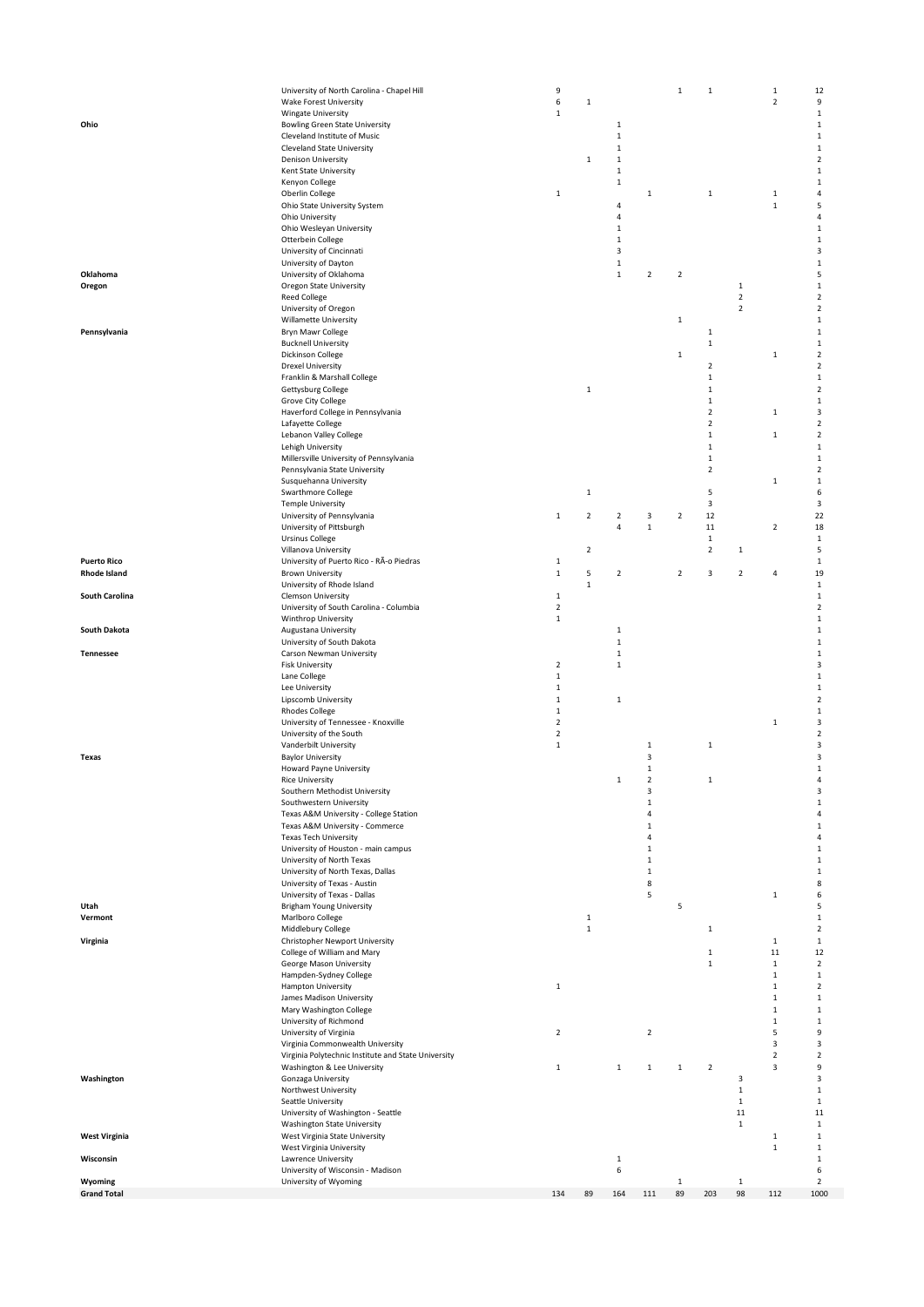#### **Proposed Field of Study - Endorsed**

| Subject                                                                                    | <b>ATL</b>   | <b>BOS</b>     | CHIG                   | HOU          | LA           | NY             | SF           | DC           | <b>Grand Total</b>               |
|--------------------------------------------------------------------------------------------|--------------|----------------|------------------------|--------------|--------------|----------------|--------------|--------------|----------------------------------|
| Arts in Filmmaking                                                                         | $\mathbf{1}$ |                |                        |              |              |                |              |              | 1                                |
| Classics                                                                                   | $\mathbf{1}$ |                |                        |              |              |                |              | 1            | $\overline{a}$                   |
| Comparative Social Policy                                                                  |              |                |                        |              |              | $\mathbf{1}$   | $\mathbf 1$  |              | $\overline{2}$                   |
| <b>Computational Biology</b>                                                               |              |                |                        |              |              | $\mathbf{1}$   |              |              | $\mathbf{1}$                     |
| Criminological Research                                                                    |              |                |                        |              |              | $\,1\,$        |              |              | $\mathbf{1}$                     |
| Criticism and Culture                                                                      |              |                |                        |              |              | $\mathbf{1}$   | $\mathbf 1$  |              | $\overline{\phantom{a}}$         |
| <b>Ecology and Conservation</b>                                                            |              |                |                        |              |              | $\mathbf{1}$   |              |              | $\overline{1}$                   |
| Economics                                                                                  |              |                | $\mathbf{1}$           |              |              | $\overline{2}$ |              |              | 3                                |
| Engineering for Sustainable Development<br>English (1830-1914)                             |              |                | $\mathbf 1$<br>$\,1\,$ |              |              |                |              |              | $\overline{1}$<br>$\overline{1}$ |
| English and Drama                                                                          |              | $\mathbf{1}$   |                        |              |              |                |              |              |                                  |
| English Studies (Medieval Period)                                                          |              |                |                        | $\,$ 1       |              |                |              |              | $\mathbf{1}$                     |
| Entreprenuership                                                                           | 1            |                |                        |              |              |                |              |              | $\mathbf{1}$                     |
| <b>Environmental Change and Management</b>                                                 |              | $\mathbf{1}$   |                        | $\,$ 1       |              |                |              |              | 2                                |
| Film and Screen Studies/PhD in Film and Screen Studies                                     |              |                |                        |              |              |                | $\mathbf 1$  |              | $\overline{1}$                   |
| Film Studies                                                                               |              |                |                        |              |              | 1              |              |              | $\mathbf{1}$                     |
| Filmmaking Cinematography                                                                  |              |                |                        |              |              | 1              |              |              | $\mathbf{1}$                     |
| Fine Art                                                                                   |              |                |                        |              |              | $\mathbf{1}$   |              |              | $\overline{1}$                   |
| Fine Arts - Dance Performance                                                              |              |                |                        |              |              | 1              |              |              | $\mathbf{1}$                     |
| Geography (Research Methods)                                                               |              |                |                        |              | 1            |                |              |              | $\mathbf{1}$                     |
| Greek & Latin Languages                                                                    |              |                |                        |              |              | 1              |              |              | $\overline{1}$                   |
| Greek and Latin Language/Literature                                                        |              |                | $\mathbf{1}$           |              |              |                |              |              | $\mathbf{1}$                     |
| Greek and/or Latin Languages and Literature                                                |              |                |                        |              |              | $\overline{2}$ |              |              | 2                                |
| Greek and/or Roman History                                                                 |              |                | $\mathbf 1$            |              |              |                |              |              | $\overline{1}$                   |
| Intelligence & International Security                                                      | $\mathbf{1}$ |                |                        |              |              |                |              |              | $\overline{1}$                   |
| Intelligence and International Security<br>International Communication and Media Studies   |              |                | $\mathbf 1$            |              |              |                | $\,1$        |              | $\mathbf{1}$<br>$\overline{1}$   |
| International Cultural Heritage nagement                                                   |              |                |                        |              |              |                |              | $\mathbf 1$  | $\overline{1}$                   |
| International Political Theory                                                             |              |                |                        |              | $\mathbf{1}$ |                |              |              | $\mathbf{1}$                     |
| <b>International Relations</b>                                                             |              |                |                        | $\mathbf{1}$ |              |                | $\,1$        |              | $\overline{\phantom{a}}$         |
| <b>International Relations</b>                                                             |              |                |                        |              |              |                | $\mathbf 1$  |              | $\overline{1}$                   |
| Iranian Studies and Intensive Persian                                                      |              |                |                        |              |              | $\mathbf{1}$   |              |              | $\mathbf{1}$                     |
| Islamic Intellectual History and Intensive Arabic                                          |              |                | $\,$ 1                 |              |              |                |              |              | $\overline{1}$                   |
| Linguistics and Intensive Language (Swahili)                                               |              | 1              |                        |              |              |                |              |              | $\mathbf{1}$                     |
| Literary Studies: Critical Theory                                                          |              |                |                        |              |              |                |              | 1            |                                  |
| Mathematics                                                                                |              | $\mathbf 1$    |                        |              |              |                |              |              | $\mathbf{1}$                     |
| Medical Device Design and Entrepreneurship                                                 | $\mathbf 1$  |                |                        |              |              |                |              |              |                                  |
| <b>Medieval Studies</b>                                                                    |              |                | $\mathbf 2$            |              |              |                |              |              |                                  |
| Migration and Diaspora Studies and Intensive Language                                      |              |                |                        |              |              | $\mathbf{1}$   |              |              | $\overline{1}$                   |
| Museums, Heritage and terial Culture Studies                                               |              |                |                        |              |              |                |              | $\mathbf 1$  | $\mathbf{1}$                     |
| Near and Middle Eastern Studies and Intensive Languages                                    |              |                |                        | $\mathbf{1}$ |              |                |              |              |                                  |
| Oncology                                                                                   |              | $\,1\,$        |                        |              |              |                |              |              | $\mathbf{1}$                     |
| Opera Making & Writing                                                                     | $\mathbf{1}$ |                |                        |              |              |                |              |              |                                  |
| Theology                                                                                   |              |                |                        |              |              |                | $\mathbf 1$  |              |                                  |
| History                                                                                    |              |                | $\mathbf 1$            |              |              |                |              |              | $\mathbf{1}$                     |
| Criminology                                                                                |              |                |                        |              | $\mathbf{1}$ |                |              |              | $\mathbf{1}$                     |
| Physics<br><b>Political Communications</b>                                                 |              |                | $\mathbf{1}$           |              |              |                |              | $\,$ 1       | $\mathbf{1}$                     |
| <b>Postcolonial Studies</b>                                                                |              | $\mathbf{1}$   |                        |              |              |                |              |              | $\mathbf{1}$                     |
| <b>Public Administration</b>                                                               |              | $\mathbf 1$    |                        |              |              |                |              |              | 1                                |
| Public Health                                                                              |              |                |                        |              | $\,1\,$      |                |              |              | $\mathbf{1}$                     |
| <b>Public Policy</b>                                                                       |              |                | $\mathbf{1}$           |              |              |                |              |              |                                  |
| Pure Mathematics                                                                           | $\,$ 1       |                |                        |              |              |                |              |              |                                  |
| Queer History                                                                              |              |                |                        | $\mathbf{1}$ |              |                |              |              | $\mathbf{1}$                     |
| Race, Media, and Social Justice                                                            |              |                |                        |              |              |                |              | $\mathbf 1$  | $\mathbf{1}$                     |
| Research Architecture                                                                      |              |                | $\mathbf{1}$           |              |              |                |              |              | $\mathbf{1}$                     |
| Social Justice in Education                                                                |              |                | $\mathbf{1}$           |              |              |                |              |              | $\overline{1}$                   |
| <b>Statistics</b>                                                                          |              |                |                        |              |              | $\,1\,$        |              |              |                                  |
| United Nations and Diplotic Studies                                                        | $\mathbf 1$  |                |                        |              |              |                |              |              |                                  |
| Visual Anthropology                                                                        |              |                |                        |              |              |                |              | $\,$ 1       | $\mathbf{1}$                     |
| : History of Art, Medieval and Byzantine                                                   |              |                |                        |              |              |                | $\mathbf 1$  |              | $\mathbf{1}$                     |
| 17th - 18th-century British Art                                                            |              |                |                        |              |              |                | $\mathbf 1$  |              | $\mathbf{1}$<br>$\overline{1}$   |
| 18th Century and Romantic Studies                                                          |              |                |                        | $\mathbf{1}$ |              |                |              |              | $\overline{2}$                   |
| <b>Advanced Aeronautical Engineering</b><br><b>Advanced Chemical Engineering</b>           | $\,$ 1       |                |                        | $\mathbf 1$  |              |                |              | $\,1\,$      | $\mathbf{1}$                     |
| <b>Advanced Computer Science</b>                                                           |              |                |                        | $\mathbf{1}$ |              |                | $\mathbf 1$  |              | $\overline{2}$                   |
| <b>Advanced Structural Engineering</b>                                                     |              | 1              |                        |              |              |                |              |              | 1                                |
| Aesthetics and Art Theory                                                                  |              |                |                        | 1            |              |                |              |              | $\mathbf{1}$                     |
| Algal Biotechnology, Biology and Ecology                                                   |              |                |                        |              |              | $\mathbf{1}$   |              |              | $\mathbf{1}$                     |
| American History                                                                           |              | 1              |                        |              |              |                |              |              | $\mathbf{1}$                     |
| Animal and Plant Sciences                                                                  | $\mathbf 1$  |                |                        |              |              |                |              |              | $\mathbf{1}$                     |
| Animal Welfare Science, Ethics & Law                                                       |              |                | $\mathbf 1$            |              |              |                |              |              | 1                                |
| Anthropology                                                                               |              |                | $\mathbf 1$            |              |              | $\mathbf{1}$   |              |              | $\overline{2}$                   |
| Anthropology in Media and Intensive Language                                               |              |                |                        |              |              | $\mathbf 1$    |              |              | $\mathbf{1}$                     |
| Anthropology of Development and Social Transformation                                      |              |                | $\mathbf 1$            |              |              |                |              |              | $\mathbf{1}$                     |
| Anthropology, Environment and Development                                                  |              |                |                        |              | 1            |                |              |              | $\mathbf{1}$                     |
| Applied Data Science and Statistics<br>Applied Linguistics and Second Language Acquisition | $\mathbf 1$  |                |                        | $\mathbf 1$  |              | $\mathbf{1}$   |              |              | $\mathbf{1}$<br>$\overline{2}$   |
| Applied Linguistics with TESOL (Teaching English to Speakers of Other Languages)           |              |                |                        |              |              | 1              |              |              | 1                                |
| <b>Applied Mathematics</b>                                                                 | $\mathbf 1$  |                |                        |              |              |                |              |              | $\mathbf{1}$                     |
| <b>Applied Security Strategy</b>                                                           |              | $\,1\,$        |                        | $\,$ 1       |              |                |              |              | $\overline{2}$                   |
| Applied Social Data Science                                                                |              |                |                        | $\mathbf{1}$ | 1            | $\mathbf{1}$   |              |              | $\overline{\mathbf{3}}$          |
| Applied Social Data Science                                                                |              |                |                        | 1            |              |                |              |              | $\mathbf{1}$                     |
| Applied Theatre, MA                                                                        |              |                | $\mathbf 1$            |              |              |                |              |              | $\mathbf{1}$                     |
| Archaeology                                                                                |              |                |                        |              |              | 1              |              |              | $\mathbf{1}$                     |
| Archaeology of the Classical Mediterranean                                                 |              | $\mathbf{1}$   |                        |              |              |                |              |              | $\mathbf{1}$                     |
| Architectural History and Theory                                                           |              |                |                        |              |              |                |              | $\,$ 1       | $\mathbf{1}$                     |
| Archives and Records Management (International Pathway)                                    | $\mathbf 1$  |                |                        |              |              |                |              |              | $\mathbf{1}$                     |
| Art and Politics                                                                           |              |                | $\mathbf{1}$           |              |              |                |              |              | $\mathbf{1}$                     |
| Art History                                                                                |              |                |                        |              |              | 1              |              |              | $\mathbf{1}$                     |
| Artificial Intelligence                                                                    | 1            |                | $\mathbf{1}$           | $\mathbf{1}$ |              | $\mathbf{1}$   | $\mathbf{1}$ | $\mathbf{1}$ | 6                                |
| Arts & Humanities                                                                          |              | $\mathbf{1}$   |                        |              |              |                |              |              | $\mathbf{1}$                     |
| Arts, Culture and Media - MA Digital Humanities                                            | $\mathbf 1$  |                |                        |              |              | $\mathbf{1}$   |              |              | $\mathbf{1}$<br>$\mathbf{1}$     |
| Assyriology                                                                                |              |                |                        |              |              |                |              |              | $\overline{2}$                   |
| Astrophysics<br>Atmosphere, Oceans and Climate                                             |              |                | $\mathbf{1}$           | 1            | 1            |                | $\mathbf 1$  |              | $\overline{2}$                   |
| Attitudes of a School Shooter: A Corpus Appraisal Analysis                                 |              |                | 1                      |              |              |                |              |              | $\mathbf{1}$                     |
| <b>Autism Studies</b>                                                                      |              |                | $\mathbf{1}$           |              |              |                |              |              | $\mathbf{1}$                     |
| Automotive Journalism MA                                                                   |              |                | 1                      |              |              |                |              |              | $\,$ 1                           |
| Bachelor of Civil Law                                                                      |              |                |                        |              |              | $\mathbf{1}$   |              |              | 1                                |
| Bachelor of Philosophy (BPhil) in Philosophy                                               |              | $\overline{2}$ |                        |              |              |                |              |              | $\overline{2}$                   |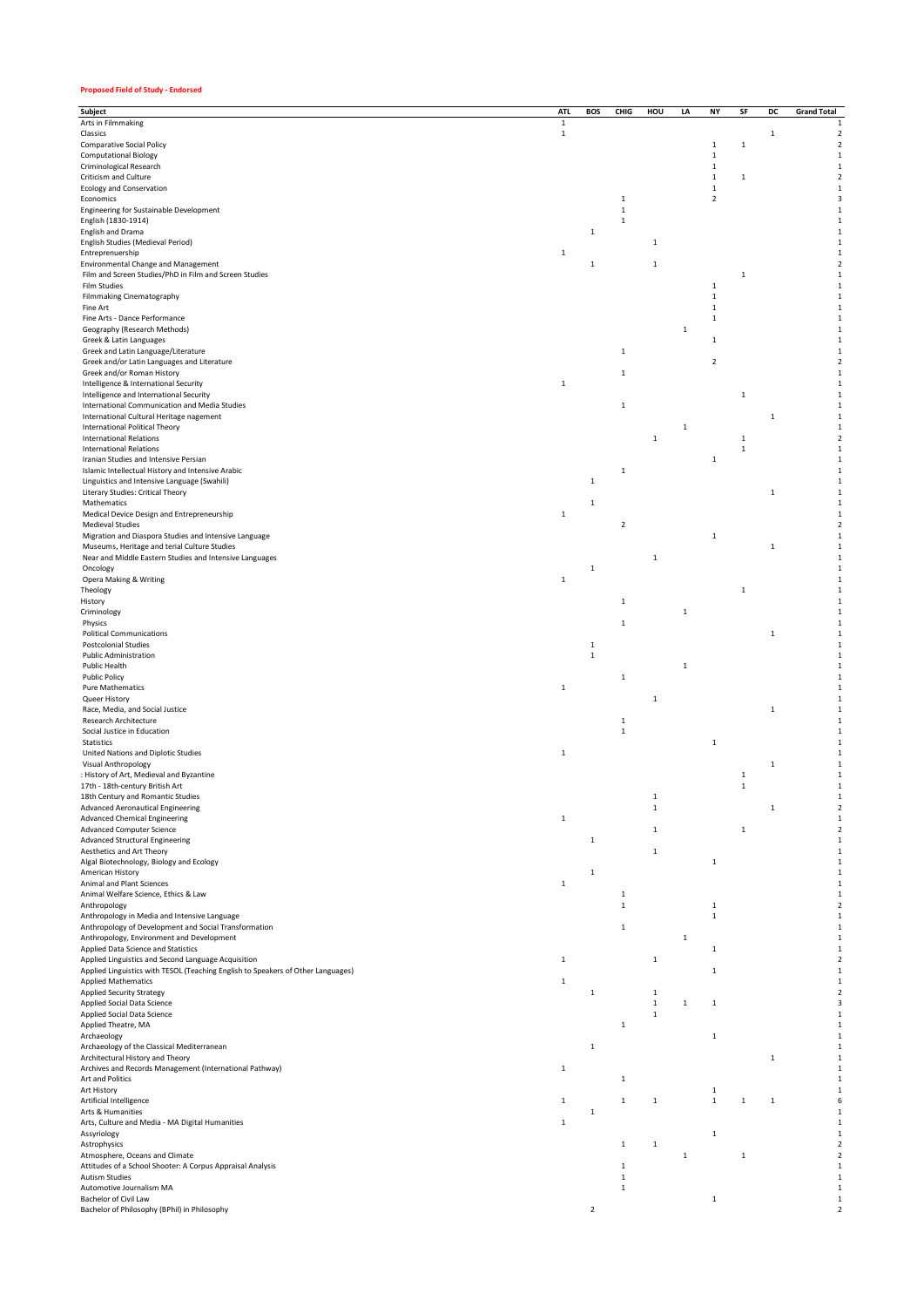| Basic and Translational Neuroscience                                             |                             |             |                                         |                |              | $\,1\,$        | $\,$ 1                  |                         |
|----------------------------------------------------------------------------------|-----------------------------|-------------|-----------------------------------------|----------------|--------------|----------------|-------------------------|-------------------------|
| <b>Behavioural Economics</b>                                                     |                             |             | 1                                       |                |              |                |                         |                         |
| <b>Behavioural Science</b>                                                       |                             |             | $\,1\,$                                 |                |              |                |                         |                         |
| Biochemistry                                                                     | $\overline{2}$              |             |                                         |                |              |                |                         |                         |
| <b>Biodiversity and Conservation</b><br>Biodiversity and Taxonomy of Plants      |                             |             | $\mathbf{1}$                            | 1              |              | $\mathbf{1}$   |                         |                         |
| Biodiversity, Conservation, and Management                                       |                             | 1           |                                         |                | $\,1\,$      |                | $\overline{\mathbf{2}}$ |                         |
| Bioengineering                                                                   |                             |             |                                         | $\mathbf 1$    |              |                |                         |                         |
| <b>Bioethics &amp; Society</b>                                                   |                             |             |                                         |                |              | $\mathbf{1}$   |                         |                         |
| <b>Bioinformatics</b>                                                            | $\mathbf{1}$                |             |                                         |                |              |                |                         |                         |
| Bioinformatics & Theoretical Systems Biology                                     |                             | $\mathbf 1$ |                                         |                |              |                |                         |                         |
| Bioinformatics and Theoretical Systems Biology                                   | $\mathbf{1}$                |             |                                         |                | $\mathbf 1$  |                | $\,1\,$                 |                         |
| Biological Science (Biochemistry)                                                | $\mathbf{1}$                |             | 1                                       |                |              |                |                         |                         |
| <b>Biological Science (Psychology)</b>                                           |                             |             |                                         |                |              |                |                         | $\mathbf 1$             |
| <b>Biomedical Engineering</b>                                                    | $\mathbf 2$                 |             | $\mathbf{1}$                            | $\,1\,$        |              |                |                         |                         |
| <b>Biomedical Sciences</b><br><b>Biomedical Sciences (NIH OxCam)</b>             |                             |             |                                         |                |              |                |                         | $\mathbf{1}$            |
| Biomedical Sciences and Translational Medicine MRes                              | $\mathbf{1}$                |             |                                         |                |              |                |                         | $\mathbf{1}$            |
| Biophysics and Molecular Life Sciences                                           |                             |             |                                         |                |              |                | 1                       |                         |
| Biotechnology                                                                    |                             |             |                                         | $\,1\,$        |              | $\mathbf 2$    |                         |                         |
| <b>Biotechnology and Enterprise</b>                                              |                             |             |                                         |                |              |                |                         | $\mathbf{1}$            |
| <b>Black British Writing</b>                                                     |                             |             |                                         |                |              |                |                         | 1                       |
| <b>Black Humanities</b>                                                          |                             |             | $\mathbf{1}$                            |                |              |                |                         |                         |
| <b>BPhil in Philosophy</b>                                                       |                             |             |                                         | $\overline{2}$ |              | $\overline{2}$ | 1                       | $\mathbf{1}$            |
| British Modern History, 1850 to the Present                                      |                             |             |                                         |                |              | $\,1\,$        |                         |                         |
| <b>Business Analytics</b>                                                        |                             |             |                                         |                |              |                |                         | $\,1$                   |
| Cancer Institute                                                                 |                             |             | 1                                       |                |              |                |                         |                         |
| Cancer Research & Precision Oncology                                             |                             |             | $\mathbf{1}$                            |                |              |                |                         |                         |
| Carbon Finance                                                                   | $\mathbf{1}$                |             |                                         |                |              |                |                         |                         |
| Cell and Gene Therapies                                                          | $\,1\,$                     |             |                                         |                |              |                |                         |                         |
| Celtic and Scottish Studies: Traditional Arts and Culture                        |                             |             |                                         |                |              | $\mathbf{1}$   |                         |                         |
| Chemistry                                                                        |                             |             | $\mathbf{1}$                            |                |              |                | 1                       |                         |
| Chemistry by Research                                                            |                             |             |                                         |                |              | $\mathbf{1}$   |                         |                         |
| <b>Chinese Studies</b>                                                           |                             | $\mathbf 1$ |                                         |                |              |                |                         |                         |
| <b>Choral Conducting</b><br>Christian Theology                                   |                             |             |                                         | 1              |              | 1              |                         |                         |
| Christian Theology (Catholic Studies)                                            |                             |             | $\mathbf{1}$                            |                |              |                |                         |                         |
| City Design and Social Science                                                   |                             |             |                                         |                |              | $\mathbf{1}$   |                         |                         |
| Classics                                                                         | $\mathbf 2$                 |             |                                         |                |              |                |                         |                         |
| <b>Classics and Ancient History</b>                                              |                             |             |                                         |                |              |                | 1                       |                         |
| Climate Change                                                                   |                             | $\mathbf 1$ |                                         |                |              |                |                         |                         |
| Climate Change and International Development                                     |                             |             | $\mathbf{1}$                            |                |              |                |                         |                         |
| Climate Change Science and Policy                                                | $\mathbf{1}$                |             |                                         |                |              |                |                         |                         |
| Climate Change, Management & Finance                                             |                             |             | $\mathbf{1}$                            |                |              |                |                         |                         |
| Clinical and Therapeutic Neuroscience                                            |                             |             |                                         |                | $\,1$        |                |                         |                         |
| Clinical Mental Health Sciences                                                  |                             |             |                                         |                |              |                | 1                       |                         |
| Cognitive Neuroscience                                                           |                             |             |                                         |                |              | $\mathbf{1}$   |                         |                         |
| Cognitive Neuroscience MRes                                                      |                             |             |                                         |                |              |                | $\,1\,$                 |                         |
| <b>Cognitive Studies</b>                                                         | 1                           |             |                                         |                |              |                |                         |                         |
| <b>Collections and Curating Practices</b>                                        |                             |             | $\,$ 1                                  |                |              |                |                         |                         |
| Communications and Signal Processing                                             |                             |             |                                         |                |              |                |                         | $\,1$                   |
| <b>Comparative Government</b>                                                    |                             | 1           |                                         |                |              |                |                         |                         |
| Comparative Literature                                                           |                             |             |                                         |                | $\,1\,$      |                |                         |                         |
| Comparative Literature and Critical Translation<br>Comparative Political Thought |                             |             |                                         |                |              | $\mathbf{1}$   |                         | $\mathbf{1}$            |
| <b>Comparative Politics</b>                                                      |                             |             | $\mathbf{1}$                            |                |              |                |                         |                         |
| Comparative Public Policy                                                        |                             |             |                                         | $\,$ 1         |              |                |                         |                         |
| <b>Comparative Social Policy</b>                                                 |                             |             | 3                                       | $\overline{2}$ | 1            |                |                         | $\overline{2}$          |
| Composition                                                                      | $\mathbf{1}$                |             |                                         |                |              |                |                         |                         |
| Computational and Data Journalism                                                |                             |             |                                         |                |              |                |                         | $\mathbf{1}$            |
| <b>Computational Applied Mathematics</b>                                         |                             |             |                                         |                | $\mathbf{1}$ |                |                         |                         |
| <b>Computational Biology</b>                                                     |                             |             |                                         |                | $\mathbf 1$  | $\mathbf 1$    |                         |                         |
| Computational Cognitive Neuroscience                                             |                             |             | 1                                       |                |              |                |                         |                         |
| Computer Science                                                                 | 1                           |             |                                         |                |              |                |                         | $\,1$                   |
| Computer Science                                                                 |                             |             |                                         |                | $\mathbf 1$  |                |                         |                         |
| Computer Science: modelling the creative process of jazz improvisation           |                             |             |                                         |                |              |                | 1                       |                         |
| Computing (Visual Computing and Robotics)                                        | $\mathbf{1}$                |             |                                         |                |              |                |                         |                         |
| <b>Computing Science</b>                                                         |                             |             |                                         |                | $\mathbf 1$  |                |                         |                         |
| <b>Condensed Matter Physics</b>                                                  |                             |             | $\mathbf{1}$                            |                |              |                |                         |                         |
| Conflict Resolution in Divided Societies                                         |                             |             |                                         |                |              | $\mathbf 1$    |                         |                         |
| <b>Conflict Studies</b>                                                          | $\mathbf{1}$<br>$\mathbf 1$ | $\mathbf 1$ | $\mathbf{1}$<br>$\overline{\mathbf{2}}$ | $\,1\,$        |              |                |                         |                         |
| Conflict Transformation and Social Justice                                       |                             |             |                                         |                | $\,1\,$      | 1              |                         | $\mathbf 2$             |
| Conflict, Security & Developmen<br>Conflict, Security and Development            | $\mathbf 1$                 |             | $\,$ 1                                  |                |              |                |                         |                         |
| Conflict, Security, and Development                                              |                             |             |                                         |                |              | 1              |                         |                         |
| Conservation of Wall Painting                                                    |                             |             |                                         |                |              |                | 1                       |                         |
| Conservation Science and Policy                                                  |                             |             |                                         |                | 1            |                |                         |                         |
| Contemporary Chinese Studies                                                     | $\mathbf{1}$                |             |                                         | $\mathbf{1}$   |              | $\mathbf{1}$   |                         |                         |
| Contemporary Chinese Studies                                                     |                             | $\mathbf 1$ |                                         |                |              |                |                         |                         |
| Contemporary Identities                                                          |                             |             |                                         | $\mathbf 1$    |              |                |                         |                         |
| Continental Philosophy                                                           | $\mathbf{1}$                |             |                                         |                |              |                |                         |                         |
| Control of Infectious Diseases                                                   |                             |             |                                         | 1              |              |                |                         |                         |
| Control of Infectious Diseases                                                   |                             | 1           |                                         |                |              |                |                         |                         |
| Control Systems                                                                  |                             | $\,1$       |                                         |                |              |                |                         |                         |
| Corruption and Governance                                                        |                             |             |                                         | $\mathbf{1}$   |              |                |                         |                         |
| Creative and Critical Writing                                                    |                             | 1           |                                         |                |              |                | 1                       |                         |
| <b>Creative Writing</b>                                                          |                             |             | $\mathbf{1}$                            | 1              | 1            |                |                         | $\mathbf 1$             |
| <b>Creative Writing Poetry</b>                                                   |                             |             | $\mathbf{1}$                            |                |              |                |                         |                         |
| Crime and Forensic Science                                                       |                             | 1           |                                         |                |              |                |                         |                         |
| Criminal Justice Policy                                                          |                             | $\mathbf 1$ |                                         |                |              |                |                         |                         |
| Criminology                                                                      |                             |             |                                         |                |              |                |                         | $\mathbf{1}$<br>$\,1\,$ |
| Critical Theory and Cultural Studies<br>Criticism and Culture                    |                             |             |                                         |                |              | $\mathbf{1}$   |                         |                         |
| Culture and Heritage Management                                                  |                             |             | $\mathbf{1}$                            |                |              |                |                         |                         |
| Cuneiform and Ancient Near Eastern Studies (Combined Research & Taught)          |                             |             |                                         |                |              | $\mathbf{1}$   |                         |                         |
| Curating the Art Museum                                                          |                             |             |                                         |                |              | $\mathbf{1}$   |                         |                         |
| Cyber Security, Privacy and Trust                                                |                             |             | $\mathbf{1}$                            |                |              |                |                         |                         |
| Dance History                                                                    |                             |             | $\,$ 1                                  |                |              |                |                         |                         |
| Data Analytics                                                                   |                             |             |                                         |                |              |                | 1                       |                         |
| Data Science                                                                     |                             |             |                                         | $\mathbf{1}$   |              |                |                         |                         |
| Data Science and Machine Learning                                                |                             | $\mathbf 1$ |                                         |                |              |                |                         |                         |
| Demography and Health                                                            | 1                           |             |                                         |                |              |                |                         |                         |
| Design for Change                                                                | $\mathbf{1}$                |             |                                         | $\mathbf 1$    |              |                |                         |                         |
|                                                                                  |                             |             | $\mathbf{1}$                            |                |              | 1              | 1                       | $\overline{2}$          |
| Development Economics                                                            |                             |             |                                         |                |              |                |                         |                         |

2 1

1 1

 $\frac{1}{3}$ 

1

6 1

1

1

1 1

 $\begin{array}{c} 1 \\ 1 \\ 1 \end{array}$ 

1

1

1

 $\overline{1}$ 

1

 $\begin{array}{c} 1 \\ 1 \\ 1 \end{array}$ 

1 8

 $\begin{array}{c} 1 \\ 1 \\ 1 \end{array}$ 

1 2

 $\begin{array}{c} 1 \\ 1 \\ 1 \end{array}$ 

 $\begin{array}{c} 1 \\ 1 \\ 1 \end{array}$ 

1

3 1

 $\begin{array}{c} 1 \\ 1 \\ 1 \end{array}$ 

4 1

1

1 1

1<br>1<br>1<br>1<br>1<br>2<br>5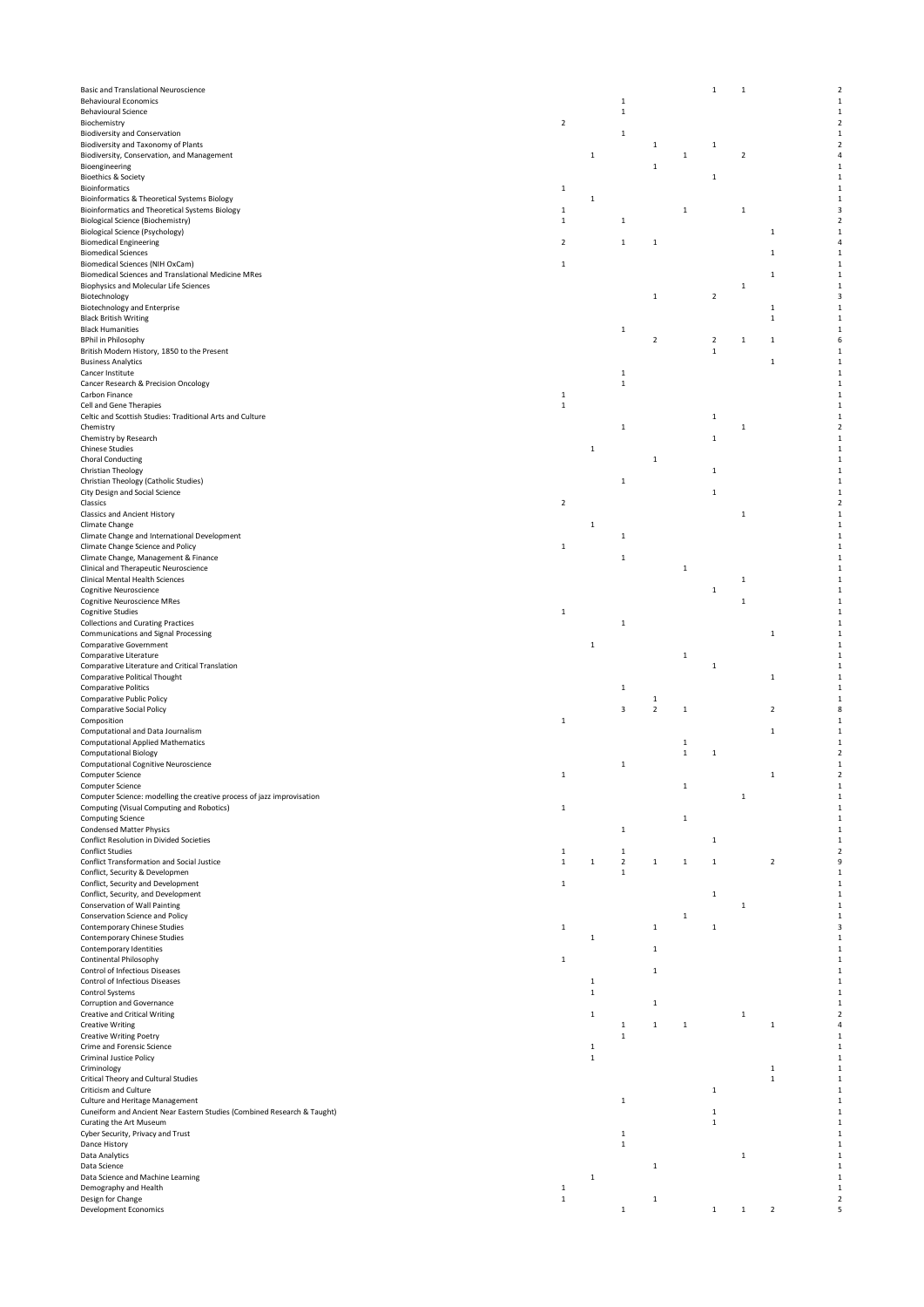| Development Economics                                                                                                |                |                              |                |              |              | $\mathbf{1}$        |              |    |
|----------------------------------------------------------------------------------------------------------------------|----------------|------------------------------|----------------|--------------|--------------|---------------------|--------------|----|
| Development Management<br>Development Studies                                                                        | 3              | 1                            | 1<br>1         |              | $\mathbf{1}$ | $\overline{2}$<br>1 | 1            | 1( |
| Development Studies                                                                                                  |                |                              | $\mathbf{1}$   |              |              |                     |              |    |
| Developmental and Educational Psychology                                                                             |                | 1                            |                |              |              |                     |              |    |
| Developmental Biology                                                                                                |                |                              |                | $\mathbf{1}$ |              |                     |              |    |
| Developmental Cognitive Neuroscience                                                                                 |                |                              |                |              |              |                     | $\mathbf{1}$ |    |
| Developmental Psychology                                                                                             | $\mathbf 1$    |                              |                |              |              |                     |              |    |
| Developmental Psychology and Clinical Practice                                                                       | $\mathbf{1}$   |                              |                |              |              |                     |              |    |
| Developmental Psychology and Psychopathology                                                                         |                |                              | $\mathbf{1}$   |              |              |                     |              |    |
| Digital Health Systems<br>Digital Humanities                                                                         |                |                              |                |              | 1            | 1                   |              |    |
| Digital Technologies and Policy                                                                                      |                |                              |                |              |              | $\mathbf{1}$        |              |    |
| Diplomatic Studies                                                                                                   | $\mathbf 1$    |                              | 1              |              |              | $\mathbf{1}$        |              |    |
| Disability, Design, and Innovation                                                                                   |                |                              |                |              |              |                     | $\mathbf{1}$ |    |
| Disasters, Adaptation & Development                                                                                  |                |                              |                |              |              |                     | $\mathbf{1}$ |    |
| Drama and Theatre Studies                                                                                            | $\mathbf 1$    |                              |                |              |              |                     |              |    |
| East Europe Studies MRes                                                                                             |                |                              |                |              | $\mathbf{1}$ |                     |              |    |
| East European Studies                                                                                                |                | $\,1\,$                      |                |              |              |                     |              |    |
| Econometrics and Mathematical Economics<br>Econometrics and Mathematical Economics                                   |                |                              |                |              | $\mathbf{1}$ | $\mathbf{1}$        |              |    |
| Econometrics Mathematical and Economics                                                                              |                |                              | $\mathbf{1}$   |              |              |                     |              |    |
| Economic and Social History                                                                                          |                | $\mathbf{1}$                 |                | $\mathbf{1}$ |              |                     | $\mathbf{1}$ |    |
| Economic and Social History                                                                                          |                | $\overline{2}$               |                |              |              |                     |              |    |
| Economic and Social History (ESH)                                                                                    |                |                              | 1              |              |              |                     |              |    |
| Economics                                                                                                            | $\overline{2}$ |                              | $\overline{2}$ | $\mathbf{1}$ | $\mathbf{1}$ | 3                   |              |    |
| Economics and Philosophy                                                                                             | $\mathbf{1}$   |                              |                |              |              |                     |              |    |
| Economics for Development                                                                                            | $\mathbf{1}$   |                              |                |              |              |                     |              |    |
| Economy, Risk, and Society                                                                                           |                |                              |                |              |              | 1                   |              |    |
| Education                                                                                                            | $\overline{2}$ |                              |                |              |              | 1                   |              |    |
| Education (Comparative and International Education)<br>Education (Comparative Education & International Development) |                |                              |                | $\mathbf 1$  |              |                     |              |    |
| Education (Research Design and Methodology)                                                                          | $\mathbf{1}$   |                              |                |              |              | $\mathbf 2$         |              |    |
| Education and International Development                                                                              | $\mathbf{1}$   |                              |                |              |              |                     |              |    |
| <b>Education and Technology</b>                                                                                      |                |                              |                |              |              |                     | $\mathbf{1}$ |    |
| Education in Arts & Cultural Settings                                                                                | $\mathbf 1$    |                              |                |              |              |                     |              |    |
| Education: Equality, Social Justice and Inclusion                                                                    |                |                              |                |              |              | $\mathbf{1}$        |              |    |
| <b>Electrical Engineering</b>                                                                                        |                |                              |                |              |              | $\,1\,$             |              |    |
| Empires, Colonialism and Globalisation                                                                               |                |                              | $\overline{2}$ |              |              |                     |              |    |
| Empires, Colonialism, and Globalisation                                                                              |                |                              |                |              |              | 1                   |              |    |
| Energy and Environmental Engineering                                                                                 |                |                              |                |              |              | $\mathbf 1$         |              |    |
| <b>Energy Systems</b>                                                                                                |                |                              | 1              |              |              |                     |              |    |
| <b>Energy Technologies</b>                                                                                           |                |                              | 1              |              |              |                     |              |    |
| Energy, Society and Sustainability<br>Engineering for Sustainable Development                                        |                | $\mathbf{1}$<br>$\mathbf 1$  | 1              |              |              | 1                   |              |    |
| <b>Engineering Science</b>                                                                                           |                |                              |                |              |              | $\mathbf 2$         |              |    |
| English (1900-Present)                                                                                               |                |                              |                | $\mathbf{1}$ |              | $\mathbf 1$         |              |    |
| <b>English and American Studies</b>                                                                                  |                |                              | 1              |              |              |                     |              |    |
| English Literature                                                                                                   |                | $\mathbf{1}$                 |                |              |              | $\mathbf{1}$        |              |    |
| English Literature                                                                                                   | $\mathbf 1$    |                              |                |              |              |                     |              |    |
| English Literature: Critical Theory                                                                                  |                |                              |                |              |              | 1                   |              |    |
| English Literature: Literature and Modernity: 1900 to the Present                                                    |                |                              |                |              |              | $\mathbf{1}$        |              |    |
| ENGLISH LITERATURE: VICTORIAN LITERATURE                                                                             |                |                              |                |              |              | 1                   |              |    |
| English Studies: Modern and Contemporary Literature                                                                  |                |                              | 1              |              |              |                     |              |    |
| English: Issues in Modern Culture                                                                                    |                |                              |                |              |              | $\mathbf{1}$        |              |    |
| Entrepreneurship & Innovation<br><b>Environment and Development</b>                                                  |                |                              |                |              |              | 1                   |              |    |
| Environment and International Development                                                                            |                | 1                            | 1              | $\mathbf 1$  |              |                     |              |    |
| Environment, Culture and Society                                                                                     |                | $\mathbf{1}$<br>$\mathbf{1}$ |                |              |              |                     |              |    |
| Environment, Culture, and Communication                                                                              |                |                              |                |              |              |                     | $\mathbf 1$  |    |
| Environment, Politics, and Development                                                                               |                |                              |                | $\mathbf{1}$ |              |                     |              |    |
| Environmental Change and Management                                                                                  | $\,$ 1         |                              | $\mathbf{1}$   | 4            | $\,1\,$      | 1                   |              |    |
| Environmental Change Management                                                                                      |                |                              |                |              |              | $\mathbf 1$         |              |    |
| <b>Environmental Economics and Climate Change</b>                                                                    |                |                              |                |              |              | $\mathbf 1$         |              |    |
| Environmental Geochemistry and Geomicrobiology                                                                       |                |                              |                |              |              | 1                   |              |    |
| <b>Environmental Governance</b>                                                                                      |                | $\mathbf 1$                  |                |              |              |                     |              |    |
| <b>Environmental History</b>                                                                                         |                |                              |                |              | $\mathbf 1$  |                     |              |    |
| Environmental Policy and Regulation                                                                                  |                |                              | 1              |              |              |                     |              |    |
| <b>Environmental Sciences</b>                                                                                        |                |                              | 1              |              |              |                     |              |    |
| Environmental Technology<br>Epidemiology                                                                             |                |                              | 2<br>1         |              |              | $\overline{2}$      | $\mathbf{1}$ |    |
| European Studies                                                                                                     |                |                              | 1              |              |              |                     |              |    |
| Evidence-Based Social Intervention and Policy Evaluation                                                             | $\overline{2}$ | $\mathbf{1}$                 | 4              |              |              | $\overline{2}$<br>1 | 3            | 13 |
| Filmmaking                                                                                                           |                |                              |                |              |              | 1                   |              |    |
| Fine Art & Humanities                                                                                                |                |                              |                |              |              | 1                   |              |    |
| Food and Development                                                                                                 |                |                              | $\mathbf{1}$   |              |              |                     |              |    |
| Food Security and International Development                                                                          |                |                              |                |              |              |                     | 1            |    |
| <b>Forensic Linguistics</b><br>Gatsby Computational Neuroscience Unit                                                |                |                              |                |              | 1            |                     |              |    |
| Gender (Sexuality)                                                                                                   |                |                              |                | $\mathbf{1}$ | $\mathbf{1}$ | 1                   |              |    |
| Gender and Law                                                                                                       |                |                              |                |              |              | 1                   |              |    |
| Gender Studies                                                                                                       | $\mathbf{1}$   |                              |                |              |              | $\mathbf{1}$        | 1            |    |
| Gender, Development, and Globalisation                                                                               | $\,1\,$        |                              | 1              |              |              |                     |              |    |
| Gender, Policy and Inequalities                                                                                      |                | $\mathbf{1}$                 | 1              |              |              |                     |              |    |
| Gender, Sexuality and Culture                                                                                        |                |                              | 1              |              |              |                     |              |    |
| Gender, Society, and representation                                                                                  |                |                              |                |              |              | 1                   |              |    |
| Gender, Violence and Conflict                                                                                        |                |                              | 1              |              |              |                     |              |    |
| Genes, Environment, and Development in Psychology and Psychiatry                                                     |                |                              |                |              |              |                     | 1            |    |
| Genetics                                                                                                             |                |                              |                |              |              | 1                   |              |    |
| Genomic Medicine                                                                                                     |                |                              | 1              |              |              |                     |              |    |
| Geography<br>Geography and Environment                                                                               |                |                              | 1              |              |              |                     | $\mathbf{1}$ |    |
| Geography and the Environment                                                                                        |                |                              |                |              |              | 1                   | 1            |    |
| Global Air Pollution & Health: Management and Science                                                                |                |                              |                |              |              |                     | $\mathbf{1}$ |    |
| Global and Imperial History                                                                                          |                |                              |                |              | $\mathbf{1}$ | 1                   |              |    |
| Global Crime, Justice & Security                                                                                     |                |                              |                |              |              | 1                   |              |    |
| Global Environment, Politics and Society                                                                             |                |                              |                |              | $\mathbf{1}$ |                     |              |    |
|                                                                                                                      | $\mathbf{1}$   |                              |                |              |              | $\overline{2}$<br>1 |              |    |
| Global Governance and Diplomacy                                                                                      | $\overline{2}$ | $\mathbf{1}$                 | $\overline{2}$ |              | 1            |                     |              |    |
|                                                                                                                      | $\mathbf{1}$   |                              |                |              |              | 1                   |              |    |
| Global Health<br><b>Global Health and Humanities</b>                                                                 |                |                              |                |              |              | $\mathbf{1}$        |              |    |
| Global History                                                                                                       |                |                              |                |              |              | 1                   |              |    |
| Global Media and Transnational Communications                                                                        |                |                              |                |              | 1            |                     |              |    |
| Global Mental Health<br><b>Global Political Economy</b>                                                              | 3              | 1                            |                |              |              | $\mathbf{1}$<br>1   | 1            |    |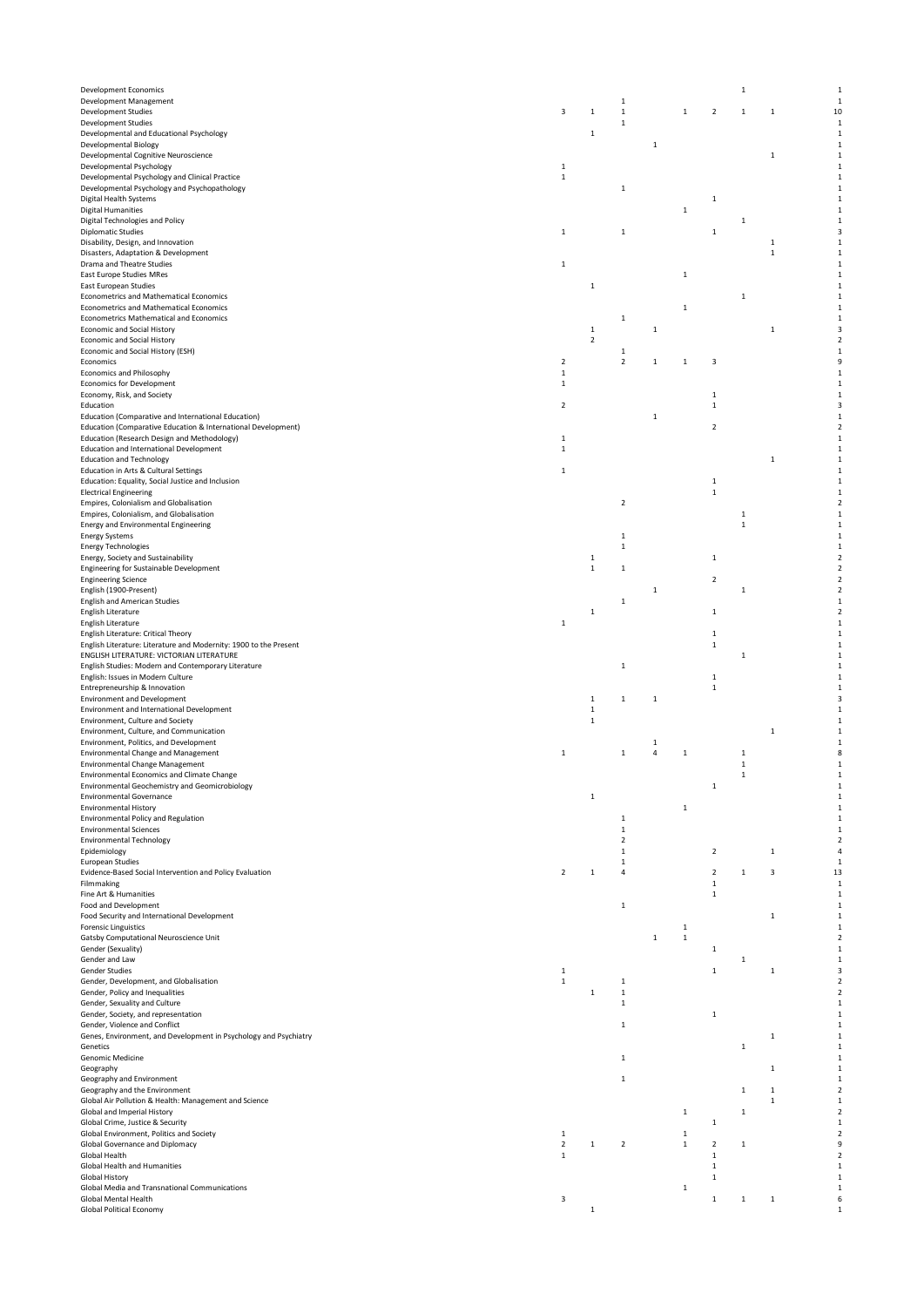| <b>Global Political Economy MA</b><br><b>Global Politics</b>                                                                           | $\mathbf{1}$                 |              |                |                   | 1            |                               |              |                             |      |
|----------------------------------------------------------------------------------------------------------------------------------------|------------------------------|--------------|----------------|-------------------|--------------|-------------------------------|--------------|-----------------------------|------|
| <b>Global Security and Borders</b>                                                                                                     |                              |              |                |                   |              |                               |              | $\mathbf{1}$                |      |
| <b>Global Social Policy</b><br>Global Strategy and Innovation Management                                                               |                              |              | $\mathbf 1$    |                   | $\mathbf{1}$ |                               | 1            |                             |      |
| Global, Social, and Political Thought                                                                                                  |                              |              |                |                   |              |                               |              | $\mathbf 1$                 |      |
| Globalisation and Latin American Development<br><b>Grand Total</b>                                                                     | 134                          | 89           | 164            | 111               | 1<br>89      | 203                           | 98           | 112                         | 1000 |
| Greek and/or Latin Languages and Literature<br>Green Chemistry and                                                                     | $\mathbf{1}$                 |              |                |                   |              | 1                             |              |                             |      |
| Guildhall Artist Masters in Performance                                                                                                |                              |              |                | 1                 |              |                               |              |                             |      |
| Guildhall Artist Masters in Performance (MMus/MPerf in Performance)<br>Health and International Development                            | 1                            |              |                |                   |              |                               |              | $\mathbf{1}$                |      |
| Health Data Analytics and Machine Learning                                                                                             |                              |              |                |                   |              | $\mathbf{1}$                  |              |                             |      |
| Health Data Science<br><b>Health Informatics</b>                                                                                       |                              |              |                |                   |              |                               | $\,$ 1       | 1                           |      |
| <b>Health Policy</b>                                                                                                                   | $\mathbf{1}$                 |              |                |                   |              |                               |              |                             |      |
| Health Policy, Planning and Financing<br><b>Health Promotion</b>                                                                       |                              |              | $\mathbf{1}$   | 1<br>$\mathbf{1}$ |              | $\,1\,$                       |              |                             |      |
| <b>Health Psychology</b>                                                                                                               |                              |              | 1              |                   |              |                               |              |                             |      |
| <b>Health Services</b><br><b>Health Services Research</b>                                                                              |                              |              | $\mathbf{1}$   |                   |              |                               | $\mathbf{1}$ |                             |      |
| Health, Medicine and Society<br>Hebrew and Jewish Studies                                                                              |                              | 1            |                |                   |              |                               |              | 1                           |      |
| <b>Hebrew and Semitic Studies</b>                                                                                                      |                              |              | $\mathbf{1}$   | $\mathbf{1}$      |              |                               |              |                             |      |
| History<br>History                                                                                                                     |                              |              | $\overline{2}$ |                   | $\mathbf{1}$ |                               |              | $\mathbf{1}$<br>$\mathbf 1$ |      |
| History                                                                                                                                |                              |              |                |                   |              | 1                             |              |                             |      |
| History (Medieval History)<br>History (US History)                                                                                     |                              | 1            | $\mathbf{1}$   |                   |              |                               |              |                             |      |
| History (with an emphasis on the History of Medicine)                                                                                  |                              |              |                |                   | $\mathbf{1}$ |                               |              |                             |      |
| History and Intensive Language<br>History and Philosophy of Science and Medicine                                                       | $\mathbf{1}$                 | 1            |                |                   |              |                               |              |                             |      |
| History of Art                                                                                                                         |                              | 1            |                |                   |              |                               |              |                             |      |
| History of art and architecture<br>History of Art MA                                                                                   | $\mathbf{1}$                 |              | 1              |                   |              |                               |              |                             |      |
| History of Design                                                                                                                      |                              |              |                |                   |              | $\mathbf 1$                   |              |                             |      |
| History of Science, Technology, and Medicine<br>History of War                                                                         |                              |              | 1              |                   |              |                               |              | $\mathbf{1}$                |      |
| History, strand in Intellectual History                                                                                                |                              |              |                |                   |              |                               | $\mathbf{1}$ |                             |      |
| Human and Biological Robotics<br>Human Bioarchaeology and Paleopathology                                                               |                              |              | $\mathbf 1$    |                   |              |                               |              | $\mathbf{1}$                |      |
| Human Geography and Urban Studies                                                                                                      | 1                            |              |                |                   |              |                               |              |                             |      |
| Human Rights<br>Human Rights and Politics                                                                                              | $\mathbf 1$                  |              |                | 1                 |              | 1<br>$\mathbf 1$              |              |                             |      |
| Human Rights Law                                                                                                                       |                              |              |                | $\mathbf{1}$      |              |                               |              | $\overline{2}$              |      |
| Human Rights, Culture & Social Justice<br>Human Trafficking, Migration and Organized Crime                                             |                              |              |                |                   | $\mathbf{1}$ | 1                             |              |                             |      |
| Human-Computer Interaction                                                                                                             |                              |              |                |                   |              |                               |              | 1                           |      |
| Inequalities and Social Science<br>Inequalities and Social Science                                                                     |                              |              |                |                   | $\mathbf{1}$ |                               | 1            |                             |      |
| Infection and Immunity                                                                                                                 | $\mathbf 1$                  |              |                |                   |              |                               |              |                             |      |
| Infection, Immunology, and Translational Medicine<br>Informatics                                                                       |                              |              |                | $\mathbf{1}$      |              | 1                             |              |                             |      |
| Informatics: CISA: Automated Reasoning, Agents, Data Intensive Research, Knowledge Management<br>Information Management & Preservation |                              |              | 1              | $\mathbf 1$       |              |                               |              |                             |      |
| Information Management and Preservation                                                                                                |                              |              | $\mathbf{1}$   |                   |              |                               |              |                             |      |
| Innovation Design Engineering<br>Inorganic Chemistry                                                                                   |                              | 1            |                | $\mathbf{1}$      |              | 1<br>1                        |              |                             |      |
| Intellectual History                                                                                                                   |                              |              | $\mathbf{1}$   |                   |              |                               |              |                             |      |
| Intelligence and International Security<br>Intelligent Games and Game Intelligence                                                     |                              | $\mathbf{1}$ | $\mathbf 1$    |                   |              |                               |              |                             |      |
| Inter-disciplinary Urban Design                                                                                                        |                              | $\mathbf{1}$ |                |                   |              |                               |              |                             |      |
| International and European Politics<br>International Business Management with Marketing                                                | $\mathbf{1}$                 |              |                |                   | $\mathbf{1}$ |                               |              |                             |      |
| <b>International Development</b>                                                                                                       | $\mathbf{1}$                 |              |                |                   |              | $\mathbf{1}$                  |              |                             |      |
| <b>International Development</b><br>International Development and Humanitarian Emergencies                                             |                              |              | 1              |                   |              | 1                             |              |                             |      |
| International Education and Development                                                                                                | $\mathbf{1}$                 |              |                |                   | 1            | 1                             |              |                             |      |
| <b>International Film Business</b><br><b>International Health</b>                                                                      |                              |              | 1              |                   | 1            |                               |              |                             |      |
| International Health Policy (Health Economics)                                                                                         |                              |              |                |                   |              | 1                             |              |                             |      |
| International Human Rights and Practice<br>International Migration and Public Policy                                                   |                              |              |                |                   |              | 1<br>$\mathbf{1}$             |              |                             |      |
| International Peace and Security                                                                                                       |                              |              | $\,$ 1         |                   |              |                               |              |                             |      |
| International Peace and Security Studies<br>International Political Economy                                                            | 1<br>$\overline{\mathbf{2}}$ |              |                | $\mathbf{1}$      |              |                               |              | $\mathbf{1}$                |      |
| International Political Theory                                                                                                         |                              |              |                | $\,1\,$           |              |                               |              |                             |      |
| <b>International Publishing</b><br><b>International Relations</b>                                                                      | 3                            | $\mathbf{1}$ | 3              |                   | 3            | 1<br>$\overline{\phantom{a}}$ |              | 4                           |      |
| <b>International Relations</b><br><b>International Relations</b>                                                                       |                              | $\mathbf{1}$ | $\,$ 1         |                   |              | $\mathbf 1$                   |              |                             |      |
| <b>International Relations</b>                                                                                                         |                              |              |                |                   | 1            |                               | 1            |                             |      |
| <b>International Relations</b><br><b>International Relations MPhil</b>                                                                 | 1                            | 1            |                | $\,1\,$           |              |                               |              |                             |      |
| International Relations of the Middle East                                                                                             |                              |              |                | 1                 |              |                               |              |                             |      |
| International Relations of the Middle East with Advanced Arabic<br><b>International Security MA</b>                                    |                              | $\mathbf{1}$ |                |                   |              |                               | $\,$ 1       |                             |      |
| <b>International Security Studies</b>                                                                                                  | $\mathbf 1$                  |              | 1              |                   |              |                               |              |                             |      |
| <b>International Slavery Studies</b><br>International Social and Public Policy                                                         |                              |              | $\mathbf{1}$   | $\mathbf{1}$      |              |                               |              |                             |      |
| International Social and Public Policy (Migration)                                                                                     |                              |              | 1              |                   |              |                               |              |                             |      |
| International Social and Public Policy (Research)<br>Irish Studies                                                                     |                              |              | $\,1\,$        |                   |              | $\mathbf{1}$                  |              |                             |      |
| Islamic Studies and History                                                                                                            |                              | $\mathbf{1}$ |                |                   |              |                               |              |                             |      |
| Land Economy<br>Language Documentation and Description                                                                                 |                              | $\mathbf 1$  | $\mathbf{1}$   |                   |              |                               |              |                             |      |
| Language Sciences (Sign Language and Deaf Studies)                                                                                     |                              |              |                |                   |              | 1                             |              |                             |      |
| Language, Culture and History: Hispanic Studies MA<br>Late Antique, Islamic and Byzantine Studies                                      |                              |              |                |                   |              | $\mathbf{1}$<br>1             |              |                             |      |
| Latin American Studies                                                                                                                 |                              |              |                | 1                 |              | $\mathbf{1}$                  | 1            | 1                           |      |
| Latin American Studies<br>Law                                                                                                          |                              | $\mathbf{1}$ | $\mathbf{1}$   |                   |              |                               |              |                             |      |
| Law and Economics                                                                                                                      |                              |              |                |                   |              |                               |              |                             |      |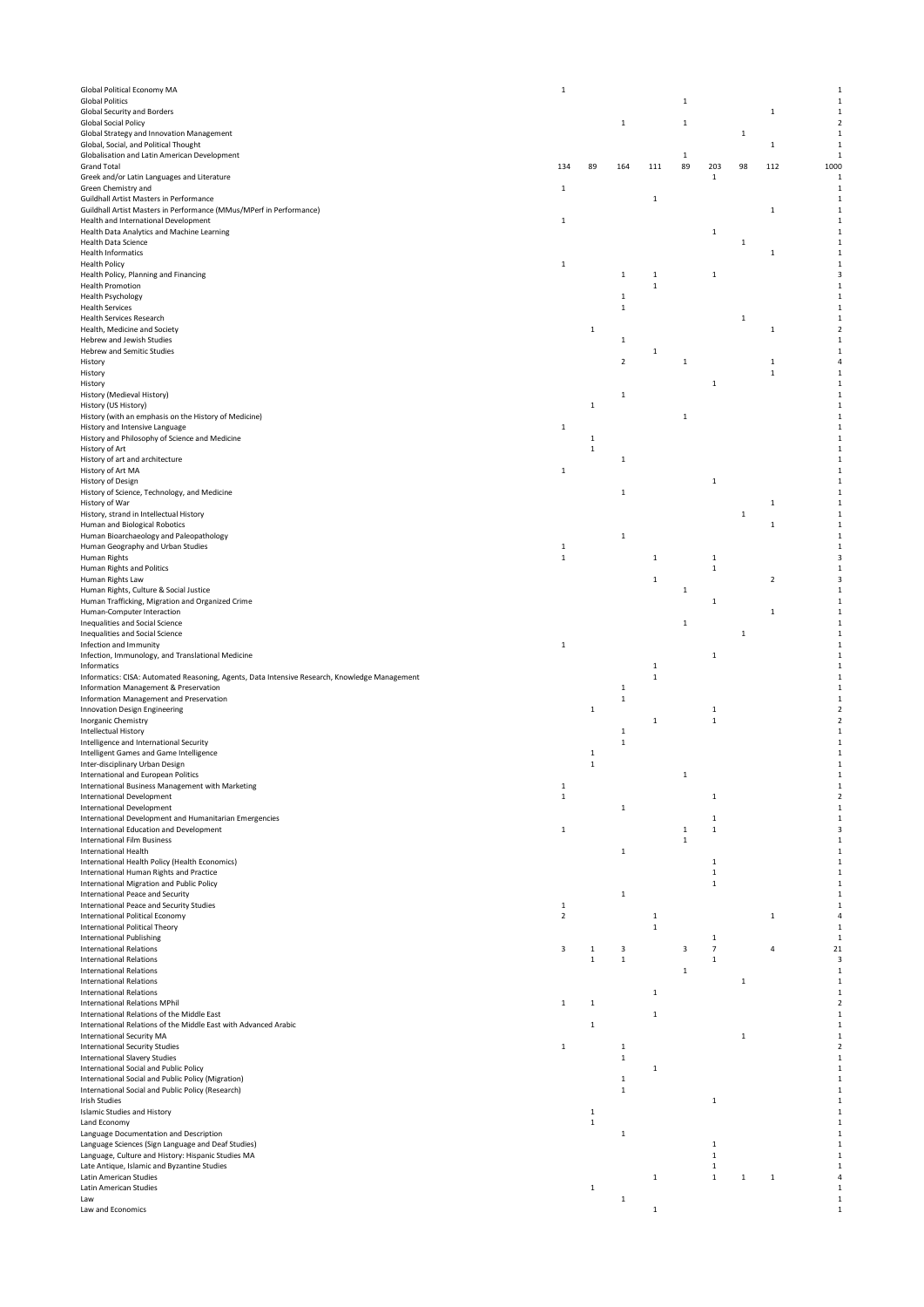| Law/Criminology                                                                                                                                                                   |              | $\mathbf 1$  |              |                   |              |              |              |  |
|-----------------------------------------------------------------------------------------------------------------------------------------------------------------------------------|--------------|--------------|--------------|-------------------|--------------|--------------|--------------|--|
| Leadership for Sustainable Rural Development                                                                                                                                      |              |              |              |                   |              | $\mathbf 1$  |              |  |
| Legal and Political Theory                                                                                                                                                        |              |              |              |                   | 1            |              |              |  |
| Light and Lighting<br>Linguistics                                                                                                                                                 | 1            |              | $\mathbf{1}$ | 1                 | $\mathbf 1$  |              |              |  |
| Linguistics, Philology and Phonetics                                                                                                                                              |              |              |              |                   |              |              | $\mathbf{1}$ |  |
| Literature of the Romantic Period 1775-1832                                                                                                                                       |              |              | 1            |                   |              |              |              |  |
| LMB International PhD Programme                                                                                                                                                   |              | $\,1\,$      |              |                   |              |              |              |  |
| Machine Learning and Machine Intelligence                                                                                                                                         |              | $\mathbf{1}$ |              |                   |              |              |              |  |
| Management and Implementation of Development Projects                                                                                                                             |              |              |              | 1                 |              |              |              |  |
| Marine Systems and Policies<br>Marine Systems and Policy                                                                                                                          |              |              |              | 1                 |              | $\mathbf{1}$ |              |  |
| Master of Public Administration (MPA) - International Development                                                                                                                 |              |              |              |                   |              | $\mathbf 1$  |              |  |
| Master of Public Administration (MPA): Innovation, Public Policy and Public Value                                                                                                 |              |              |              |                   | $\mathbf 1$  |              |              |  |
| Master of Public Policy (MPP)                                                                                                                                                     |              |              |              | $\mathbf{1}$      |              |              |              |  |
| Masters in Counselling (Interpersonal Dialogue)                                                                                                                                   |              | 1            |              |                   |              |              |              |  |
| Masters of Public Administration                                                                                                                                                  |              |              |              |                   |              |              | $\mathbf 1$  |  |
| Masters of Public Policy                                                                                                                                                          |              |              |              |                   |              |              | $\mathbf{1}$ |  |
| Materials Science and Metallurgy                                                                                                                                                  | $\mathbf{1}$ |              |              |                   |              |              |              |  |
| Mathematical and Theoretical Physics<br>Mathematical Modelling and Scientific Computing                                                                                           | $\mathbf{1}$ |              | $\mathbf{1}$ | 1                 |              |              |              |  |
| Mathematical Modelling and Scientific Computing                                                                                                                                   |              |              | $\mathbf{1}$ | $\,1\,$           |              |              |              |  |
| Mathematical Sciences                                                                                                                                                             |              |              |              | $\,1\,$           |              |              |              |  |
| Mathematics                                                                                                                                                                       |              |              |              |                   |              | $\mathbf{1}$ |              |  |
| Mathematics and Foundations of Computer Science                                                                                                                                   | 1            |              | $\mathbf 2$  |                   |              | $\mathbf 1$  |              |  |
| Mathematics and Foundations of Computer Science                                                                                                                                   |              |              |              | 1                 | 1            |              |              |  |
| Media and Communications (Data and Society)                                                                                                                                       |              |              |              |                   | 1            |              |              |  |
| Media and Communications: Data and Society Programme                                                                                                                              |              |              |              | 1                 |              |              |              |  |
| Medical Anthropology                                                                                                                                                              |              |              |              | $\mathbf 2$       |              | $\mathbf{1}$ | $\mathbf{1}$ |  |
| Medical Anthropology<br>Medical Device Design and Entrepreneurship                                                                                                                |              |              |              | $\mathbf{1}$<br>1 |              |              |              |  |
| Medical Entomology for Disease Control                                                                                                                                            |              |              |              |                   |              | $\mathbf{1}$ |              |  |
| Medical Humanities                                                                                                                                                                |              |              |              | 1                 |              |              | 1            |  |
| Medical Science (Clinical Neurosciences)                                                                                                                                          |              |              |              |                   |              | $\mathbf{1}$ | $\mathbf{1}$ |  |
| Medical Science (CRUK CI)                                                                                                                                                         |              |              |              |                   |              | $\mathbf{1}$ |              |  |
| Medical Science (Haematology, CRUKCI, or CIMR)                                                                                                                                    |              |              |              |                   | 1            |              |              |  |
| Medical Science (Obstetrics and Gynaecology)                                                                                                                                      |              |              |              | 1                 |              |              |              |  |
| Medical Sciences                                                                                                                                                                  | $\,$ 1       |              |              |                   |              |              |              |  |
| Medical Sciences-CRUK (Oxford-Cambridge Scholars Program)                                                                                                                         |              |              |              | $\mathbf{1}$      |              |              |              |  |
| Medicine, Health, and Public Policy<br>Medieval and Renaissance Studies                                                                                                           |              | 1            |              | $\mathbf{1}$      | 1            |              | $\mathbf{1}$ |  |
| Medieval History                                                                                                                                                                  |              |              |              | 1                 |              |              |              |  |
| Medieval Literatures and Languages                                                                                                                                                |              |              | 1            |                   |              |              |              |  |
| Mental Health Studies                                                                                                                                                             |              |              |              |                   |              |              | $\mathbf 1$  |  |
| Mental Health, Ethics and Law                                                                                                                                                     | $\mathbf 2$  |              |              |                   |              |              |              |  |
| Mental Health: Cultural and Global Perspectives in Mental Health Care                                                                                                             |              |              |              |                   | 1            |              |              |  |
| <b>MFA Curating</b>                                                                                                                                                               |              |              |              |                   |              | 1            |              |  |
| MFA Fine Art                                                                                                                                                                      |              |              |              | 1                 |              |              |              |  |
| Middle East in Global Politics (Islam, Conflict and Development)                                                                                                                  |              |              | 1            |                   |              |              |              |  |
| Middle East, Caucasus and Central Asian Security Studies<br>Middle Eastern Studies with Arabic                                                                                    |              |              | $\mathbf 1$  | 1                 |              |              |              |  |
| Migration and Diaspora Studies                                                                                                                                                    |              |              |              |                   |              |              | $\mathbf{1}$ |  |
| Migration and Global Development                                                                                                                                                  |              |              |              | $\mathbf 1$       | $\mathbf 1$  |              |              |  |
| <b>Migration Studies</b>                                                                                                                                                          |              |              |              | $\mathbf{1}$      | 1            |              |              |  |
| <b>Migration Studies</b>                                                                                                                                                          |              |              |              | $\mathbf{1}$<br>1 |              | $\mathbf{1}$ |              |  |
| Mind, Language and Embodied Cognition                                                                                                                                             |              |              |              |                   |              | $\mathbf 1$  |              |  |
| Modern and Contemporary Literature                                                                                                                                                |              |              |              |                   | 1            |              |              |  |
| Modern and Contemporary Literature                                                                                                                                                |              |              |              |                   |              |              | $\mathbf{1}$ |  |
| Modern European History<br>Modern Languages and Cultures (Russian)                                                                                                                |              |              |              |                   | $\mathbf 1$  |              |              |  |
| Modern Languages: Spanish                                                                                                                                                         |              |              |              | 1<br>1            |              |              |              |  |
| Modern Languages-Italian Studies                                                                                                                                                  |              |              |              |                   |              |              | $\mathbf 1$  |  |
| Modern Literature and Culture                                                                                                                                                     |              |              |              |                   | 1            |              |              |  |
| Modern Middle Eastern Studies                                                                                                                                                     |              |              |              | 1                 |              |              |              |  |
| Modern South Asian Studies                                                                                                                                                        |              |              |              |                   |              |              |              |  |
| Molecular cell biology in health and disease                                                                                                                                      |              |              |              | $\,1\,$           |              |              |              |  |
| Moral, Political and Legal Philosophy                                                                                                                                             |              |              |              | $\,1\,$           |              |              |              |  |
| MPlan City Planning                                                                                                                                                               |              |              |              |                   | $\mathbf 1$  |              |              |  |
| MSt in English (1830-1914)<br>MSt Latin and Greek Literature                                                                                                                      | $\mathbf{1}$ |              |              |                   |              |              |              |  |
|                                                                                                                                                                                   |              |              |              |                   |              |              |              |  |
|                                                                                                                                                                                   |              |              |              |                   | 1            |              |              |  |
| Multi-Disciplinary Gender Studies                                                                                                                                                 |              |              |              |                   | $\,1$        |              |              |  |
| Musculoskeletal Sciences<br>Museum Studies                                                                                                                                        |              |              |              | 1                 | 1            |              |              |  |
| Museums, Heritage and Material Culture Studies                                                                                                                                    |              |              |              |                   |              |              | $\mathbf{1}$ |  |
| Music                                                                                                                                                                             |              |              |              |                   |              | $\mathbf{1}$ |              |  |
| Music (Composition)                                                                                                                                                               |              |              |              | 1                 |              |              |              |  |
| Music Therapy, MSc                                                                                                                                                                |              |              |              |                   | 1            |              |              |  |
| Musical Theatre                                                                                                                                                                   |              |              |              |                   |              |              | $\mathbf{1}$ |  |
| Musical Theatre Performance                                                                                                                                                       |              | $\mathbf{1}$ |              |                   |              |              |              |  |
| National Security Studies                                                                                                                                                         |              |              |              | $\mathbf 1$       | $\,1$        |              |              |  |
| Nationalism Studies                                                                                                                                                               | $\mathbf{1}$ |              |              |                   |              |              |              |  |
| Nature, Society, and Environmental Governance<br>Near and Middle Eastern Studies                                                                                                  | $\mathbf 1$  | $\mathbf{1}$ |              |                   | $\mathbf{1}$ |              |              |  |
| Neuroimaging: Methods and Applications                                                                                                                                            |              |              |              |                   |              |              | $\mathbf{1}$ |  |
| Neurology                                                                                                                                                                         |              |              |              | 1                 |              |              |              |  |
| Neuroscience                                                                                                                                                                      |              |              |              |                   | $\mathbf 1$  |              |              |  |
| News journalism and international journalism                                                                                                                                      |              |              |              |                   |              |              | $\mathbf{1}$ |  |
| Nonproliferation & International Security                                                                                                                                         |              | 1            |              |                   |              |              |              |  |
| Nuclear Energy                                                                                                                                                                    |              |              |              | 1                 |              |              |              |  |
| Nutrition For Global Health                                                                                                                                                       | $\mathbf{1}$ |              | $\mathbf{1}$ | 1                 |              |              |              |  |
| Ocean Science                                                                                                                                                                     | $\,$ 1       |              |              | 1                 |              |              |              |  |
| Oncology                                                                                                                                                                          |              |              | $\mathbf 1$  |                   |              |              |              |  |
|                                                                                                                                                                                   |              |              |              | 1                 | $\mathbf 2$  | $\mathbf{1}$ |              |  |
|                                                                                                                                                                                   |              |              | $\mathbf{1}$ |                   |              |              |              |  |
| One Health: Ecosystems, humans and animals<br>One Health: ecosystems, humans and animals<br>One Health: ecosystems, humans, and animals<br>Operational Research with Data Science |              |              |              |                   |              |              | $\mathbf{1}$ |  |
|                                                                                                                                                                                   |              |              | $\mathbf{1}$ |                   |              |              |              |  |
|                                                                                                                                                                                   |              |              | $\mathbf 1$  |                   |              |              |              |  |
| Organic Chemistry<br>Oxford Mathematical Sciences<br>Oxford 1+1 MBA program (MSc Evidence-Based Social Intervention and Policy Evaluation; MBA)                                   |              |              |              |                   |              |              | $\mathbf{1}$ |  |
|                                                                                                                                                                                   |              |              |              |                   | 1            |              |              |  |
|                                                                                                                                                                                   |              |              |              | $\mathbf{1}$      |              |              |              |  |
| Pacific Asian Studies<br>Palaeobiology<br>Part III<br>Part III of the Mathematical Tripos                                                                                         |              |              |              |                   | 1            | $\mathbf{1}$ |              |  |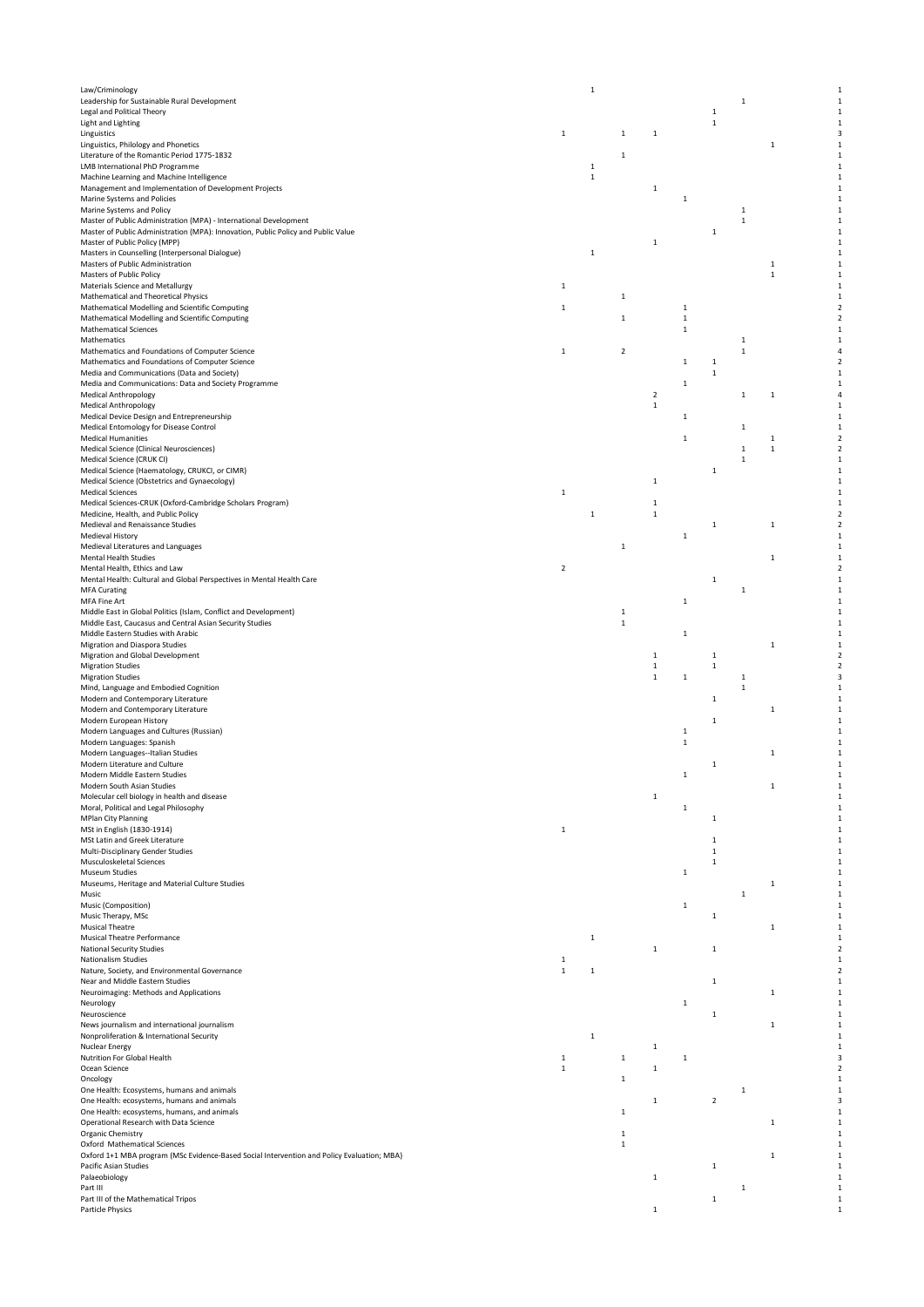| Peace and Conflict Studies                                                                           |                         |                |              | $\,1\,$      |              |                         |              |                |                             |
|------------------------------------------------------------------------------------------------------|-------------------------|----------------|--------------|--------------|--------------|-------------------------|--------------|----------------|-----------------------------|
| Performance (Guildhall Artist Masters): Orchestral Artistry                                          |                         |                |              |              |              | $\,1\,$                 |              |                |                             |
| PhD, Pure Mathematics and Mathematical Statistics                                                    |                         |                |              |              |              |                         | $\mathbf 1$  |                |                             |
| Philosophical Theology                                                                               |                         |                | $\mathbf 1$  |              |              |                         |              |                |                             |
| Philosophy<br>Philosophy                                                                             |                         |                |              |              |              | $\mathbf 1$             | $\mathbf 1$  |                |                             |
| Philosophy                                                                                           |                         |                |              | 3            |              | $\overline{2}$          |              | 1              |                             |
| Philosophy (BPhil)                                                                                   | $\,$ 1                  |                |              |              |              |                         |              |                |                             |
| Philosophy and Public Policy                                                                         |                         |                |              |              |              |                         |              | 1              |                             |
| Philosophy and Public Policy                                                                         |                         |                | $\,$ 1       |              |              |                         |              | 1              |                             |
| Philosophy of Medicine and Psychiatry                                                                |                         |                |              |              |              | $\mathbf{1}$            |              |                |                             |
| Philosophy of Physics                                                                                |                         |                |              |              |              |                         |              | 1              |                             |
| Philosophy, Politics and Economics of Health                                                         |                         |                | $\mathbf{1}$ |              |              |                         |              |                |                             |
| Physics                                                                                              |                         |                |              |              |              | 1                       |              |                |                             |
| Physics                                                                                              |                         |                |              |              |              |                         | $\,1\,$      | $\mathbf{1}$   |                             |
| Physics in the Optics Research group                                                                 |                         |                |              | $\mathbf{1}$ |              |                         |              |                |                             |
| Physics with Extended Research                                                                       |                         |                |              |              | 1            |                         |              |                |                             |
| Physiology, Anatomy and Genetics                                                                     |                         |                |              |              |              |                         | $\,1\,$      |                |                             |
| Physiology, Anatomy and Genetics                                                                     | $\,$ 1                  |                |              |              |              |                         |              |                |                             |
| Physiology, Anatomy, and Genetics<br>Planning                                                        |                         |                | 1            | $\,1\,$      |              |                         |              |                |                             |
| Plant and Microbial Sciences                                                                         |                         |                | $\mathbf{1}$ |              |              |                         |              |                |                             |
| Playwriting                                                                                          |                         |                | $\mathbf{1}$ |              |              | $\mathbf{1}$            | $\mathbf{1}$ |                |                             |
| Polar Studies                                                                                        |                         |                |              |              |              |                         | $\,1\,$      |                |                             |
| Policy Studies in Education Master's degree                                                          | $\mathbf{1}$            |                |              |              |              |                         |              |                |                             |
| Politcal Theory (MA)                                                                                 |                         |                |              |              |              | $\mathbf{1}$            |              |                |                             |
| Political Economy of Development                                                                     |                         |                |              |              | $\,1\,$      |                         |              |                |                             |
| Political Science and Political Economy                                                              |                         |                | 1            |              |              |                         |              |                |                             |
| <b>Political Sociology</b>                                                                           |                         |                |              |              |              | $\overline{\mathbf{2}}$ |              |                |                             |
| Political Theory                                                                                     |                         |                |              |              |              | $\mathbf{1}$            |              |                |                             |
| Political Theory                                                                                     |                         | $\mathbf 1$    |              |              |              |                         |              |                |                             |
| Political Theory                                                                                     |                         |                |              | $\mathbf{1}$ |              |                         |              |                |                             |
| Political Thought and Intellectual History                                                           |                         |                |              |              |              | 1                       |              |                |                             |
| Politics                                                                                             |                         |                | $\mathbf{1}$ |              |              |                         |              |                |                             |
| Politics (Comparative Government)                                                                    |                         |                |              | $\mathbf{1}$ |              | 1                       | $\mathbf 2$  |                |                             |
| Politics (European Politics and Society)                                                             |                         |                |              | $\mathbf 1$  |              |                         |              |                |                             |
| Politics (Political Theory)                                                                          |                         | $\overline{2}$ | $\mathbf{1}$ |              |              |                         |              |                |                             |
| Politics (Political Theory)                                                                          |                         | $\mathbf 1$    |              |              | $\mathbf{1}$ | $\overline{2}$          | $\mathbf{1}$ |                |                             |
| Politics and Communication                                                                           |                         |                |              |              |              |                         |              | 1              |                             |
| Politics and Communication                                                                           | 1                       |                |              |              |              | $\,1\,$                 |              |                |                             |
| Politics and International Relations- International Relations<br>Politics and International Studies  |                         |                | $\mathbf{1}$ |              |              |                         |              | 1              |                             |
|                                                                                                      |                         | $\mathbf 1$    |              |              |              |                         |              |                |                             |
| Politics of Conflict, Rights & Justice<br>Politics Research                                          |                         |                |              |              |              |                         | $\,1\,$      |                |                             |
| Politics, Philosophy, and Economics                                                                  |                         |                |              |              |              |                         | $\,1\,$      |                |                             |
| Post Colonial Studies                                                                                |                         |                |              |              |              | $\mathbf{1}$            |              |                |                             |
| Postcolonial Studies                                                                                 |                         |                |              |              | $\mathbf{1}$ |                         |              | 1              |                             |
| Prenatal Genetics and Fetal Medicine                                                                 |                         |                |              |              |              |                         |              | 1              |                             |
| Psychological Research Methods with Data Science                                                     |                         |                |              |              |              | 1                       |              |                |                             |
| Psychology                                                                                           |                         | 1              |              |              |              |                         |              |                |                             |
| Psychology                                                                                           |                         |                |              |              |              | 1                       |              |                |                             |
| Psychology of Music                                                                                  |                         |                |              | $\mathbf{1}$ | $\mathbf{1}$ |                         |              |                |                             |
| Public & Urban Policy                                                                                |                         |                |              |              |              |                         |              | 1              |                             |
| Public and Urban Policy                                                                              |                         | $\mathbf{1}$   |              |              |              |                         |              |                |                             |
| Public Diplomacy and Global Communication                                                            |                         |                | $\mathbf{1}$ |              |              |                         |              |                |                             |
| Public Health                                                                                        | $\mathbf 2$             |                |              |              |              | $\mathbf{1}$            |              |                |                             |
| Public Health                                                                                        | $\mathbf 1$             |                |              |              |              |                         |              |                |                             |
| Public Health                                                                                        |                         |                |              |              |              | $\mathbf{1}$            |              | 1              |                             |
| Public Health                                                                                        | $\overline{\mathbf{3}}$ |                |              |              | 1            | $\mathbf{1}$            | $\mathbf 1$  | $\,$ 1         |                             |
| Public Health (Environment and Health Stream)                                                        |                         | 1              |              |              |              |                         |              |                |                             |
| Public Health for Eye Care                                                                           |                         |                |              |              |              |                         | 1            |                |                             |
| Public History                                                                                       |                         |                |              |              |              | $\mathbf{1}$            |              |                |                             |
| <b>Public Policy</b>                                                                                 | 1                       | 1              |              | 1            |              |                         |              |                | 3                           |
| <b>Public Policy</b>                                                                                 | $\overline{2}$          |                | $\mathbf 1$  |              | 4            | $\mathbf 2$             | $\mathbf 1$  |                | 10                          |
| Public Policy MA                                                                                     |                         | 1              |              |              |              |                         | $\,$ 1       |                |                             |
| Quantitative Economic History                                                                        |                         |                |              |              |              |                         |              | 1              |                             |
| Quantitative Genetics and Genome Analysis                                                            |                         | 1              |              |              |              |                         |              |                |                             |
| Quantum Technologies                                                                                 |                         |                | $\mathbf 1$  |              |              |                         |              |                | 1                           |
| Race, Media, & Social Justice                                                                        |                         |                |              |              |              | $\mathbf{1}$            |              |                | 1                           |
| <b>Radiation Oncology</b>                                                                            | $\mathbf{1}$            |                |              |              |              |                         |              |                |                             |
| Reception of the Classical World                                                                     | $\,$ 1                  |                |              |              |              |                         |              |                |                             |
| Refugee and Forced Migration Studies                                                                 |                         |                |              | $\mathbf 1$  |              | $\mathbf 1$             |              |                | $\overline{\phantom{a}}$    |
| Refugee and Forced Migration Studies                                                                 |                         |                |              |              |              |                         |              | 1              | 1                           |
| Refugee and Forced Migration Studies<br>Regional Development and Spatial Planning                    | $\mathbf{1}$            |                |              | $\mathbf{1}$ | 1            | 1<br>$\mathbf{1}$       |              |                | Δ                           |
| Regulation                                                                                           |                         |                |              |              |              |                         |              |                |                             |
| Regulation                                                                                           | $\,$ 1                  |                |              |              | $\mathbf{1}$ |                         |              |                |                             |
| Regulation                                                                                           |                         |                |              |              |              |                         |              | $\mathbf{1}$   | 1                           |
| Religion (Theology and Religious Studies)                                                            |                         |                | $\mathbf{1}$ |              |              |                         |              |                |                             |
| Risk and Finance                                                                                     |                         |                |              | $\mathbf{1}$ |              |                         |              |                | 1                           |
| Risk, Disaster and Resilience                                                                        |                         |                |              |              |              |                         | $\mathbf 1$  |                | 1                           |
| Robotics                                                                                             |                         |                |              | $\mathbf{1}$ |              |                         |              |                | 1                           |
| Royal Botanic Gardens, Kew, Plant and Fungal Taxonomy, Diversity and Conservation                    |                         |                |              |              |              | $\mathbf{1}$            |              |                | 1                           |
| Russian and East European Studies                                                                    |                         |                | $\mathbf{1}$ |              |              |                         |              |                | 1                           |
| <b>Russian Studies</b>                                                                               |                         |                |              |              |              |                         |              | $\overline{2}$ | $\overline{a}$              |
| Sacred Music                                                                                         |                         |                |              |              |              | $\mathbf{1}$            |              |                | 1                           |
| Science and Technology Policy                                                                        |                         |                | $\mathbf{1}$ |              |              |                         |              |                | 1                           |
| Science and Technology Policy MSc                                                                    |                         |                | $\mathbf{1}$ |              |              |                         |              |                | 1                           |
| Science, Technology, Engineering and Public Policy PhD                                               |                         |                |              | $\mathbf{1}$ |              |                         |              |                | 1                           |
| <b>Scientific Computing</b>                                                                          |                         |                |              | 1            |              |                         |              |                | 1                           |
| <b>Scientific Computing</b>                                                                          |                         |                | $\,$ 1       |              | $\mathbf{1}$ |                         |              |                | $\overline{\mathbf{2}}$     |
| Scientific Computing and Data Analysis                                                               |                         |                |              |              |              | $\mathbf{1}$            |              |                | 1                           |
| <b>Security Studies</b>                                                                              |                         |                |              |              | 1            |                         |              |                | 1                           |
| Service Design                                                                                       |                         |                |              |              |              |                         |              |                |                             |
|                                                                                                      |                         |                |              |              |              | $\mathbf{1}$            |              |                | 1                           |
| Shakespeare and Creativity                                                                           |                         |                |              |              |              | $\mathbf{1}$            |              |                |                             |
|                                                                                                      |                         |                |              |              |              | $\mathbf{1}$            |              |                | 1                           |
|                                                                                                      |                         | 1              |              |              |              |                         |              |                |                             |
| Social and Cultural Anthropology<br>Social and Organisational Psychology<br>Social and Public Policy |                         |                | $\mathbf{1}$ |              |              |                         |              |                | 1                           |
| Social Anthropology                                                                                  | $\overline{2}$          |                |              |              |              |                         | 1            |                | 3                           |
| Social Anthropology of Development and Intensive Language (Nepali)                                   |                         |                |              |              |              |                         | $\mathbf{1}$ |                | 1                           |
| Social Data Science                                                                                  |                         | 1              |              |              |              |                         |              |                | 1                           |
| Social Data Science                                                                                  |                         |                |              |              | 1            | 1                       |              |                | $\overline{\mathbf{2}}$     |
| Social Epidemiology<br>Social History of Art                                                         | $\mathbf 1$             |                |              |              |              |                         | $\mathbf 1$  |                | $\mathbf{1}$<br>$\mathbf 1$ |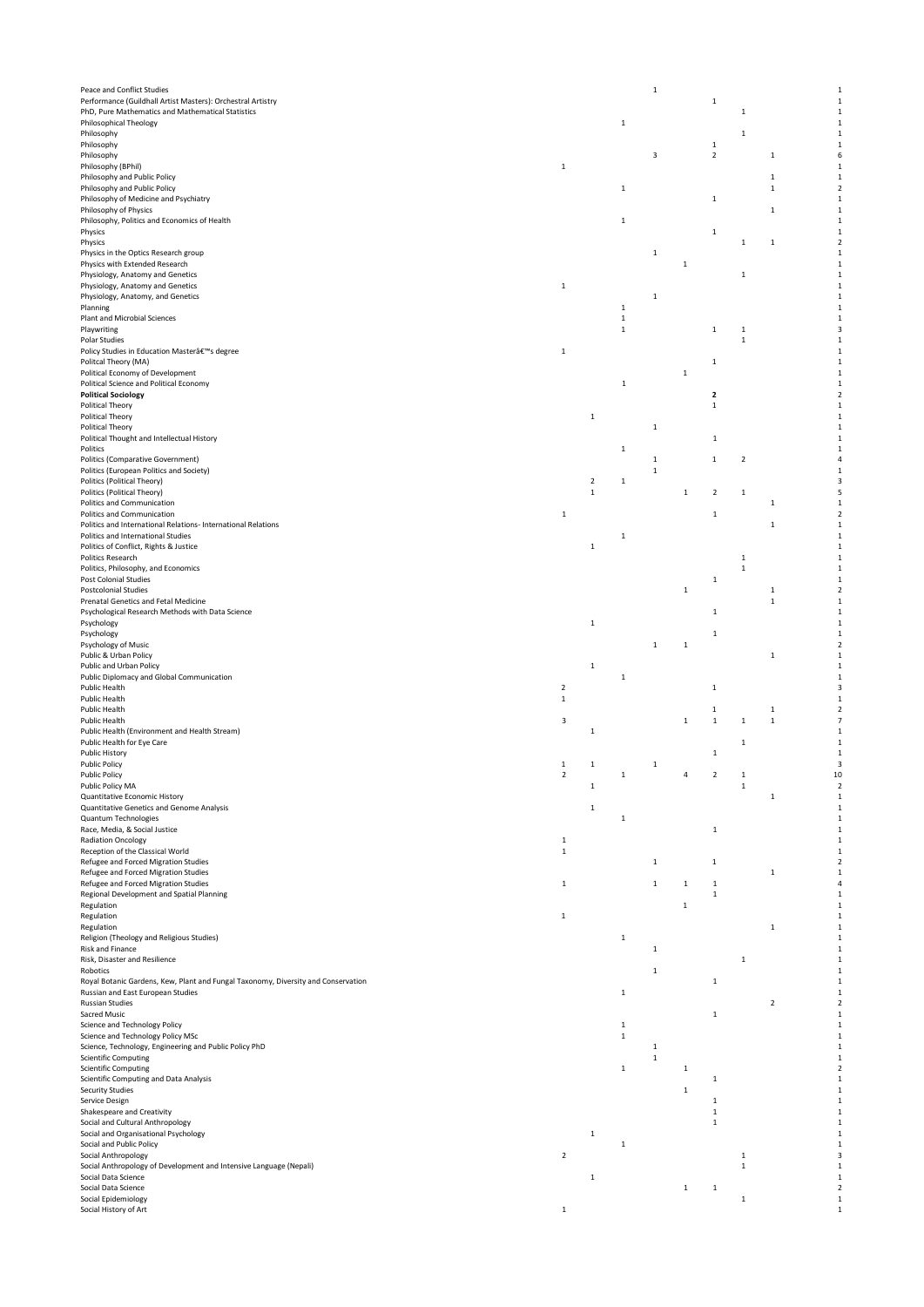| Social Intervention and Policy Evaluation                          |                |              | $\mathbf 1$  |              |              |              |              |              | $\mathbf 1$              |
|--------------------------------------------------------------------|----------------|--------------|--------------|--------------|--------------|--------------|--------------|--------------|--------------------------|
| Social Policy and Social Research MSc                              |                |              |              | $\,1\,$      |              |              |              |              | $\mathbf{1}$             |
| Social Psychology                                                  |                |              |              |              |              |              | $\mathbf{1}$ |              |                          |
| Social Research Methods                                            | $\mathbf 1$    |              |              |              |              |              |              |              | $\mathbf{1}$             |
| Social Science of the Internet                                     |                |              |              | $\mathbf{1}$ |              |              | 1            |              | 2                        |
| Social Science of the Internet                                     |                | $\mathbf{1}$ | $\mathbf 2$  | $\mathbf{1}$ |              | $\mathbf 2$  |              | $\mathbf 2$  | 8                        |
| Social Sciences of the Internet                                    |                |              | $\mathbf 1$  |              |              |              |              |              | 1                        |
| Social Work                                                        |                |              |              |              |              | 1            |              |              | 1                        |
| Socio-Legal Research                                               |                |              |              |              | $\mathbf{1}$ |              |              |              | 1                        |
| Socio-Legal Research, Centre for Socio-Legal Studies               |                |              |              | $\,1\,$      |              |              |              |              | 1                        |
| Sociology                                                          |                |              |              |              |              |              |              | $\,$ 1       | 1                        |
| Sociology                                                          | $\overline{2}$ |              |              |              |              |              |              |              | $\overline{2}$           |
| Sociology and Demography                                           |                |              |              |              |              |              | $\mathbf{1}$ |              | 1                        |
| Sociology and Global Change                                        |                |              |              |              |              | $\mathbf{1}$ |              |              | $\mathbf{1}$             |
| Sociology of Childhood and Children's Rights                       |                |              | $\mathbf 2$  |              |              | 1            |              |              | 3                        |
|                                                                    |                |              |              |              |              |              |              |              | 1                        |
| Sociology of Reproduction                                          |                |              |              | 1            |              |              |              |              |                          |
| Soil Mechanics and Engineering Seismology                          |                |              |              | $\mathbf{1}$ |              |              |              |              | $\mathbf{1}$             |
| Soils and Sustainability                                           | $\mathbf{1}$   |              |              |              |              |              |              |              |                          |
| South Asian Area Studies                                           |                |              | $\mathbf{1}$ |              |              |              |              |              | $\mathbf{1}$             |
| South East Asian Studies & Intensive Language                      |                |              |              |              |              |              | $\,1\,$      |              | $\mathbf{1}$             |
| Southeast Asian Studies and Intensive Language                     |                |              |              |              |              |              |              | $\mathbf{1}$ |                          |
| Space Physiology & Health                                          |                |              |              |              | $\mathbf{1}$ |              |              |              | $\mathbf{1}$             |
| Spatial Data Science and Visualization                             |                |              |              |              | $\mathbf 1$  |              |              |              | $\mathbf{1}$             |
| Speech and Language Processing                                     |                |              |              |              |              | 1            |              |              |                          |
| Sport & Exercise Science & Medicine                                |                |              |              |              |              |              | $\mathbf{1}$ |              | 1                        |
| Sports Policy, Management and Development                          |                |              |              |              | $\,1\,$      |              |              |              | 1                        |
| <b>Statistical Science</b>                                         |                |              |              |              |              | $\mathbf{1}$ |              |              | 1                        |
| <b>Statistical Science</b>                                         |                |              |              |              |              |              | 1            |              | 1                        |
| Statistics                                                         | $\,$ 1         |              |              |              |              |              |              |              | 1                        |
| Statistics                                                         |                |              |              |              |              |              | $\mathbf{1}$ |              | 1                        |
| Statistics (Data Science)                                          |                | $\mathbf 1$  |              |              |              |              |              |              | 1                        |
|                                                                    |                |              |              |              |              |              |              |              | $\mathbf{1}$             |
| Statistics with Data Science                                       |                |              |              |              |              | $\mathbf 1$  |              |              |                          |
| <b>Strategic Communications</b>                                    |                |              |              |              |              | $\mathbf{1}$ |              |              |                          |
| Studies in Poetry                                                  |                |              |              |              |              |              | $\mathbf{1}$ |              | $\mathbf{1}$             |
| Sustainability                                                     | $\mathbf 1$    |              |              |              |              |              |              |              | $\mathbf{1}$             |
| Sustainable Cities                                                 |                |              |              |              |              |              |              | 1            | 1                        |
| Sustainable Cities MA                                              | $\mathbf 1$    |              |              |              |              |              |              |              | 1                        |
| Sustainable Development                                            |                |              | 1            |              |              |              |              |              | $\mathbf{1}$             |
| Sustainable Energy Futures                                         |                |              | $\mathbf{1}$ |              |              |              |              |              |                          |
| Sustainable Energy Futures                                         |                |              |              |              | $\mathbf{1}$ |              |              |              | $\mathbf{1}$             |
| Sustainable Energy Systems MSc                                     |                |              | $\mathbf 1$  |              |              |              |              |              | -1                       |
| Systematic and Historical Theology                                 |                |              | $\mathbf{1}$ |              |              |              |              |              |                          |
| The Medieval and Renaissance Literature                            |                |              |              |              |              | 1            |              |              | $\mathbf{1}$             |
| The Sociology of Marginality and Exclusion                         |                |              |              | 1            |              | $\,1$        |              |              | $\overline{\phantom{a}}$ |
| <b>Theatre Practice</b>                                            |                |              | $\mathbf{1}$ |              |              |              |              |              |                          |
| Theology and Religion                                              | $\mathbf 1$    |              |              |              |              |              |              |              | $\mathbf{1}$             |
| Theoretical Chemistry, PhD                                         |                |              |              |              |              |              |              | 1            | 1                        |
| Theoretical Neuroscience at Gatsby Computational Neuroscience Unit |                |              |              |              |              | 1            |              |              | 1                        |
|                                                                    |                |              |              |              |              |              |              |              | $\mathbf{1}$             |
| <b>Theoretical Physics</b>                                         |                |              | $\mathbf{1}$ |              |              |              |              |              |                          |
| Theory and History of International Relations                      |                | $\mathbf 1$  |              |              |              |              |              | $\,$ 1       | 2                        |
| Translation with Intensive Persian                                 |                |              |              | $\mathbf{1}$ |              |              |              |              | 1                        |
| <b>Transnational Studies</b>                                       |                |              |              |              |              | 1            |              |              | $\mathbf{1}$             |
| Transport Planning and Engineering                                 |                | $\mathbf{1}$ |              |              |              |              |              |              | $\mathbf{1}$             |
| Tropical Disease Biology                                           |                |              |              | $\mathbf{1}$ |              |              |              |              |                          |
| Urban Analytics                                                    |                |              |              | $\,1\,$      |              |              |              |              | $\mathbf{1}$             |
| Urban Design and City Planning                                     |                |              |              | $\mathbf{1}$ |              |              |              |              | $\mathbf{1}$             |
| Urban Studies                                                      |                | $\mathbf{1}$ |              |              |              |              |              |              |                          |
| Urbanisation and Development                                       |                | $\,1\,$      |              |              |              |              |              |              | $\mathbf{1}$             |
| Violence, Conflict and Development                                 |                |              |              |              |              |              | $\mathbf{1}$ |              | $\mathbf{1}$             |
| Violence, Conflict and Development                                 |                |              |              |              |              |              |              | 1            |                          |
| Violence, Terrorism and Security                                   |                |              |              |              |              | 1            |              |              | 1                        |
| Visual Communication                                               |                |              |              |              |              | $\,1$        |              |              | 1                        |
| Visual Culture                                                     |                | $\mathbf{1}$ |              |              |              |              |              |              | 1                        |
| Visual Sociology                                                   |                | 1            |              |              |              |              |              |              | 1                        |
| Visual, Material and Museum Anthropology                           | $\,$ 1         |              |              |              | $\,$ 1       |              |              |              | $\mathbf 2$              |
| Visual, Material and Museum Anthropology                           |                |              |              |              |              |              | $\mathbf{1}$ |              | 1                        |
| War and Psychiatry                                                 | $\mathbf{1}$   |              |              |              |              |              |              |              | 1                        |
| War Studies                                                        | $\,$ 1         |              |              | $\,1\,$      |              |              |              | $\,$ 1       | 3                        |
| War Studies MPhil/PhD                                              |                |              |              |              |              |              |              |              |                          |
|                                                                    | $\mathbf{1}$   |              |              |              |              |              |              |              |                          |
| Water and Environmental Management                                 |                | 1            |              |              |              |              |              |              | 1                        |
| Water Science, Policy, and Management                              |                |              |              | $\,1\,$      |              |              |              |              | -1                       |
| Water, Sanitation and Health Engineering                           |                |              |              |              |              | 1            |              |              |                          |
| Wild Animal Biology                                                |                |              |              |              |              | $\,1$        |              |              |                          |
| Women Peace and Security                                           |                |              | $\mathbf 1$  |              |              |              |              |              | $\mathbf{1}$             |
| Women, Peace and Security                                          | $\mathbf{1}$   |              |              |              |              |              | $\mathbf{1}$ |              |                          |
| Women, Peace, and Security                                         |                |              |              | 1            |              |              |              |              | 1                        |
| Women's Health                                                     |                |              |              |              | $\mathbf{1}$ |              |              |              | -1                       |
| Women's Studies                                                    | $\mathbf{1}$   |              |              |              |              | 1            |              |              |                          |
| World Heritage Studies                                             |                |              |              |              | $\mathbf{1}$ |              |              |              | 1                        |
| World History & Culture                                            |                |              |              |              |              |              |              | $\mathbf 1$  | 1                        |
| World History & Cultures MA                                        |                |              |              |              |              | 1            |              |              | 1                        |
| Youth Justice                                                      |                |              |              |              |              | $\,1$        |              |              | 1                        |
| Zoology                                                            |                | $\mathbf 1$  |              |              |              |              |              |              | $\mathbf{1}$             |
|                                                                    |                |              |              |              |              | $\mathbf{1}$ | $\mathbf{1}$ |              | $\mathbf 2$              |
| Zoology                                                            |                |              |              |              |              |              |              |              |                          |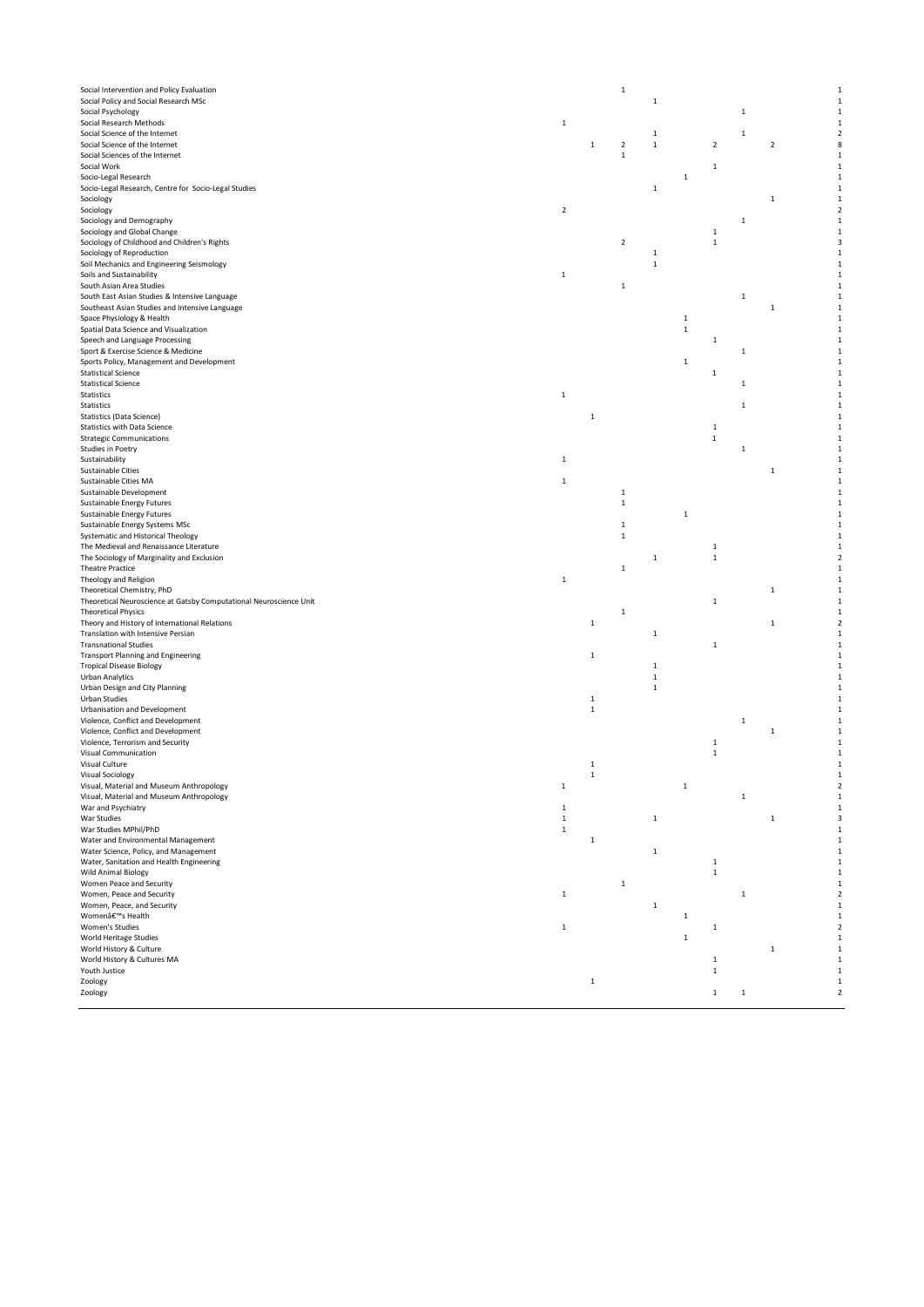## **Proposed UK University - Endorsed**

|                                                        | <b>ATL</b>     | <b>BOS</b>     | <b>CHIG</b>    | HOU            | LA             | NΥ                | SF             | DC             | <b>Grand Total</b>      |
|--------------------------------------------------------|----------------|----------------|----------------|----------------|----------------|-------------------|----------------|----------------|-------------------------|
| Aberystwyth University                                 |                |                |                | 1              |                |                   |                |                | 1                       |
| Anglia Ruskin University                               | 1              |                |                |                |                |                   |                |                | 1                       |
| Birkbeck, University of London                         |                | 1              | $\mathbf{1}$   |                |                |                   | 1              |                | 3                       |
| Cardiff University                                     |                |                |                |                | $\mathbf 1$    |                   |                | 3              | 4                       |
| <b>City University</b>                                 |                |                |                |                |                | 1                 |                |                | 1                       |
| Courtauld Institute of Art                             |                | 1              |                |                |                | $\mathbf{1}$      | $\overline{2}$ |                | 4                       |
| <b>Coventry University</b>                             |                |                | 1              |                |                |                   |                |                | 1                       |
| Durham University                                      | $\mathbf 1$    | 1              | $\overline{2}$ |                | 2              | $\overline{2}$    | $\mathbf 1$    | $\overline{2}$ | 11                      |
| Glasgow Caledonian University                          |                |                | 1              |                |                |                   |                |                | $\mathbf{1}$            |
| Glasgow School of Art                                  |                |                |                |                |                | 1                 |                |                | 1                       |
| Goldsmiths, University of London                       |                | 2              | 4              | 1              | 3              | 3                 | $\mathbf 1$    | 4              | 18                      |
| Guildhall School of Music and Drama                    | 1              |                |                | 1              |                | 1                 |                | 1              | 4                       |
| Imperial College London                                | 6              | 4              | 5              | 5              | 5              | $\overline{2}$    | $\overline{2}$ | 4              | 33                      |
| King's College London                                  | 13             | 3              | 7              | 4              | 5              | 8                 | $\overline{2}$ | 11             | 53                      |
| Kingston University                                    | $\mathbf{1}$   |                |                | 1              |                |                   |                |                | $\overline{2}$          |
| Liverpool School of Tropical Medicine                  |                |                |                | 1              |                |                   |                |                | 1                       |
| London Film School                                     | 1              |                |                |                |                | $\mathbf{1}$      |                |                | 2                       |
| London School of Economics and Political Science (LSE) | 12             | 7              | 19             | 10             | 6              | 15                | 7              | 9              | 85                      |
| London School of Hygiene and Tropical Medicine (LSHTM) | 7              | $\overline{2}$ | 3              | 4              | $\overline{2}$ | 7                 | 5              | 2              | 32                      |
| <b>Newcastle University</b>                            | 1              |                | 1              |                |                | 1                 | $\mathbf 1$    |                | 4                       |
| Queen Margaret University                              |                |                |                |                |                | $\mathbf 1$       |                |                | 1                       |
| Queen Mary, University of London                       |                |                |                | 1              |                | 3                 | 1              |                | 5                       |
| Queen's University of Belfast                          | 1              | 1              | 2              | $\mathbf 1$    | $\mathbf 1$    | 5                 | $\mathbf 1$    | 6              | 18                      |
| Roehampton University                                  |                |                | $\mathbf 1$    |                |                |                   |                |                | 1                       |
| Royal Academy of Music                                 | $\mathbf 1$    | 1              |                | 1              |                |                   |                |                | 3                       |
| Royal College of Art                                   |                | $\overline{2}$ |                |                |                | 4                 |                |                | 6                       |
| Royal Holloway, University of London                   |                |                |                |                |                | $\mathbf{1}$      |                |                | 1                       |
| Royal Veterinary College                               |                |                | $\mathbf{1}$   |                |                | 1                 |                |                | $\overline{2}$          |
| St George's University of London                       |                |                |                |                |                | 1                 |                |                | 1                       |
| St Mary's University                                   |                |                |                |                |                | 1                 |                |                | 1                       |
| The Royal Central School of Speech and Drama           |                |                | 1              |                |                |                   |                |                | $\mathbf{1}$            |
| The School of Oriental and African Studies (SOAS)      | 3              | 4              | 3              | 4              | 2              | 7                 | 5              | 8              | 36                      |
| Trinity Laban Conservatoire of Music and Drama         |                |                |                |                |                | 1                 |                |                | 1                       |
| University College London (UCL)                        | 8              | 6              | 8              | 4              | 9              | 14                | 5              | $\overline{7}$ | 61                      |
| University of Aberdeen                                 |                |                |                |                |                | 1                 |                |                | $\mathbf{1}$            |
| University of Bath                                     |                |                |                |                |                | $\mathbf{1}$<br>3 |                |                | 1                       |
| University of Birmingham                               | 3              |                | 1<br>3         |                | $\mathbf 1$    |                   |                |                | 8<br>9                  |
| University of Bristol<br>University of Buckingham      | 1<br>1         | 1              |                | 3              |                |                   | 1              |                | 1                       |
| University of Cambridge                                | 11             | 10             | 12             | 13             | 6              | 25                | 15             | 6              | 98                      |
| University of East Anglia                              |                | 2              | 4              |                |                |                   |                |                | 6                       |
| University of Edinburgh                                | 10             | 6              | 5              | 11             | 7              | 18                | 6              | 5              | 68                      |
| University of Essex                                    |                |                |                | $\mathbf 1$    |                |                   |                |                | 1                       |
| University of Exeter                                   |                | $\overline{2}$ | 3              | $\mathbf 1$    | 4              | $\mathbf{1}$      | $\mathbf 1$    |                | 12                      |
| University of Glasgow                                  | 2              | $\mathbf 1$    | 4              | $\overline{2}$ | $\mathbf 1$    | 3                 | $\overline{2}$ | 3              | 18                      |
| University of Kent                                     | $\mathbf 1$    |                | 1              |                |                | 3                 |                |                | 5                       |
| University of Leeds                                    | $\mathbf 1$    | $\mathbf 1$    | 3              |                |                | $\mathbf 1$       | $\mathbf 1$    | $\mathbf{1}$   | 8                       |
| University of Leicester                                |                |                | $\mathbf 1$    |                | 1              |                   |                |                | $\overline{\mathbf{c}}$ |
| University of Lincoln                                  |                |                | $\mathbf 1$    |                |                |                   |                |                | $\mathbf 1$             |
| University of Liverpool                                | $\mathbf{1}$   |                | $\overline{2}$ |                |                |                   |                | $\mathbf{1}$   | 4                       |
| University of Manchester                               |                | $\mathbf 1$    | 5              | 2              |                | $\mathbf{1}$      |                | 4              | 13                      |
| University of Nottingham                               |                |                | $\overline{2}$ |                |                |                   |                | 1              | 3                       |
| University of Oxford                                   | 32             | 26             | 41             | 32             | 24             | 50                | 27             | 25             | 257                     |
| University of Plymouth                                 |                |                | $\mathbf 1$    |                |                |                   |                |                | $\mathbf{1}$            |
| University of Reading                                  |                |                |                |                | $\mathbf{1}$   |                   | $\mathbf 1$    |                | $\overline{2}$          |
| University of Sheffield                                | $\overline{2}$ | $\mathbf{1}$   |                | $\mathbf 1$    | $\overline{2}$ | $\mathbf{1}$      | 3              | $\mathbf 1$    | 11                      |
| University of Southampton                              | $\mathbf 1$    |                |                | $\mathbf 1$    |                |                   |                |                | $\overline{2}$          |
| University of St Andrews                               | 2              |                | 5              | $\mathbf 1$    | 3              | $\overline{2}$    | $\mathbf 1$    | 4              | 18                      |
| University of Strathclyde                              |                |                |                |                |                | $\mathbf{1}$      |                |                | $\mathbf 1$             |
| University of Surrey                                   |                |                |                |                |                |                   |                | $\mathbf 1$    | $\mathbf{1}$            |
| University of Sussex                                   | 6              |                | 6              | 3              | 2              | 4                 | 5              | 2              | 28                      |
| University of the Highlands and Islands                |                |                |                |                |                | $\mathbf{1}$      |                |                | $\mathbf 1$             |
| University of Warwick                                  | $\mathbf{1}$   | $\overline{2}$ |                | $\mathbf 1$    |                | $\overline{2}$    | $\mathbf 1$    |                | 7                       |
| University of York                                     | $\overline{2}$ | $\mathbf 1$    | 4              |                | $\mathbf 1$    | 3                 |                | $\mathbf{1}$   | 12                      |
|                                                        |                |                |                |                |                |                   |                |                |                         |
| <b>Grand Total</b>                                     | 134            | 89             | 164            | 111            | 89             | 203               | 98             | 112            | 1000                    |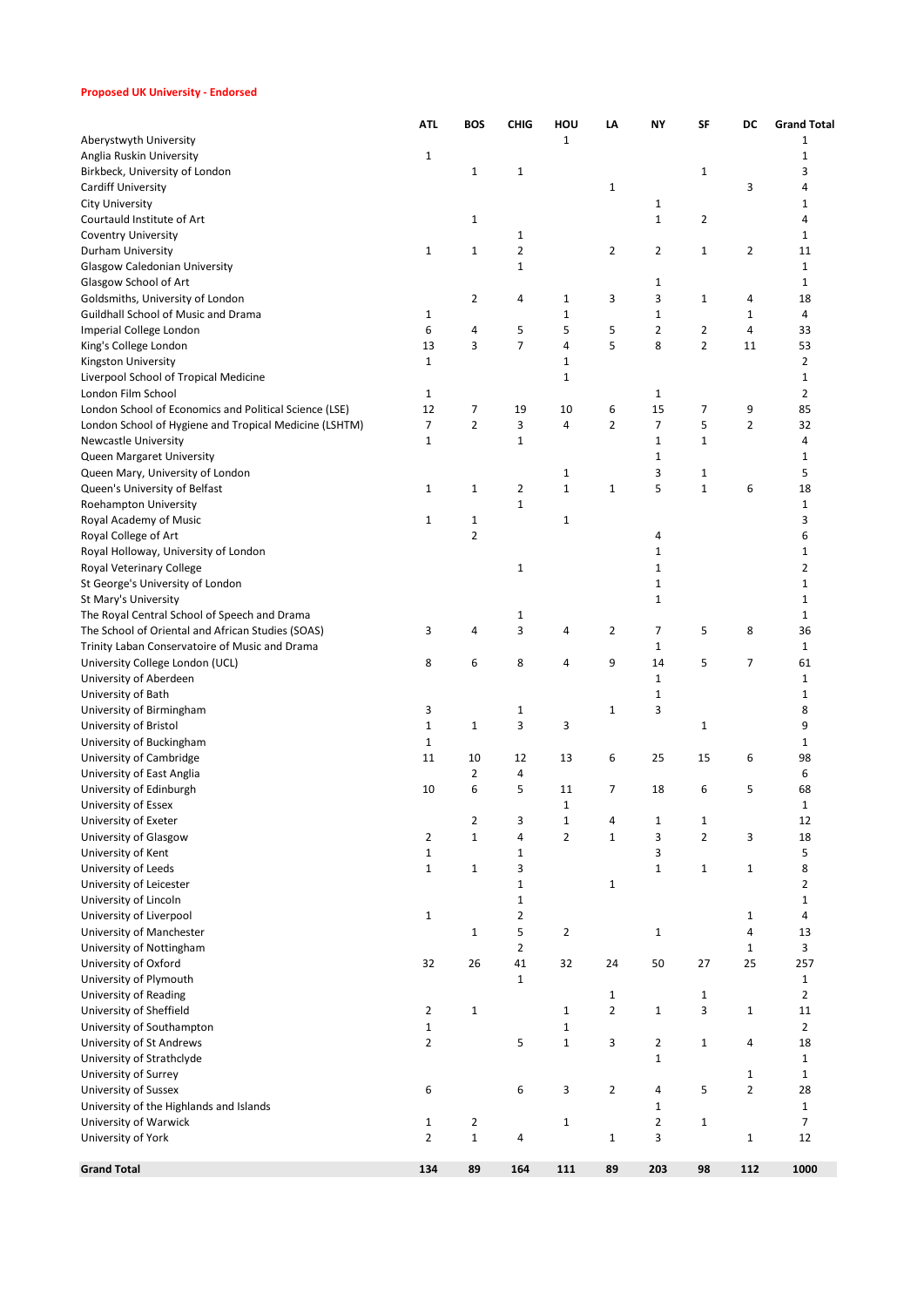#### **Total Number- Interviewed**

|                                                    | <b>ATL</b>   | <b>BOS</b>               | <b>CHIG</b>           | HOU                   | LA                    | <b>NY</b>      | SF             | DC                    | Total        |
|----------------------------------------------------|--------------|--------------------------|-----------------------|-----------------------|-----------------------|----------------|----------------|-----------------------|--------------|
| <b>BY REGION</b>                                   | 21           | 16                       | 26                    | 21                    | 16                    | 24             | 20             | 16                    | 160          |
| % of National Pool                                 | 13.1%        | 10.0%                    | 16.3%                 | 13.1%                 | 10.0%                 | 15.0%          | 12.5%          | 10.0%                 |              |
| <b>GENDER</b>                                      |              |                          |                       |                       |                       |                |                |                       |              |
| Men                                                | 10           | 5                        | 12                    | 9                     | 6                     | 9              | 8              | 8                     | 67           |
| % of Regional Pool                                 | 47.62%       | 31.25%                   | 46.15%                | 42.86%                | 37.50%                | 37.50%         | 38.10%         | 50.00%                |              |
| % of National Pool                                 | 6.25%        | 3.13%                    | 7.50%                 | 5.63%                 | 3.75%                 | 5.63%          | 5.00%          | 5.00%                 | 41.88%       |
| Women                                              | 11           | 11                       | 14                    | 12                    | 10                    | 15             | 12             | 8                     | 93           |
| % of Regional Pool                                 | 52.38%       | 68.75%                   | 53.85%                | 57.14%                | 62.50%                | 62.50%         | 60.00%         | 50.00%                |              |
| % of National Pool                                 | 6.88%        | 6.88%                    | 8.75%                 | 7.50%                 | 6.25%                 | 9.38%          | 7.50%          | 5.00%                 | 58.13%       |
|                                                    |              |                          |                       |                       |                       |                |                |                       |              |
| PELL GRANT ELIGIBLE                                | <b>ATL</b>   | <b>BOS</b>               | <b>CHIG</b>           | HOU                   | LA                    | NY             | SF             | DC                    | Total        |
| Yes                                                | 4            | 4                        | 4                     | $\overline{2}$        | 4                     | 4              | 4              | 4                     | 30           |
| % of Regional Pool                                 | 19.05%       | 25.00%                   | 15.38%                | 9.52%                 | 25.00%                | 16.67%         | 20.00%         | 25.00%                |              |
| % of National Pool                                 | 2.50%        | 2.50%                    | 2.50%                 | 1.25%                 | 2.50%                 | 2.50%          | 2.50%          | 2.50%                 | 18.75%       |
| No                                                 | 17           | 12                       | 22                    | 19                    | 12                    | 20             | 16             | 12                    | 130          |
| % of Regional Pool                                 | 80.95%       | 75.00%                   | 84.62%                | 90.48%                | 75.00%                | 83.33%         | 80.00%         | 75.00%                |              |
| % of National Pool                                 | 10.63%       | 7.50%                    | 13.75%                | 11.88%                | 7.50%                 | 12.50%         | 10.00%         | 7.50%                 | 81.25%       |
| UNIVERSITIES PRESENTING CANDIDATES                 |              |                          |                       |                       |                       |                |                |                       |              |
|                                                    | 0            | 6                        | 4                     | $\overline{2}$        | 4                     | 6              | $\mathbf{1}$   | 2                     | 25           |
| <b>Ivy League</b><br>% of Regional Pool            | 0.00%        | 37.50%                   | 15.38%                | 9.52%                 | 25.00%                | 25.00%         | 5.00%          | 12.50%                |              |
| % of National Pool                                 | 0.00%        | 3.75%                    | 2.50%                 | 1.25%                 | 2.50%                 | 3.75%          | 0.63%          | 1.25%                 | 15.63%       |
|                                                    |              |                          |                       |                       |                       |                |                |                       |              |
| <b>Other Private Universities</b>                  | 12           | $\overline{7}$           | 7                     | 11                    | 6                     | 12             | 12             | 6                     | 73           |
| % of Regional Pool                                 | 57.14%       | 43.75%                   | 26.92%                | 52.38%                | 37.50%                | 50.00%         | 60.00%         | 37.50%                |              |
| % of National Pool                                 | 7.50%        | 4.38%                    | 4.38%                 | 6.88%                 | 3.75%                 | 7.50%          | 7.50%          | 3.75%                 | 45.63%       |
| <b>State/Public Universities</b>                   | 8            | 3                        | 12                    | 6                     | 4                     | 4              | 4              | 7                     | 48           |
| % of Regional Pool                                 | 38.10%       | 18.75%                   | 46.15%                | 28.57%                | 25.00%                | 16.67%         | 20.00%         | 43.75%                |              |
| % of National Pool                                 | 5.00%        | 1.88%                    | 7.50%                 | 3.75%                 | 2.50%                 | 2.50%          | 2.50%          | 4.38%                 | 30.00%       |
| <b>Service Academies</b>                           | $\mathbf{1}$ | 0                        | 3                     | 2                     | 2                     | 2              | 3              | 1                     | 14           |
| % of Regional Pool                                 | 4.76%        | 0.00%                    | 11.54%                | 9.52%                 | 12.50%                | 8.33%          | 15.00%         | 7.69%                 |              |
| % of National Pool                                 | 0.64%        | 0.00%                    | 1.91%                 | 1.27%                 | 1.27%                 | 1.27%          | 1.91%          | 0.64%                 | 8.75%        |
| PREFERRED UK UNIVERSITY                            |              |                          |                       |                       |                       |                |                |                       |              |
| <b>University of Oxford</b>                        | 5            | 5                        | 11                    | 9                     | 2                     | $\overline{2}$ | 5              | 1                     | 40           |
| % of Regional Pool                                 | 23.81%       | 31.25%                   | 42.31%                | 42.86%                | 12.50%                | 8.33%          | 25.00%         | 6.25%                 |              |
| % of National Pool                                 | 3.13%        | 3.13%                    | 6.88%                 | 5.63%                 | 1.25%                 | 1.25%          | 3.13%          | 0.63%                 | 25.00%       |
| <b>University of Cambridge</b>                     | 4            | $\overline{2}$           | $\mathbf 1$           | $\overline{2}$        | $\mathbf 1$           | $\overline{7}$ | 6              | 0                     | 23           |
| % of Regional Pool                                 | 19.05%       | 12.50%                   | 3.85%                 | 9.52%                 | 6.25%                 | 29.17%         | 30.00%         | 0.00%                 |              |
| % of National Pool                                 | 2.50%        | 1.25%                    | 0.63%                 | 1.25%                 | 0.63%                 | 4.38%          | 3.75%          | 0.00%                 | 14.38%       |
| Universities in London                             | 6            | $\overline{2}$           | $\overline{7}$        | 6                     | 8                     | 5              | $\overline{2}$ | 9                     | 45           |
| % of Regional Pool                                 | 28.57%       | 12.50%                   | 26.92%                | 28.57%                | 50.00%                | 20.83%         | 10.00%         | 69.23%                |              |
| % of National Pool                                 | 3.75%        | 1.25%                    | 4.38%                 | 3.75%                 | 5.00%                 | 3.13%          | 1.25%          | 5.63%                 | 28.13%       |
| <b>Other English Universities</b>                  | 3            | 5                        | 6                     | $\overline{2}$        | 3                     | 4              | 4              | 5                     | 32           |
| % of Regional Pool                                 | 14.29%       | 31.25%                   | 23.08%                | 9.52%                 | 18.75%                | 16.67%         | 20.00%         | 31.25%                |              |
| % of National Pool                                 | 1.88%        | 3.13%                    | 3.75%                 | 1.25%                 | 1.88%                 | 2.50%          | 2.50%          | 3.13%                 | 20.00%       |
| <b>Northern Irish Universities</b>                 | 0            | 0                        | 0                     | 0                     | 0                     | $\overline{2}$ | 0              | 0                     | $\mathbf{2}$ |
| % of Regional Pool                                 | 0.00%        | 0.00%                    | 0.00%                 | 0.00%                 | 0.00%                 | 8.33%          | 0.00%          | 0.00%                 |              |
| % of National Pool                                 | 0.00%        | 0.00%                    | 0.00%                 | 0.00%                 | 0.00%                 | 1.27%          | 0.00%          | 0.00%                 | 1.25%        |
|                                                    |              |                          |                       |                       |                       |                |                |                       |              |
| <b>Scottish Universities</b><br>% of Regional Pool | 3<br>14.29%  | $\overline{2}$<br>12.50% | $\mathbf{1}$<br>3.85% | $\mathbf{1}$<br>4.76% | $\mathbf{1}$<br>6.25% | 4<br>16.67%    | 3<br>15.00%    | $\mathbf{1}$<br>7.69% | 16           |
| % of National Pool                                 | 1.91%        | 1.27%                    | 0.64%                 | 0.64%                 | 0.64%                 | 2.55%          | 1.91%          | 0.64%                 | 10.00%       |
|                                                    |              |                          |                       |                       |                       |                |                |                       |              |
| <b>Welsh Universities</b>                          | 0            | 0                        | 0                     | $\mathbf 1$           | $\mathbf 1$           | 0              | 0              | 0                     | $\mathbf{2}$ |
| % of Regional Pool                                 | 0.00%        | 0.00%                    | 0.00%                 | 4.76%                 | 6.25%                 | 0.00%          | 0.00%          | 0.00%                 |              |
| % of National Pool                                 | 0.00%        | 0.00%                    | 0.00%                 | 0.64%                 | 0.64%                 | 0.00%          | 0.00%          | 0.00%                 | 1.25%        |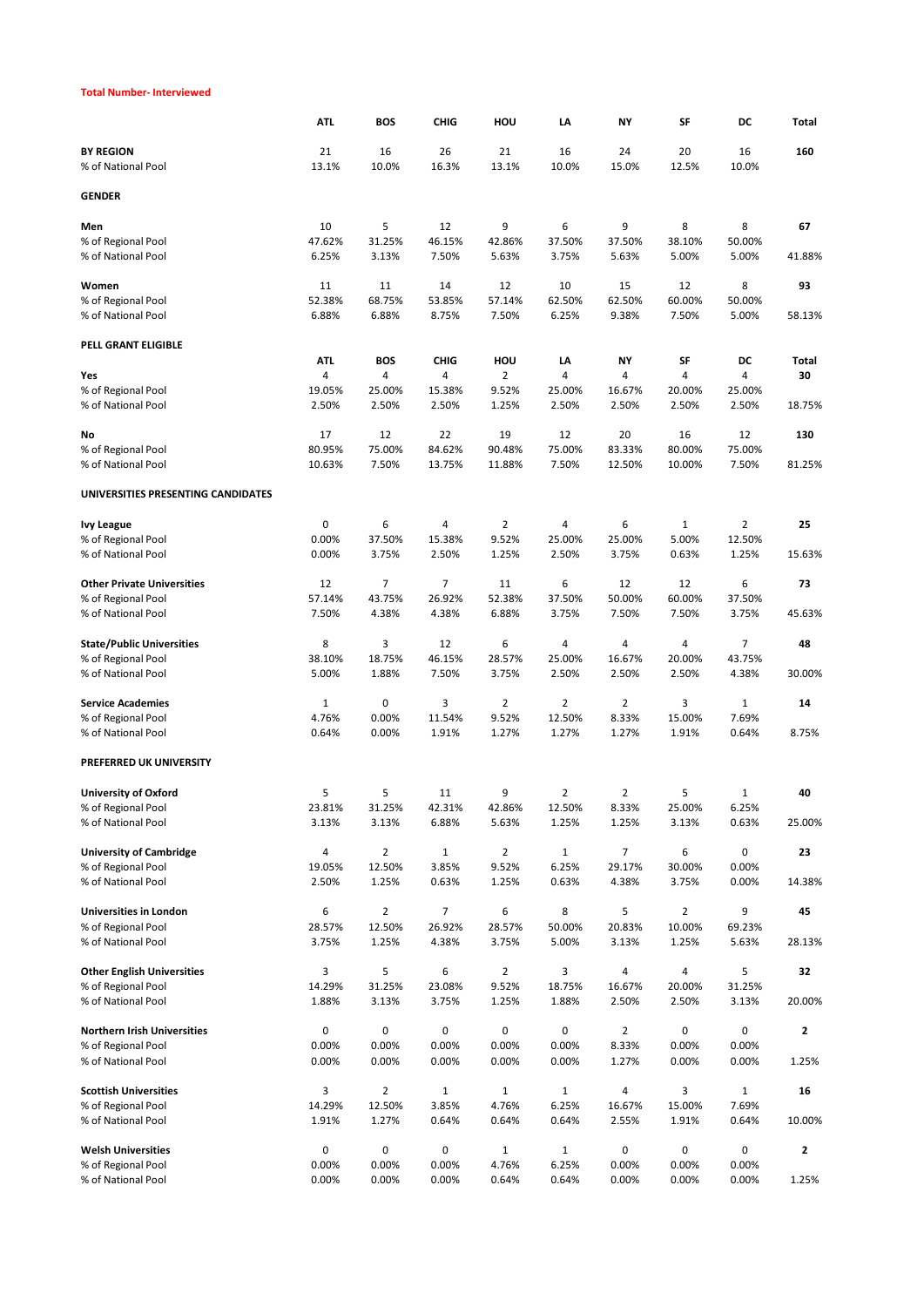## **Universities Presenting Candidates -Interviewed**

|                             |                                            |                |                |                |                |                |                |                |              | ATL BOS CHIG HOU LA NY SF DC Grand Total |
|-----------------------------|--------------------------------------------|----------------|----------------|----------------|----------------|----------------|----------------|----------------|--------------|------------------------------------------|
| California                  | California State University - Fresno       |                |                |                |                |                |                | $\mathbf{1}$   |              | 1                                        |
|                             | California State University - San Marcos   |                |                |                |                | $\mathbf{1}$   |                |                |              | $\mathbf{1}$                             |
|                             | Pomona College                             |                |                |                |                | $\mathbf 1$    |                |                |              | $\mathbf{1}$                             |
|                             | <b>Stanford University</b>                 | 2              |                |                | 2              |                |                | 2              |              | 6                                        |
|                             | University of California - Berkeley        |                |                |                |                | $\mathbf{1}$   |                |                |              | $\mathbf{1}$                             |
|                             | University of California - Los Angeles     |                |                |                |                | $\mathbf{1}$   |                |                |              | $\mathbf{1}$                             |
|                             | University of Southern California          | 1              |                |                |                | $\mathbf 1$    |                |                |              | $\overline{2}$                           |
| Colorado                    | United States Air Force Academy            | $\mathbf{1}$   |                | $\mathbf{1}$   | 1              | $\mathbf{1}$   |                |                |              | 4                                        |
|                             | University of Colorado System - Boulder    |                |                |                | $\mathbf{1}$   |                |                |                |              | $\mathbf{1}$                             |
|                             | University of Denver                       |                |                |                | 1              |                |                |                |              | $\mathbf{1}$                             |
| Connecticut                 | University of Connecticut                  |                | $\mathbf{1}$   |                |                |                |                |                |              | $\mathbf{1}$                             |
|                             |                                            |                | $\overline{2}$ |                | 1              | $\mathbf{1}$   | 1              |                |              | 5                                        |
|                             | <b>Yale University</b>                     |                |                |                |                |                |                |                | $\mathbf 1$  | $\mathbf 1$                              |
| <b>District of Columbia</b> | American University                        |                |                |                |                |                |                |                |              |                                          |
|                             | George Washington University               |                |                |                |                |                |                | 1              |              | $\mathbf{1}$                             |
|                             | Georgetown University                      | 1              | $\mathbf{1}$   |                | 1              |                |                | $\mathbf{1}$   | 1            | 5                                        |
|                             | <b>Howard University</b>                   |                |                |                |                |                |                |                | $\mathbf{1}$ | $\mathbf 1$                              |
| Florida                     | University of Florida                      | 1              |                |                |                |                |                |                |              | $\mathbf{1}$                             |
|                             | University of South Florida                | 1              |                |                |                |                |                |                |              | $\mathbf{1}$                             |
| Georgia                     | Agnes Scott College                        | 1              |                |                |                |                |                |                |              | $\mathbf 1$                              |
|                             | <b>Emory University</b>                    | $\overline{2}$ |                |                |                |                |                |                |              | $\overline{2}$                           |
|                             | Georgia Institute of Technology            | $\mathbf 1$    |                |                | 1              |                |                |                |              | $\overline{2}$                           |
|                             | Georgia State University                   | 1              |                |                |                |                |                |                |              | $\mathbf{1}$                             |
| Idaho                       | <b>Boise State University</b>              |                |                |                |                |                |                | 1              |              | $\mathbf{1}$                             |
| <b>Illinois</b>             | Northern Illinois University               |                |                | $\mathbf 1$    |                |                |                |                |              | $\mathbf 1$                              |
| Indiana                     | Indiana University                         |                |                | $\mathbf 1$    |                |                |                |                |              | $\mathbf{1}$                             |
|                             | University of Notre Dame                   |                |                | $\mathbf 1$    |                |                | 1              |                |              | $\overline{2}$                           |
| lowa                        | Iowa State University                      |                |                | $\mathbf{1}$   |                |                |                |                |              | $\mathbf{1}$                             |
| Kansas                      | Kansas State University                    |                |                | $\mathbf 1$    |                |                |                |                |              | $\mathbf{1}$                             |
|                             | University of Kansas                       |                |                | $\mathbf{1}$   |                |                |                |                |              | $\mathbf{1}$                             |
| Louisiana                   | <b>Tulane University</b>                   |                |                |                | 1              |                |                |                |              | $\mathbf{1}$                             |
| Maryland                    | Johns Hopkins University                   |                |                |                |                |                |                | $\mathbf{1}$   |              | $\mathbf{1}$                             |
|                             | National Intelligence University           |                |                |                |                | $1\,$          |                |                |              | $\mathbf 1$                              |
|                             |                                            |                |                | $\mathbf{1}$   |                | $\mathbf{1}$   | $\mathbf{1}$   | $\overline{2}$ |              | 5                                        |
|                             | United States Naval Academy                |                |                |                |                |                |                |                |              |                                          |
|                             | University of Maryland - Baltimore County  |                |                |                |                |                |                |                | 1            | $\mathbf{1}$                             |
| Massachusetts               | Amherst College                            |                | $\mathbf{1}$   |                |                |                |                |                |              | $\mathbf 1$                              |
|                             | <b>Boston University</b>                   |                | $\mathbf{1}$   |                |                |                |                | $\mathbf{1}$   |              | $\overline{2}$                           |
|                             | <b>Brandeis University</b>                 |                |                |                |                |                |                | $\mathbf{1}$   |              | $\mathbf{1}$                             |
|                             | Harvard University                         |                | 2              |                |                | $\mathbf{1}$   |                |                |              | 3                                        |
|                             | Massachusetts Institute of Technology      | $\mathbf{1}$   | $\overline{2}$ | 3              |                | $\mathbf{1}$   | $\mathbf{1}$   | $\overline{2}$ |              | 10                                       |
|                             | Mount Holyoke College                      |                |                |                |                |                |                |                | $\mathbf{1}$ | $\mathbf{1}$                             |
|                             | Northeastern University                    |                | $\mathbf{1}$   |                |                |                |                |                |              | $\mathbf 1$                              |
|                             | Smith College                              |                |                |                |                |                |                | 1              |              | $\mathbf{1}$                             |
|                             | Williams College                           |                |                | 1              |                |                |                |                |              | $\mathbf 1$                              |
| Michigan                    | Michigan State University                  |                |                | $\overline{2}$ |                |                |                |                |              | $\overline{2}$                           |
|                             | University of Michigan - Ann Arbor         |                |                |                | 1              |                |                |                | $\mathbf 1$  | $\overline{2}$                           |
| Mississippi                 | University of Mississippi                  | 1              |                |                |                |                |                |                |              | 1                                        |
| Missouri                    | University of Missouri - Columbia          |                |                | 1              |                |                |                |                |              | $\mathbf{1}$                             |
| Nevada                      | University of Nevada-Las Vegas             |                |                |                |                | $1\,$          |                |                |              | $\mathbf{1}$                             |
| <b>New Hampshire</b>        | Dartmouth College                          |                | 1              |                |                | $\mathbf{1}$   | $\overline{2}$ | $\overline{1}$ |              | 5                                        |
|                             | University of New Hampshire                |                | $\mathbf{1}$   |                |                |                |                |                |              | $\mathbf{1}$                             |
| <b>New Jersey</b>           | Princeton University                       |                | $\mathbf{1}$   | 3              | $\mathbf{1}$   | $\mathbf{1}$   | 1              |                | $\mathbf{1}$ | 8                                        |
|                             | Rutgers University - New Brunswick         |                |                |                |                |                | $\mathbf{1}$   |                |              | 1                                        |
|                             | Seton Hall University                      |                |                |                |                |                |                | 1              |              | $\mathbf{1}$                             |
| <b>New York</b>             | Columbia University                        |                |                | $\mathbf{1}$   |                |                | $\overline{2}$ |                |              | 3                                        |
|                             | New York University                        |                |                |                |                | $\overline{2}$ |                |                |              | 2                                        |
|                             | Saint John's University                    |                |                |                |                |                | 1              |                |              | $\mathbf{1}$                             |
|                             | State University of New York - Buffalo     |                |                |                |                |                | $\mathbf{1}$   |                |              | $\mathbf{1}$                             |
|                             |                                            |                |                |                |                |                |                |                |              |                                          |
|                             | State University of New York - Stony Brook |                |                |                |                |                | $\mathbf{1}$   |                |              | $\mathbf{1}$<br>$\overline{2}$           |
|                             | <b>Syracuse University</b>                 |                | $\mathbf{1}$   |                |                |                | $\mathbf 1$    |                |              |                                          |
|                             | United States Merchant Marine Academy      |                |                |                |                |                |                | 1              |              | 1                                        |
|                             | United States Military Academy             |                |                | $\mathbf 1$    | 1              |                | $\mathbf 1$    |                | $\mathbf{1}$ | 4                                        |
|                             | Vassar College                             |                |                |                | 1              |                |                |                |              | $\mathbf 1$                              |
| <b>North Carolina</b>       | Duke University                            | $\mathbf 1$    |                |                | $\overline{2}$ |                | 3              |                |              | 6                                        |
|                             | University of North Carolina - Chapel Hill | 2              |                |                |                |                |                |                | $\mathbf{1}$ | 3                                        |
|                             | Wake Forest University                     | 1              |                |                |                |                |                |                |              | 1                                        |
| Ohio                        | <b>Denison University</b>                  |                |                | $\mathbf{1}$   |                |                |                |                |              | $\mathbf{1}$                             |
|                             | Oberlin College                            |                |                |                |                |                |                |                | $\mathbf 1$  | 1                                        |
|                             | Ohio State University System               |                |                | $\mathbf{1}$   |                |                |                |                | $\mathbf{1}$ | 2                                        |
|                             | University of Cincinnati                   |                |                | $\mathbf{1}$   |                |                |                |                |              | 1                                        |
| Pennsylvania                | Gettysburg College                         |                |                |                |                |                | $\mathbf{1}$   |                |              | 1                                        |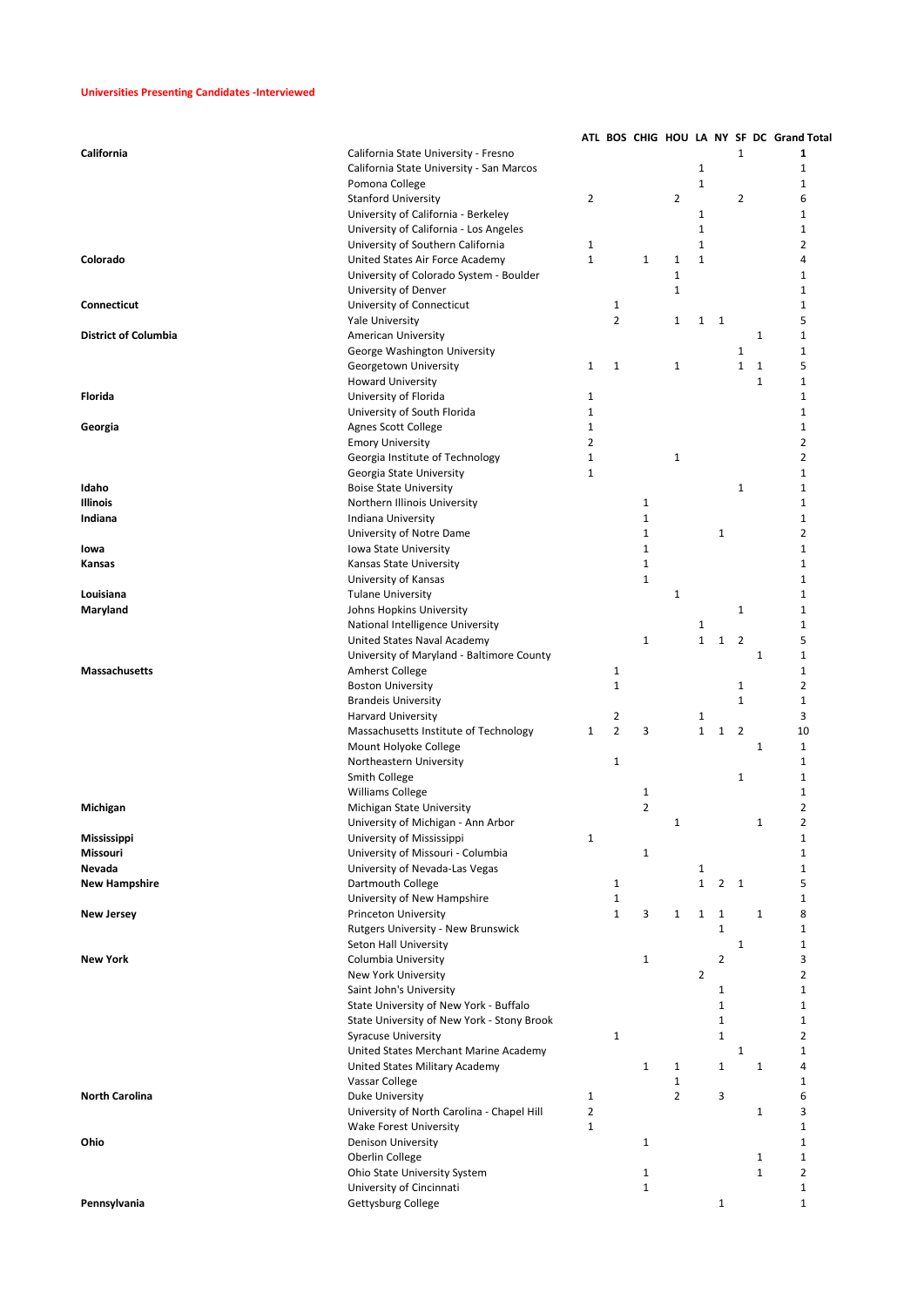|                     | Swarthmore College                            |    |    |    |    |             |  |     |  |
|---------------------|-----------------------------------------------|----|----|----|----|-------------|--|-----|--|
|                     | <b>Temple University</b>                      |    |    |    |    |             |  |     |  |
|                     | University of Pennsylvania                    |    |    |    |    |             |  |     |  |
| <b>Rhode Island</b> | <b>Brown University</b>                       |    |    |    |    |             |  |     |  |
|                     | University of Rhode Island                    |    |    |    |    |             |  |     |  |
| <b>Texas</b>        | <b>Baylor University</b>                      |    |    |    |    |             |  |     |  |
|                     | Southern Methodist University                 |    |    |    |    |             |  |     |  |
|                     | University of Texas - Austin                  |    |    |    |    |             |  |     |  |
| Virginia            | College of William and Mary                   |    |    |    |    |             |  |     |  |
|                     | <b>Hampton University</b>                     |    |    |    |    |             |  |     |  |
|                     | University of Virginia                        |    |    |    |    |             |  |     |  |
|                     | Virginia Polytechnic Institute and University |    |    |    |    |             |  |     |  |
|                     | Washington & Lee University                   |    |    |    |    |             |  |     |  |
| Washington          | Seattle University                            |    |    |    |    |             |  |     |  |
|                     | Washington State University                   |    |    |    |    |             |  |     |  |
| <b>Wisconsin</b>    | University of Wisconsin - Madison             |    |    |    |    |             |  |     |  |
| Wyoming             | University of Wyoming                         |    |    |    |    |             |  |     |  |
| <b>Grand Total</b>  |                                               | 21 | 16 | 26 | 21 | 16 24 20 13 |  | 160 |  |
|                     |                                               |    |    |    |    |             |  |     |  |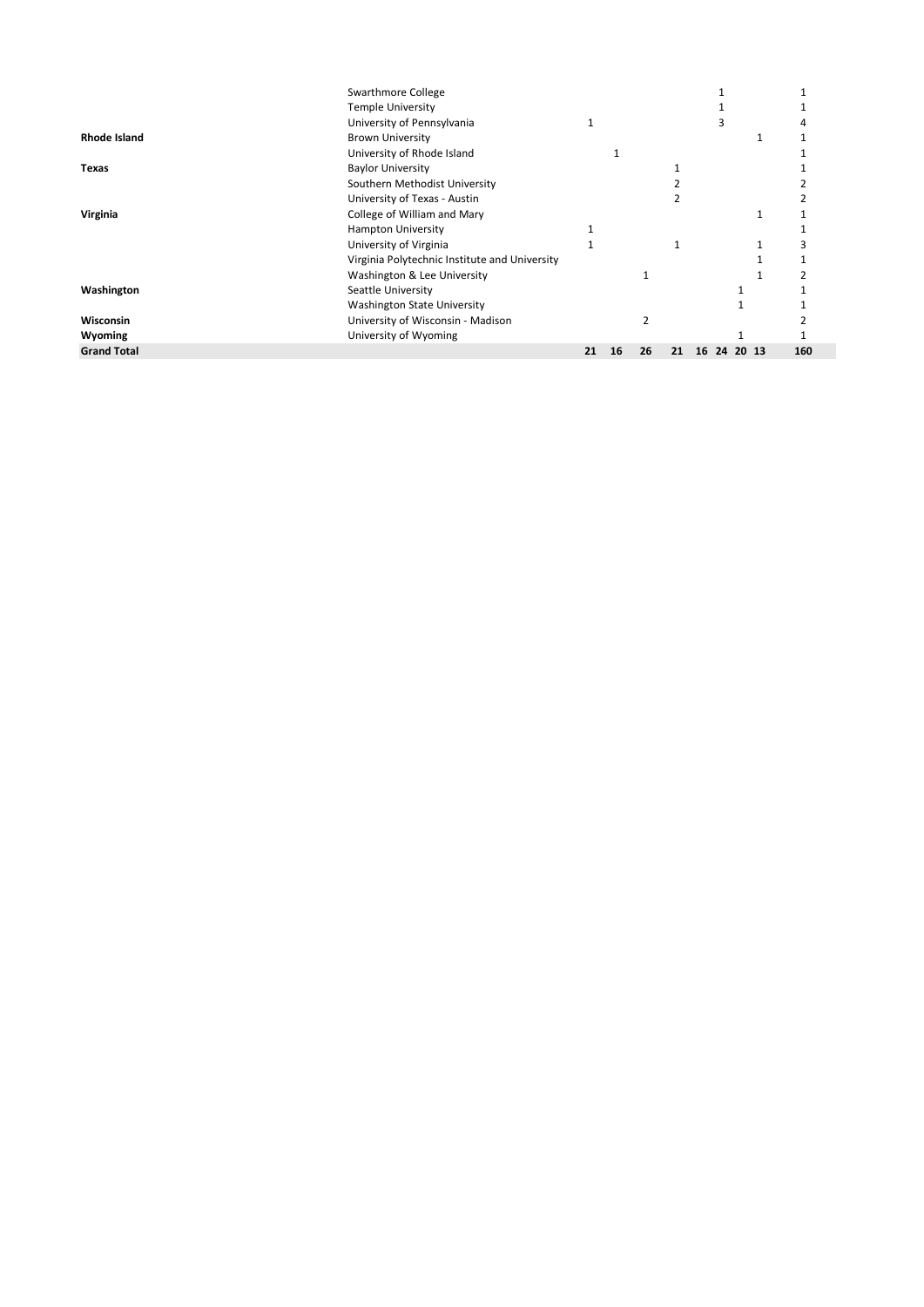#### **Proposed Field of Study -Interviewed**

|                                                                                     | ATL          | <b>BOS</b>   | CHIG           | HOU            | LA           | <b>NY</b>    | SF           | DC           | <b>Grand Total</b> |
|-------------------------------------------------------------------------------------|--------------|--------------|----------------|----------------|--------------|--------------|--------------|--------------|--------------------|
| 17th - 18th-century British Art                                                     |              |              |                |                |              |              | $\mathbf{1}$ |              | $\mathbf{1}$       |
| Algal Biotechnology, Biology and Ecology                                            |              |              |                |                |              | 1            |              |              | $\mathbf{1}$       |
| Anthropology in Media and Intensive Language                                        |              |              |                |                |              | $\mathbf 1$  |              |              | $\mathbf 1$        |
| Anthropology, Environment and Development                                           |              |              |                |                | 1            |              |              |              | 1                  |
| Artificial Intelligence                                                             | $\mathbf 1$  |              |                | 1              |              | $\mathbf{1}$ | 1            |              | 3<br>1             |
| Artificial Intelligence MSc<br>Atmosphere, Oceans and Climate                       |              |              |                |                | $\mathbf 1$  |              |              |              | 1                  |
| Bachelor of Philosophy (BPhil) in Philosophy                                        |              | $\mathbf 1$  |                |                |              |              |              |              | 1                  |
| Bachelor of Philosophy in Philosophy                                                |              | $\mathbf{1}$ |                |                |              |              |              |              | 1                  |
| Basic and Translational Neuroscience                                                |              |              |                |                |              |              | 1            |              | 1                  |
| Biological Science (Biochemistry)                                                   | 1            |              |                |                |              |              |              |              | 1                  |
| <b>Biomedical Engineering</b>                                                       | $\mathbf 1$  |              |                |                |              |              |              |              | 1                  |
| Biotechnology                                                                       |              |              |                |                |              | $\mathbf 1$  |              |              | 1                  |
| <b>Black Writing</b>                                                                |              |              |                |                |              |              |              | $\mathbf{1}$ | $\mathbf{1}$       |
| Christian Theology (Catholic Studies)                                               |              |              | $\mathbf{1}$   |                |              |              |              |              | $\mathbf{1}$       |
| Climate Change                                                                      |              | $\mathbf 1$  |                |                |              |              |              |              | 1                  |
| <b>Comparative Social Policy</b>                                                    |              |              | 1              | 1              |              |              |              | 1            | 3                  |
| <b>Computational Biology</b>                                                        |              |              |                |                | $\mathbf 1$  |              |              |              | 1                  |
| <b>Computational Cognitive Neuroscience</b><br>Computer Science                     | $\mathbf{1}$ |              | $\mathbf{1}$   |                |              |              |              |              | 1<br>1             |
| Computing (Visual Computing and Robotics)                                           | 1            |              |                |                |              |              |              |              | 1                  |
| Conflict Transformation and Social Justice                                          |              |              |                |                |              | 1            |              |              | 1                  |
| Conflict, Security and Development                                                  | 1            |              |                |                |              |              |              |              | 1                  |
| <b>Contemporary Chinese Studies</b>                                                 |              |              |                | $\mathbf 1$    |              |              |              |              | 1                  |
| Control of Infectious Diseases                                                      |              |              |                | $\mathbf 1$    |              |              |              |              | $\mathbf{1}$       |
| <b>Creative Writing</b>                                                             |              |              |                | $\mathbf{1}$   |              |              |              |              | $\mathbf{1}$       |
| Critical Theory and Cultural Studies                                                |              |              |                |                |              |              |              | 1            | 1                  |
| Development Studies                                                                 |              |              |                |                | $\mathbf{1}$ |              | $\mathbf 1$  |              | $\overline{2}$     |
| <b>Digital Humanities</b>                                                           |              |              |                |                | $\mathbf{1}$ |              |              |              | 1                  |
| Economic and Social History (ESH)                                                   |              |              | $\mathbf{1}$   |                |              |              |              |              | 1                  |
| Energy and Environmental Engineering                                                |              |              |                |                |              |              | 1            |              | 1                  |
| <b>Energy Systems</b>                                                               |              |              | 1              |                |              |              |              |              | 1                  |
| Energy, Society and Sustainability                                                  |              |              |                |                |              | $\mathbf 1$  |              |              | 1                  |
| Engineering for Sustainable Development                                             |              | $\mathbf 1$  |                |                |              |              |              |              | 1                  |
| <b>Engineering Science</b><br>ENGLISH LITERATURE: VICTORIAN LITERATURE              |              |              |                |                |              | 1            | 1            |              | 1<br>1             |
| Environment and International Development                                           |              | $\mathbf{1}$ |                |                |              |              |              |              | 1                  |
| Environment, Culture and Society                                                    |              | $\mathbf 1$  |                |                |              |              |              |              | 1                  |
| Environment, Politics, and Development                                              |              |              |                | 1              |              |              |              |              | 1                  |
| Environmental Change and Management                                                 |              |              |                | $\overline{2}$ |              |              |              |              | $\overline{2}$     |
| <b>Environmental History</b>                                                        |              |              |                |                | $\mathbf 1$  |              |              |              | 1                  |
| Food Security and International Development                                         |              |              |                |                |              |              |              | 1            | 1                  |
| <b>Forensic Linguistics</b>                                                         |              |              |                |                | $\mathbf{1}$ |              |              |              | 1                  |
| Genetics                                                                            |              |              |                |                |              |              | $\mathbf{1}$ |              | 1                  |
| Genomic Medicine                                                                    |              |              | $\mathbf{1}$   |                |              |              |              |              | $\mathbf{1}$       |
| Geography                                                                           |              |              |                |                |              |              |              | 1            | 1                  |
| Global Governance and Diplomacy                                                     | 1            |              | 1              |                |              |              |              |              | 2                  |
| Global Health<br><b>Global Social Policy</b>                                        | $\mathbf{1}$ |              |                |                |              |              |              |              | 1<br>1             |
| Global Strategy and Innovation Management                                           |              |              | $\mathbf 1$    |                |              |              | 1            |              | $\mathbf{1}$       |
| Guildhall Artist Masters in Performance (MMus/MPerf in Performance)                 |              |              |                |                |              |              |              | $\mathbf{1}$ | 1                  |
| <b>Health Data Science</b>                                                          |              |              |                |                |              |              | 1            | $\mathbf{1}$ | $\overline{2}$     |
| History                                                                             |              |              | 1              |                |              |              |              |              | 1                  |
| Human Rights                                                                        |              |              |                | 1              |              |              |              |              | 1                  |
| Human Rights, Culture & Social Justice                                              |              |              |                |                | $\mathbf 1$  |              |              |              | 1                  |
| Innovation Design Engineering                                                       |              | $\mathbf 1$  |                |                |              |              |              |              | $\mathbf{1}$       |
| Intelligence and International Security                                             |              |              | 1              |                |              |              |              |              | 1                  |
| International Development and Humanitarian Emergencies                              |              |              |                |                |              | $\mathbf 1$  |              |              | 1                  |
| International Education and Development                                             | 1            |              |                |                |              |              |              |              | 1                  |
| <b>International Health</b>                                                         |              |              | $\mathbf 1$    |                |              |              |              |              | 1                  |
| International Human Rights and Practice                                             |              |              |                |                |              | 1            |              |              | $\mathbf{1}$       |
| International Political Economy                                                     |              |              |                |                |              |              |              | 1            | $\mathbf{1}$       |
| <b>International Relations</b>                                                      | $\mathbf{1}$ |              |                |                | $\mathbf 1$  |              |              |              | $\overline{2}$     |
| <b>International Security MA</b><br><b>International Security Studies</b>           |              |              | $\mathbf 1$    |                |              |              | $\mathbf{1}$ |              | 1<br>1             |
| International Slavery Studies                                                       |              |              | $\mathbf{1}$   |                |              |              |              |              | 1                  |
| Latin American Studies                                                              |              |              |                |                |              | 1            |              |              | 1                  |
| Law and Economics                                                                   |              |              |                | $\mathbf{1}$   |              |              |              |              | 1                  |
| LMB International PhD Programme                                                     |              | $\mathbf 1$  |                |                |              |              |              |              | 1                  |
| MA in Migration and Diaspora Studies and Intensive Language                         |              |              |                |                |              | 1            |              |              | 1                  |
| <b>MA Political Communications</b>                                                  |              |              |                |                |              |              |              | $\mathbf{1}$ | $\mathbf{1}$       |
| MA United Nations and Diplomatic Studies                                            | $\mathbf{1}$ |              |                |                |              |              |              |              | 1                  |
| Marine Systems and Policy                                                           |              |              |                |                |              |              | 1            |              | 1                  |
| <b>MASt in Pure Mathematics</b>                                                     | $\mathbf{1}$ |              |                |                |              |              |              |              | $\mathbf{1}$       |
| <b>MASt Mathematics</b>                                                             |              |              |                |                |              |              | 1            |              | 1                  |
| Master of Public Policy                                                             |              |              | $\mathbf 1$    |                |              |              |              |              | 1                  |
| Masters of Chemistry by Research                                                    |              |              |                |                |              | 1            |              |              | 1                  |
| Materials Science and Metallurgy                                                    | 1            |              |                |                |              |              |              |              | 1                  |
| Mathematical and Theoretical Physics                                                |              |              | 1              |                |              |              |              |              | 1                  |
| Mathematics and Foundations of Computer Science                                     |              |              | $\overline{2}$ |                |              |              |              |              | $\overline{2}$     |
| Media and Communications (Data and Society)                                         |              |              |                |                |              | 1            |              |              | $\mathbf{1}$       |
| Media and Communications: Data and Society Programme<br><b>Medical Anthropology</b> |              |              |                |                | $\mathbf{1}$ |              |              | $\mathbf 1$  | 1<br>$\mathbf{1}$  |
|                                                                                     |              |              |                |                |              |              |              |              |                    |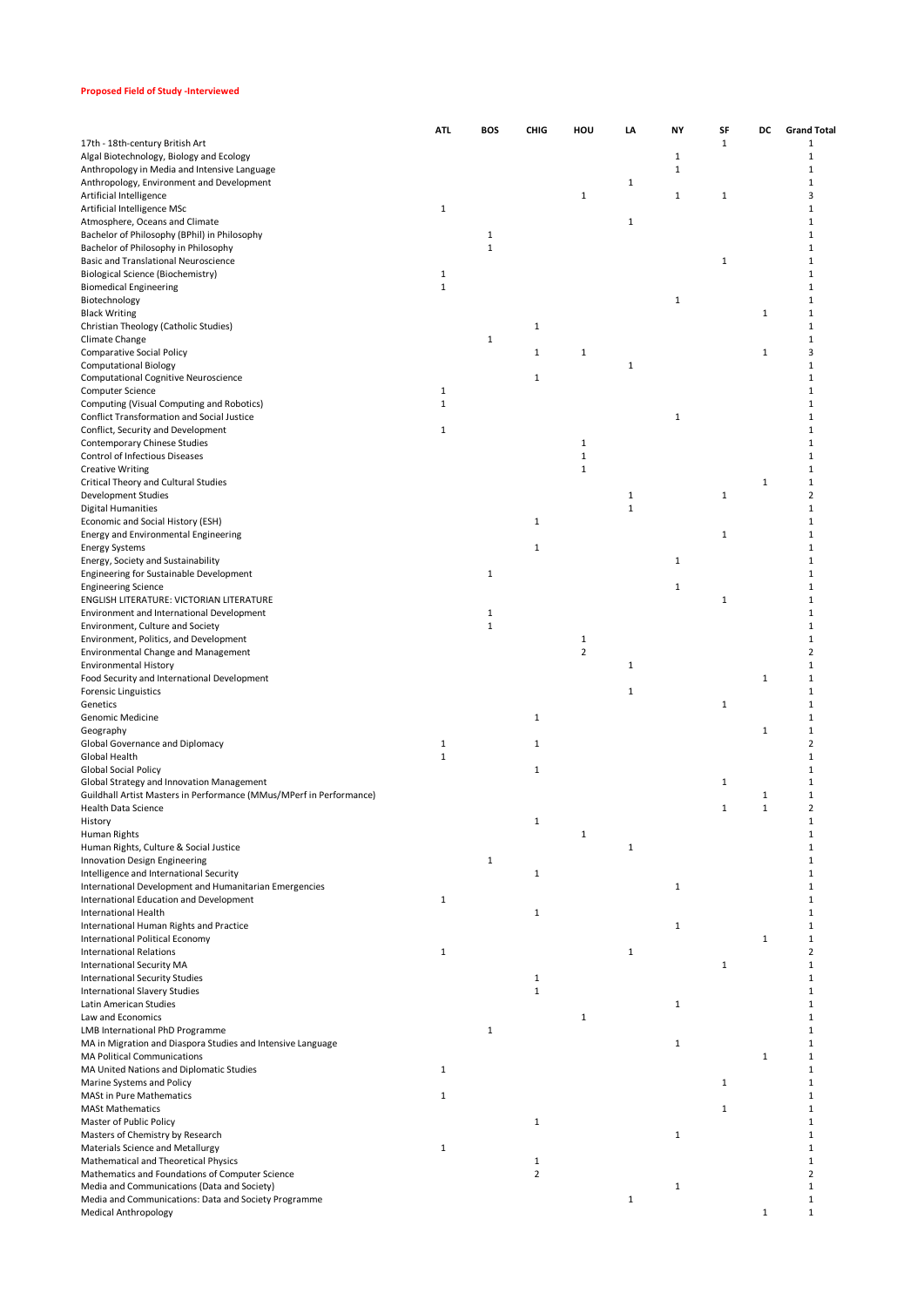| Medical Science (CRUK CI)                                                        |              |             |              |             |              |              | $\mathbf 1$  |              | $\mathbf 1$                  |
|----------------------------------------------------------------------------------|--------------|-------------|--------------|-------------|--------------|--------------|--------------|--------------|------------------------------|
| Medical Science (Haematology, CRUKCI, or CIMR)                                   |              |             |              |             |              | $\mathbf{1}$ |              |              | $\mathbf 1$                  |
| Medical Sciences-CRUK (Oxford-Cambridge Scholars Program)<br><b>MFA Fine Art</b> |              |             |              | 1           | 1            |              |              |              | 1<br>$\mathbf 1$             |
| Migration and Global Development                                                 |              |             |              | $\mathbf 1$ |              |              |              |              | $\mathbf{1}$                 |
| Modern Languages and Cultures (Russian)                                          |              |             |              |             | 1            |              |              |              | $\mathbf{1}$                 |
| MPhil Environmental Change and Management                                        |              |             |              | $\mathbf 1$ |              |              |              |              | $\mathbf{1}$                 |
| MPhil in Comparative Social Policy                                               |              |             |              |             |              | 1            |              |              | $\mathbf{1}$                 |
| <b>MPhil in Economics</b>                                                        |              |             | $\mathbf{1}$ |             |              |              |              |              | $\mathbf{1}$                 |
| MPhil in Philosophy                                                              |              |             |              |             |              | $\mathbf{1}$ |              |              | 1                            |
| MPhil in Public Policy                                                           | $\mathbf{1}$ |             |              |             |              |              |              |              | $\mathbf{1}$                 |
| MPhil in Visual, Material and Museum Anthropology                                | $\mathbf 1$  |             |              |             |              |              |              |              | 1                            |
| MRes/PhD in Economics                                                            |              |             |              |             |              | 1            |              |              | $\mathbf{1}$                 |
| MSc by Research in Informatics                                                   |              |             |              | $\mathbf 1$ |              |              |              |              | $\mathbf{1}$                 |
| MSc by Research in Oncology                                                      |              | $\mathbf 1$ |              |             |              |              |              |              | $\mathbf{1}$                 |
| MSc Contemporary Identities<br>MSc Empires, Colonialism, and Globalisation       |              |             |              | 1           |              |              | $\mathbf{1}$ |              | $\mathbf{1}$<br>$\mathbf{1}$ |
| MSc in Econometrics Mathematical and Economics                                   |              |             | $\mathbf{1}$ |             |              |              |              |              | 1                            |
| MSc in Economics and Philosophy                                                  | $\mathbf{1}$ |             |              |             |              |              |              |              | $\mathbf{1}$                 |
| MSc in Evidence-based Social Intervention and Policy Evaluation                  |              |             |              |             |              |              | $\mathbf{1}$ |              | $\mathbf{1}$                 |
| MSc in Mathematical Modelling and Scientific Computing                           |              |             | 1            |             |              |              |              |              | $\mathbf{1}$                 |
| MSc in Mathematics and Foundations of Computer Science                           |              |             |              |             | $\mathbf{1}$ |              |              |              | 1                            |
| MSc in Migration Studies                                                         |              |             |              | 1           |              |              |              |              | $\mathbf{1}$                 |
| MSc in Regulation                                                                |              |             |              |             | 1            |              |              |              | $\mathbf{1}$                 |
| MSc in Social Science of the Internet                                            |              |             |              | $\mathbf 1$ |              |              | $\mathbf{1}$ |              | 2                            |
| MSc Politics and Communication                                                   |              |             |              |             |              |              |              | $\mathbf 1$  | $\mathbf 1$                  |
| MSc Violence, Conflict and Development                                           |              |             |              |             |              |              | $\mathbf{1}$ |              | $\mathbf 1$                  |
| MSt in English (1830-1914)                                                       | 1            |             |              |             |              |              |              |              | $\mathbf{1}$                 |
| Museums, Heritage and Material Culture Studies                                   |              |             |              |             |              |              |              | $\mathbf{1}$ | $\mathbf{1}$                 |
| Musical Theatre Performance<br><b>Nationalism Studies</b>                        |              | $\mathbf 1$ |              |             |              |              |              |              | 1                            |
| Neurology                                                                        | 1            |             |              |             | $\mathbf 1$  |              |              |              | $\mathbf{1}$<br>$\mathbf{1}$ |
| Nutrition for Global Health                                                      |              |             | 1            |             |              |              |              |              | $\mathbf{1}$                 |
| Oncology                                                                         |              |             | $\mathbf 1$  |             |              |              |              |              | $\mathbf{1}$                 |
| Physics                                                                          |              |             |              |             |              |              | $\mathbf{1}$ |              | $\mathbf{1}$                 |
| Political Sociology                                                              |              |             |              |             |              | 1            |              |              | $\mathbf{1}$                 |
| Political Thought and Intellectual History                                       |              |             |              |             |              | $\mathbf{1}$ |              |              | $\mathbf{1}$                 |
| Politics (Political Theory)                                                      |              | $\mathbf 1$ |              |             |              |              | $\mathbf{1}$ |              | $\overline{2}$               |
| Politics and Communication                                                       | $\mathbf{1}$ |             |              |             |              |              |              |              | $\mathbf{1}$                 |
| Politics of Conflict, Rights & Justice                                           |              | $\mathbf 1$ |              |             |              |              |              |              | $\mathbf{1}$                 |
| <b>Postcolonial Studies</b>                                                      |              |             |              |             | $\mathbf 1$  |              |              |              | $\mathbf{1}$                 |
| Psychology                                                                       |              |             |              |             |              | $\mathbf{1}$ |              |              | 1                            |
| Public and Urban Policy                                                          |              | $\mathbf 1$ |              |             |              |              |              |              | 1                            |
| Public Health                                                                    |              |             |              |             |              | $\mathbf{1}$ |              |              | $\mathbf{1}$                 |
| <b>Public Policy</b>                                                             |              |             | $\mathbf{1}$ |             |              |              |              | $\mathbf{1}$ | 1<br>$\mathbf{1}$            |
| Quantitative Economic History<br>Regulation                                      |              |             |              |             |              |              |              | $\mathbf{1}$ | $\mathbf{1}$                 |
| Science and Technology Policy MSc                                                |              |             | $\mathbf 1$  |             |              |              |              |              | $\mathbf{1}$                 |
| Science, Technology, Engineering and Public Policy PhD                           |              |             |              | $\mathbf 1$ |              |              |              |              | $\mathbf{1}$                 |
| Shakespeare and Creativity                                                       |              |             |              |             |              | $\mathbf{1}$ |              |              | 1                            |
| Social Research Methods                                                          | $\mathbf{1}$ |             |              |             |              |              |              |              | $\mathbf{1}$                 |
| Social Science of the Internet                                                   |              | $\mathbf 1$ |              | $\mathbf 1$ |              |              |              |              | $\overline{2}$               |
| Social Sciences of the Internet                                                  |              |             | $\mathbf 1$  |             |              |              |              |              | $\mathbf{1}$                 |
| Socio-Legal Research, Centre for Socio-Legal Studies                             |              |             |              | 1           |              |              |              |              | 1                            |
| Sociology of Childhood and Children's Rights                                     |              |             | $\mathbf{1}$ |             |              |              |              |              | $\mathbf{1}$                 |
| The Sociology of Marginality and Exclusion                                       |              |             |              | $\mathbf 1$ |              | $\mathbf{1}$ |              |              | $\overline{2}$               |
| <b>Transport Planning and Engineering</b>                                        |              | $\mathbf 1$ |              |             |              |              |              |              | $\mathbf{1}$                 |
| Violence, Conflict and Development                                               |              |             |              |             |              |              |              | $\mathbf{1}$ | $\mathbf{1}$                 |
| Violence, Terrorism and Security                                                 |              |             |              |             |              | $\mathbf{1}$ |              |              | $\mathbf 1$                  |
| War Studies                                                                      |              |             |              |             |              |              |              | $\mathbf 1$  | $\mathbf{1}$                 |
| War Studies MPhil/PhD<br>Water and Environmental Management                      | $\mathbf{1}$ | $\mathbf 1$ |              |             |              |              |              |              | $\mathbf 1$<br>$\mathbf{1}$  |
| Zoology                                                                          |              |             |              |             |              |              | $\mathbf{1}$ |              | $\mathbf{1}$                 |
| <b>Grand Total</b>                                                               | 21           | 16          | 26           | 21          | 16           | 24           | 20           | 13           | 160                          |
|                                                                                  |              |             |              |             |              |              |              |              |                              |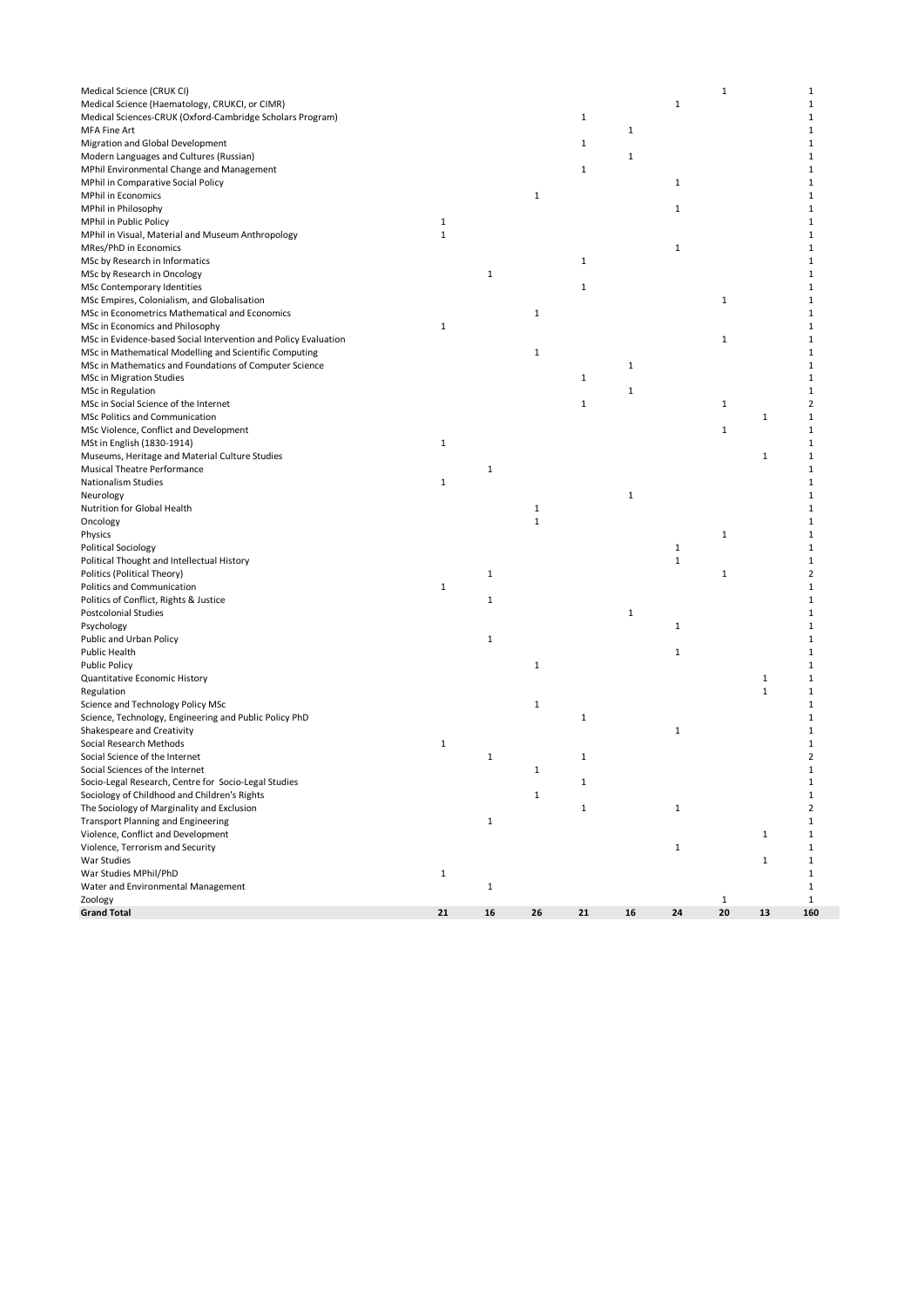#### **Proposed UK University-Interviewed**

|                                                        | <b>ATL</b> | <b>BOS</b>              | CHIG | HOU | LA             | <b>NY</b>      | SF             | DC             | <b>Grand Total</b> |
|--------------------------------------------------------|------------|-------------------------|------|-----|----------------|----------------|----------------|----------------|--------------------|
| Aberystwyth University                                 |            |                         |      |     |                |                |                |                |                    |
| <b>Cardiff University</b>                              |            |                         |      |     |                |                |                |                |                    |
| Durham University                                      |            |                         |      |     |                |                |                |                |                    |
| Goldsmiths, University of London                       |            |                         | 2    |     | 2              |                |                | $\overline{2}$ |                    |
| Guildhall School of Music and Drama                    |            |                         |      |     |                |                |                |                |                    |
| Imperial College London                                |            |                         |      | 1   |                |                |                |                |                    |
| King's College London                                  |            |                         |      |     |                |                |                |                |                    |
| London School of Economics and Political Science (LSE) |            |                         |      |     | $\overline{2}$ | 3              | $\mathbf 1$    | 4              | 14                 |
| London School of Hygiene and Tropical Medicine (LSHTM) |            |                         |      |     |                |                |                |                |                    |
| Queen Mary, University of London                       |            |                         |      |     |                |                |                |                |                    |
| Queen's University of Belfast                          |            |                         |      |     |                | 2              |                |                |                    |
| Royal Academy of Music                                 |            |                         |      |     |                |                |                |                |                    |
| Royal College of Art                                   |            |                         |      |     |                |                |                |                |                    |
| The School of Oriental and African Studies (SOAS)      |            |                         |      |     | 1              | $\overline{2}$ | 1              | 3              |                    |
| University College London (UCL)                        |            |                         |      |     | $\overline{2}$ |                |                |                |                    |
| University of Birmingham                               |            |                         |      |     |                |                |                |                |                    |
| University of Bristol                                  |            | 1                       |      |     |                |                |                |                |                    |
| University of Buckingham                               |            |                         |      |     |                |                |                |                |                    |
| University of Cambridge                                |            | $\overline{\mathbf{c}}$ | 1    | 2   |                | $\overline{7}$ | 6              |                | 23                 |
| University of East Anglia                              |            | 2                       |      |     |                |                |                |                | $\overline{2}$     |
| University of Edinburgh                                | 2          |                         |      |     |                | 3              | $\overline{2}$ |                | 10                 |
| University of Glasgow                                  |            |                         |      |     |                |                |                |                |                    |
| University of Kent                                     |            |                         |      |     |                |                |                |                |                    |
| University of Leeds                                    |            | 1                       |      |     |                |                | 1              |                |                    |
| University of Liverpool                                |            |                         |      |     |                |                |                |                |                    |
| University of Nottingham                               |            |                         |      |     |                |                |                |                |                    |
| University of Oxford                                   | 5          | 5                       | 11   | 9   | 2              | 2              | 5              |                | 40                 |
| University of Reading                                  |            |                         |      |     |                |                |                |                |                    |
| University of Sheffield                                |            |                         |      |     |                |                |                |                |                    |
| University of St Andrews                               |            |                         |      |     |                |                |                |                |                    |
| University of Sussex                                   | 2          |                         |      |     |                |                | 2              |                |                    |
| University of the Highlands and Islands                |            |                         |      |     |                |                |                |                |                    |
| University of York                                     |            |                         |      |     |                | 2              |                |                | 3                  |
| <b>Grand Total</b>                                     | 21         | 16                      | 26   | 21  | 16             | 24             | 20             | 13             | 160                |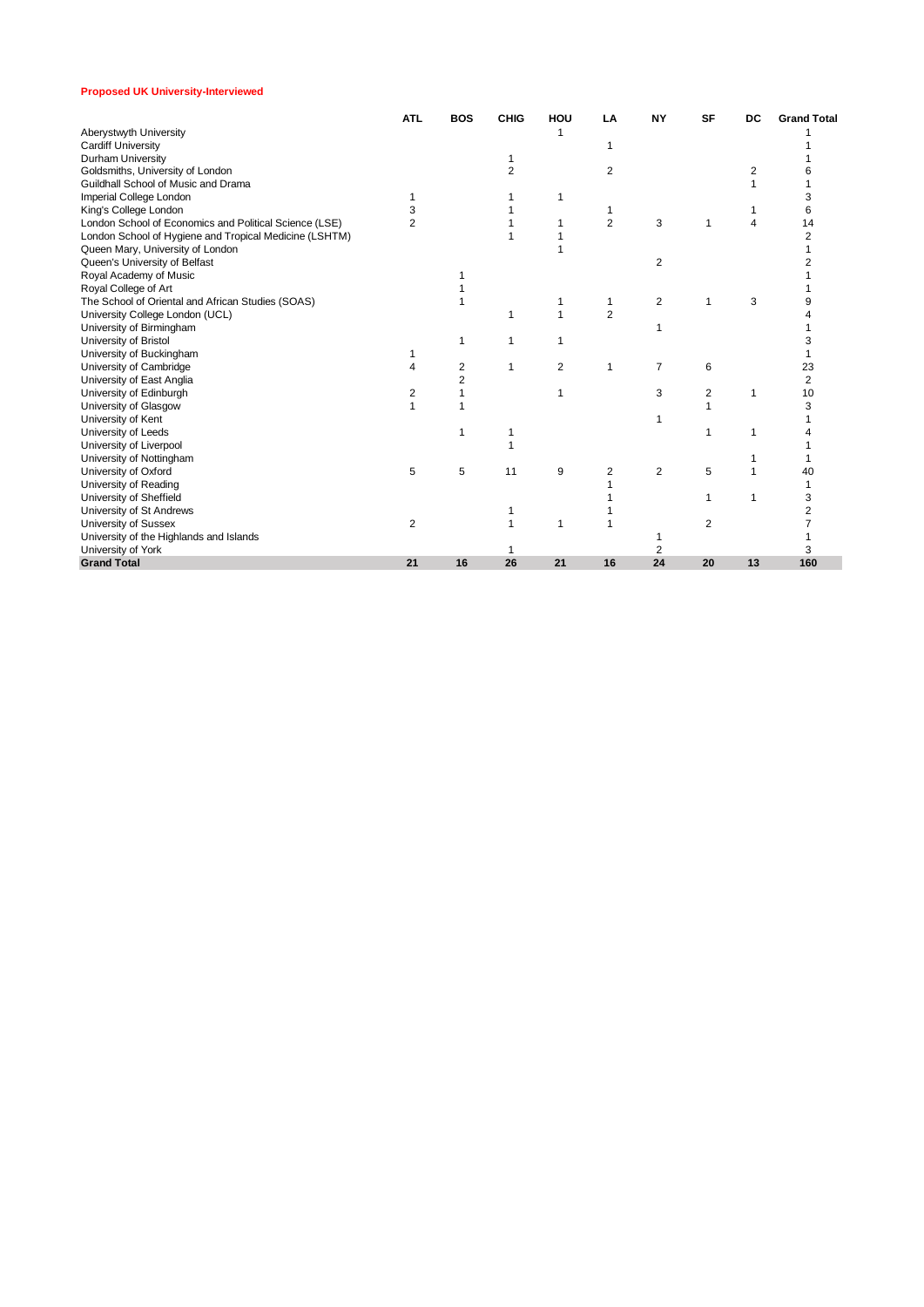## **Total Numbers - Selected**

|                                    | <b>ATL</b>     | <b>BOS</b>     | <b>CHIG</b>  | HOU            | LA             | NΥ             | SF             | DC             | <b>TOTAL</b> |
|------------------------------------|----------------|----------------|--------------|----------------|----------------|----------------|----------------|----------------|--------------|
| <b>BY REGION</b>                   | 7              | 4              | 8            | 4              | 4              | 9              | 5              | 5              | 46           |
| % of National Pool                 | 15.2%          | 8.7%           | 17.4%        | 8.7%           | 8.7%           | 19.6%          | 10.9%          | 10.9%          |              |
| <b>GENDER</b>                      |                |                |              |                |                |                |                |                |              |
| Men                                | 3              | $\mathbf{1}$   | 4            | 0              | 1              | 4              | $\overline{2}$ | 3              | 18           |
| % of Regional Pool                 | 42.86%         | 25.00%         | 50.00%       | 0.00%          | 25.00%         | 44.44%         | 28.57%         | 60.00%         |              |
| % of National Pool                 | 6.52%          | 2.17%          | 8.70%        | 0.00%          | 2.17%          | 8.70%          | 4.35%          | 6.52%          | 39.13%       |
| Women                              | 4              | 3              | 4            | 4              | 3              | 5              | 3              | $\overline{2}$ | 28           |
| % of Regional Pool                 | 57.14%         | 75.00%         | 50.00%       | 100.00%        | 75.00%         | 55.56%         | 60.00%         | 40.00%         |              |
| % of National Pool                 | 8.70%          | 6.52%          | 8.70%        | 8.70%          | 6.52%          | 10.87%         | 6.52%          | 4.35%          | 60.87%       |
| PELL GRANT ELIGIBLE                |                |                |              |                |                |                |                |                |              |
| Yes                                | 0              | $\overline{2}$ | 3            | 1              | 0              | $\overline{2}$ | 0              | 0              | 8            |
| % of Regional Pool                 | 0.00%          | 50.00%         | 37.50%       | 25.00%         | 0.00%          | 22.22%         | 0.00%          | 0.00%          |              |
| % of National Pool                 | 0.00%          | 4.35%          | 6.52%        | 2.17%          | 0.00%          | 4.35%          | 0.00%          | 0.00%          | 17.39%       |
| No                                 | 7              | $\overline{2}$ | 5            | 3              | 4              | $\overline{7}$ | 5              | 5              | 38           |
| % of Regional Pool                 | 100.00%        | 50.00%         | 62.50%       | 75.00%         | 100.00%        | 77.78%         | 100.00%        | 100.00%        |              |
| % of National Pool                 | 15.22%         | 4.35%          | 10.87%       | 6.52%          | 8.70%          | 15.22%         | 10.87%         | 10.87%         | 82.61%       |
| UNIVERSITIES PRESENTING CANDIDATES |                |                |              |                |                |                |                |                |              |
| <b>Ivy League</b>                  | 0              | 1              | 1            | 0              | 1              | 2              | 0              | 1              | 6            |
| % of Regional Pool                 | 0.00%          | 25.00%         | 12.50%       | 0.00%          | 25.00%         | 22.22%         | 0.00%          | 20.00%         |              |
| % of National Pool                 | 0.00%          | 2.17%          | 2.17%        | 0.00%          | 2.17%          | 4.35%          | 0.00%          | 2.17%          | 13.04%       |
|                                    |                |                |              |                |                |                |                |                |              |
| <b>Other Private Universities</b>  | 3              | 3              | $\mathbf{1}$ | $\overline{2}$ | $\overline{2}$ | 3              | 4              | $\mathbf{1}$   | 19           |
| % of Regional Pool                 | 42.86%         | 75.00%         | 12.50%       | 50.00%         | 50.00%         | 33.33%         | 80.00%         | 20.00%         |              |
| % of National Pool                 | 6.52%          | 6.52%          | 2.17%        | 4.35%          | 4.35%          | 6.52%          | 8.70%          | 2.17%          | 41.30%       |
| State/Public Universities          | 3              | 0              | 5            | 1              | 1              | $\overline{2}$ | $\mathbf{1}$   | 3              | 16           |
| % of Regional Pool                 | 42.86%         | 0.00%          | 62.50%       | 25.00%         | 25.00%         | 22.22%         | 20.00%         | 60.00%         |              |
| % of National Pool                 | 6.52%          | 0.00%          | 10.87%       | 2.17%          | 2.17%          | 4.35%          | 2.17%          | 6.52%          | 34.78%       |
| Service Academies                  | $\mathbf{1}$   | 0              | 1            | 1              | 0              | 2              | 0              | 0              | 5            |
| % of Regional Pool                 | 14.29%         | 0.00%          | 12.50%       | 25.00%         | 0.00%          | 22.22%         | 0.00%          | 0.00%          |              |
| % of National Pool                 | 2.17%          | 0.00%          | 2.17%        | 2.17%          | 0.00%          | 4.35%          | 0.00%          | 0.00%          | 10.87%       |
| PREFERRED UK UNIVERSITY            |                |                |              |                |                |                |                |                |              |
| University of Oxford               | $\overline{2}$ | $\mathbf{1}$   | 5            | $\mathbf{1}$   | 0              | 0              | $\mathbf{1}$   | 0              | 10           |
| % of Regional Pool                 | 28.57%         | 25.00%         | 62.50%       | 25.00%         | 0.00%          | 0.00%          | 20.00%         | 0.00%          |              |
| % of National Pool                 | 4.35%          | 2.17%          | 10.87%       | 2.17%          | 0.00%          | 0.00%          | 2.17%          | 0.00%          | 21.74%       |
| University of Cambridge            | $\overline{2}$ | $\mathbf 0$    | 0            | 0              | 0              | 3              | $\overline{2}$ | 0              | 7            |
| % of Regional Pool                 | 28.57%         | 0.00%          | 0.00%        | 0.00%          | 0.00%          | 33.33%         | 40.00%         | 0.00%          |              |
| % of National Pool                 | 4.35%          | 0.00%          | 0.00%        | 0.00%          | 0.00%          | 6.52%          | 4.35%          | 0.00%          | 15.22%       |
| Universities in London             | $\mathbf{1}$   | 0              | 2            | $\overline{2}$ | 3              | $1\,$          | 0              | 3              | 12           |
| % of Regional Pool                 | 14.29%         | 0.00%          | 25.00%       | 50.00%         | 75.00%         | 11.11%         | 0.00%          | 60.00%         |              |
| % of National Pool                 | 2.17%          | 0.00%          | 4.35%        | 4.35%          | 6.52%          | 2.17%          | 0.00%          | 6.52%          | 26.09%       |
| <b>Other English Universities</b>  | $\mathbf{1}$   | 3              | 0            | $\mathbf{1}$   | $\mathbf{1}$   | $\overline{2}$ | $\mathbf{1}$   | $\overline{2}$ | 11           |
| % of Regional Pool                 | 14.29%         | 75.00%         | 0.00%        | 25.00%         | 25.00%         | 22.22%         | 20.00%         | 40.00%         |              |
| % of National Pool                 | 2.17%          | 6.52%          | 0.00%        | 2.17%          | 2.17%          | 4.35%          | 2.17%          | 4.35%          | 23.91%       |
| Northern Irish Universities        | 0              | 0              | 0            | $\mathbf 0$    | 0              | 0              | 0              | 0              | 0            |
| % of Regional Pool                 | 0.00%          | 0.00%          | 0.00%        | 0.00%          | 0.00%          | 0.00%          | 0.00%          | 0.00%          |              |
| % of National Pool                 | 0.00%          | 0.00%          | 0.00%        | 0.00%          | 0.00%          | 0.00%          | 0.00%          | 0.00%          | 0.00%        |
| Scottish Universities              | $\mathbf{1}$   | 0              | 1            | 0              | 0              | 3              | $\mathbf{1}$   | 0              | 6            |
| % of Regional Pool                 | 14.29%         | 0.00%          | 12.50%       | 0.00%          | 0.00%          | 33.33%         | 20.00%         | 0.00%          |              |
| % of National Pool                 | 2.17%          | 0.00%          | 2.17%        | 0.00%          | 0.00%          | 6.52%          | 2.17%          | 0.00%          | 13.04%       |
| Welsh Universities                 | 0              | 0              | 0            | 0              | 0              | 0              | 0              | 0              | 0            |
| % of Regional Pool                 | 0.00%          | 0.00%          | 0.00%        | 0.00%          | 0.00%          | 0.00%          | 0.00%          | 0.00%          |              |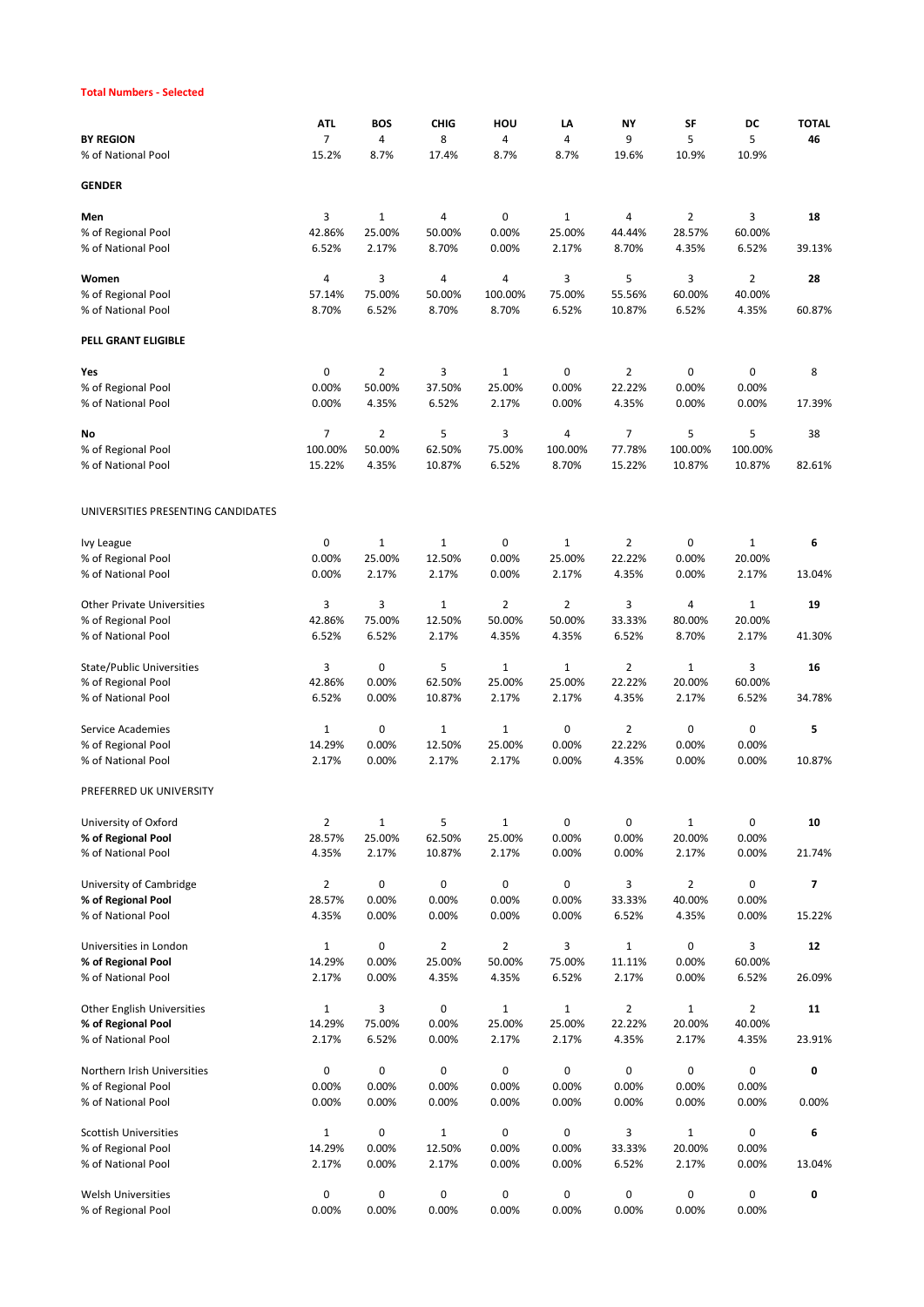| % of National Pool<br>0.00%<br>0.00% | 0.00% | 0.00% | 0.00% | 0.00% | 0.00% | 0.00% | 0.00% |
|--------------------------------------|-------|-------|-------|-------|-------|-------|-------|
|--------------------------------------|-------|-------|-------|-------|-------|-------|-------|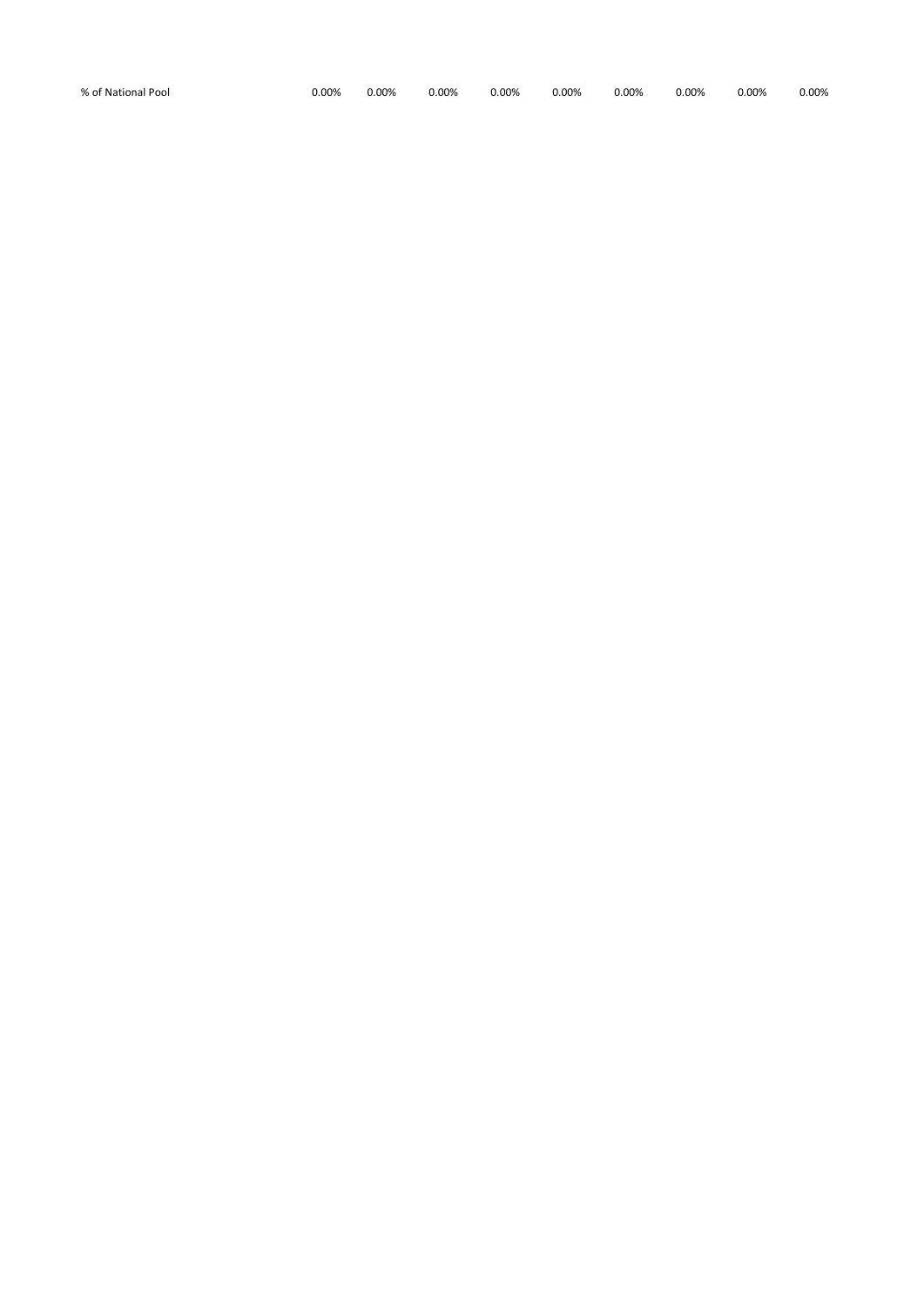#### **Universities Presenting Candidates - Selected**

|                             |                                                     | <b>ATL</b>     |    | <b>BOS CHIG HOU</b> |                | LA | <b>NY</b> | <b>SF</b>    | DC | <b>Grand Total</b> |
|-----------------------------|-----------------------------------------------------|----------------|----|---------------------|----------------|----|-----------|--------------|----|--------------------|
| California                  | Pomona College                                      |                |    |                     |                |    |           |              |    |                    |
|                             | <b>Stanford University</b>                          |                |    |                     |                |    |           | $\mathbf{1}$ |    | 2                  |
|                             | University of California - Los Angeles              |                |    |                     |                | 1  |           |              |    |                    |
| Colorado                    | United States Air Force Academy                     | 1              |    | 1                   | $\overline{1}$ |    |           |              |    | 3                  |
| <b>District of Columbia</b> | George Washington University                        |                |    |                     |                |    |           | 1            |    |                    |
|                             | Georgetown University                               |                | -1 |                     |                |    |           |              |    |                    |
|                             | <b>Howard University</b>                            |                |    |                     |                |    |           |              | 1  |                    |
| <b>Florida</b>              | University of Florida                               |                |    |                     |                |    |           |              |    |                    |
| Indiana                     | Indiana University                                  |                |    |                     |                |    |           |              |    |                    |
| <b>Kansas</b>               | Kansas State University                             |                |    |                     |                |    |           |              |    |                    |
|                             | University of Kansas                                |                |    |                     |                |    |           |              |    |                    |
| Louisiana                   | <b>Tulane University</b>                            |                |    |                     |                |    |           |              |    |                    |
| Maryland                    | United States Naval Academy                         |                |    |                     |                |    |           |              |    |                    |
| <b>Massachusetts</b>        | <b>Brandeis University</b>                          |                |    |                     |                |    |           |              |    |                    |
|                             | Massachusetts Institute of Technology               |                |    |                     |                |    |           |              |    |                    |
|                             | Northeastern University                             |                | -1 |                     |                |    |           |              |    |                    |
| Michigan                    | Michigan State University                           |                |    |                     |                |    |           |              |    |                    |
|                             | University of Michigan - Ann Arbor                  |                |    |                     |                |    |           |              | 1  |                    |
| <b>New Hampshire</b>        | Dartmouth College                                   |                |    |                     |                | 1  |           |              |    |                    |
| <b>New Jersey</b>           | <b>Princeton University</b>                         |                |    | 1                   |                |    |           |              |    |                    |
|                             | Rutgers University - New Brunswick                  |                |    |                     |                |    |           |              |    |                    |
| <b>New York</b>             | <b>Columbia University</b>                          |                |    |                     |                |    | 2         |              |    |                    |
|                             | New York University                                 |                |    |                     |                | 1  |           |              |    |                    |
|                             | State University of New York - Stony Brook          |                |    |                     |                |    |           |              |    |                    |
|                             | <b>Syracuse University</b>                          |                |    |                     |                |    |           |              |    |                    |
|                             | United States Military Academy                      |                |    |                     |                |    |           |              |    |                    |
| <b>North Carolina</b>       | University of North Carolina - Chapel Hill          |                |    |                     |                |    |           |              | 1  | $\overline{2}$     |
|                             | Wake Forest University                              | 1              |    |                     |                |    |           |              |    |                    |
| Pennsylvania                | Swarthmore College                                  |                |    |                     |                |    |           |              |    |                    |
|                             | University of Pennsylvania                          |                |    |                     |                |    | 2         |              |    |                    |
| <b>Rhode Island</b>         | <b>Brown University</b>                             |                |    |                     |                |    |           |              | 1  |                    |
| Texas                       | <b>Baylor University</b>                            |                |    |                     |                |    |           |              |    |                    |
|                             | University of Texas - Austin                        |                |    |                     |                |    |           |              |    |                    |
| Virginia                    | University of Virginia                              |                |    |                     |                |    |           |              |    |                    |
|                             | Virginia Polytechnic Institute and State University |                |    |                     |                |    |           |              | 1  |                    |
| Washington                  | <b>Washington State University</b>                  |                |    |                     |                |    |           | $\mathbf{1}$ |    |                    |
| Wisconsin                   | University of Wisconsin - Madison                   |                |    |                     |                |    |           |              |    |                    |
| <b>Grand Total</b>          |                                                     | $\overline{7}$ | 4  | 8                   | 4              |    | 9         | 5            | 5  | 46                 |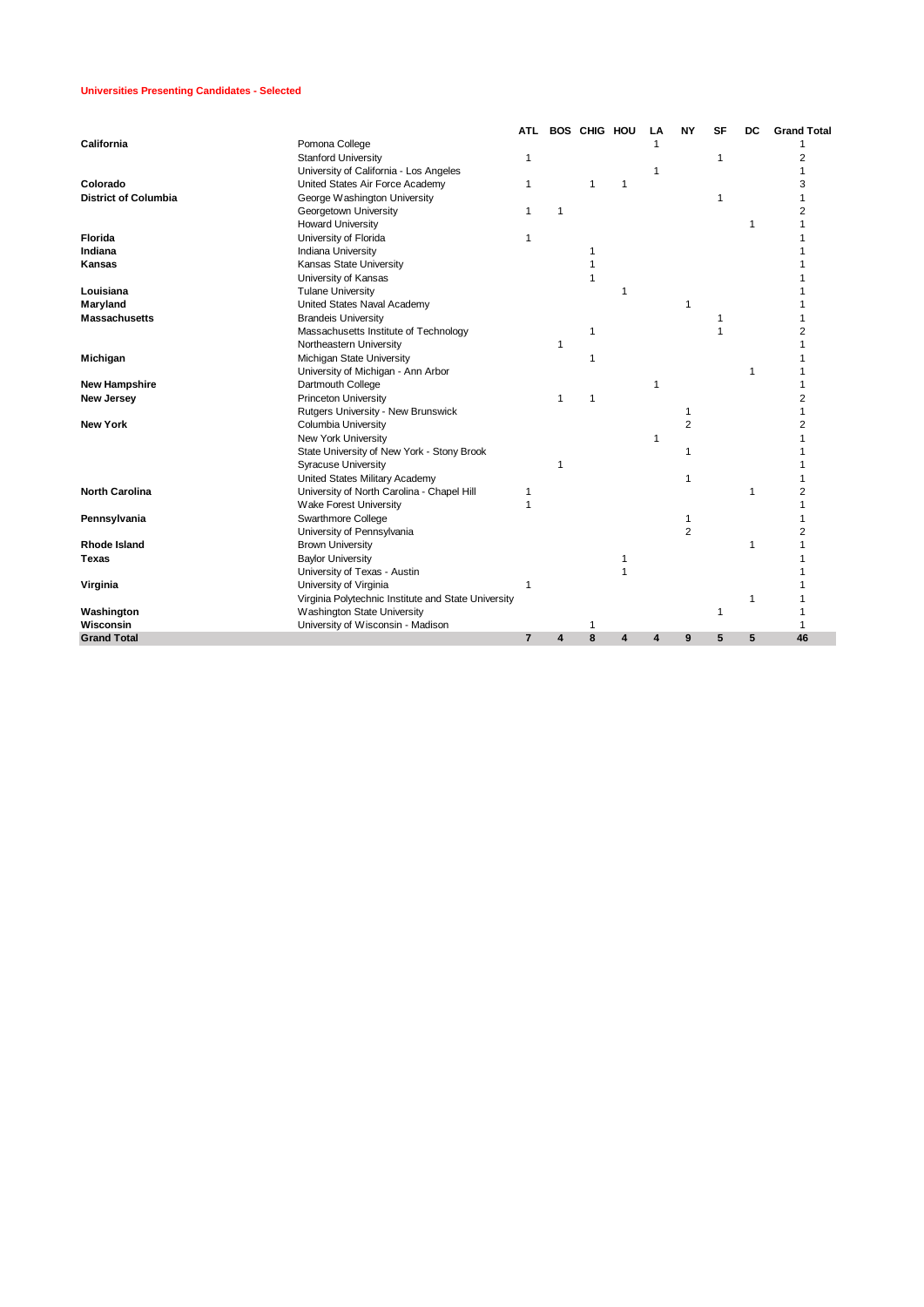#### **Proposed Field of Study - Selected**

|                                                                                | ATI.           | <b>BOS</b>                     | <b>CHIG</b>  | HOU         | LA           | NY           | SF           | DC           | <b>Grand Total</b> |
|--------------------------------------------------------------------------------|----------------|--------------------------------|--------------|-------------|--------------|--------------|--------------|--------------|--------------------|
| Algal Biotechnology, Biology and Ecology                                       |                |                                |              |             |              | $\mathbf{1}$ |              |              | $\mathbf{1}$       |
| Anthropology in Media and Intensive Language                                   |                |                                |              |             |              | $\mathbf{1}$ |              |              | $\mathbf{1}$       |
| Artificial Intelligence                                                        |                |                                |              | 1           |              |              |              |              | 1                  |
| Atmosphere, Oceans and Climate                                                 |                |                                |              |             | $\mathbf{1}$ |              |              |              | 1                  |
| Basic and Translational Neuroscience                                           |                |                                |              |             |              |              | $\mathbf{1}$ |              | 1                  |
| <b>Biological Science (Biochemistry)</b>                                       | $\mathbf 1$    |                                |              |             |              |              |              |              | $\mathbf{1}$       |
| Biotechnology                                                                  |                |                                |              |             |              | $\mathbf 1$  |              |              | $\mathbf{1}$       |
| Chemistry by Research                                                          |                |                                |              |             |              | $\mathbf{1}$ |              |              | 1                  |
| Climate Change                                                                 |                | $\mathbf{1}$                   |              |             |              |              |              |              | 1                  |
| <b>Comparative Social Policy</b>                                               |                |                                | $\mathbf 1$  |             |              |              |              |              | 1                  |
| Contemporary Chinese Studies                                                   |                |                                |              | 1           |              |              |              |              | 1                  |
| <b>Digital Humanities</b>                                                      |                |                                |              |             | $\mathbf{1}$ |              |              |              | 1                  |
| Economics                                                                      |                |                                | $\mathbf{1}$ |             |              |              |              |              | $\mathbf{1}$       |
| <b>Econometrics Mathematical and Economics</b>                                 |                |                                | $\mathbf 1$  |             |              |              |              |              | $\mathbf{1}$       |
| Energy and Environmental Engineering                                           |                |                                |              |             |              |              | $\mathbf{1}$ |              | $\mathbf{1}$       |
|                                                                                |                |                                |              |             |              |              |              |              | 1                  |
| Energy, Society and Sustainability                                             |                |                                |              |             |              | 1            |              |              |                    |
| English (1830-1914)                                                            | 1              |                                |              |             |              |              |              |              | 1                  |
| Environment, Politics, and Development                                         |                |                                |              | $\mathbf 1$ |              |              |              |              | $\mathbf{1}$       |
| Evidence-based Social Intervention and Policy Evaluation                       |                |                                |              |             |              |              | $\mathbf{1}$ |              | 1                  |
| Genomic Medicine                                                               |                |                                | $\mathbf 1$  |             |              |              |              |              | 1                  |
| Global Health                                                                  | $1\,$          |                                |              |             |              |              |              |              | 1                  |
| Guildhall Artist Masters in Performance (MMus/MPerf in Performance)            |                |                                |              |             |              |              |              | $1\,$        | $\mathbf{1}$       |
| <b>Health Informatics</b>                                                      |                |                                |              |             |              |              |              | $\mathbf{1}$ | $\mathbf{1}$       |
| Human Rights, Culture & Social Justice                                         |                |                                |              |             | $\mathbf{1}$ |              |              |              | 1                  |
| International Human Rights and Practice                                        |                |                                |              |             |              | $\mathbf{1}$ |              |              | 1                  |
| <b>International Security Studies</b>                                          |                |                                | $\mathbf 1$  |             |              |              |              |              | $\mathbf{1}$       |
| Latin American Studies                                                         |                |                                |              |             |              | $\mathbf{1}$ |              |              | $\mathbf{1}$       |
| Marine Systems and Policy                                                      |                |                                |              |             |              |              | $\mathbf{1}$ |              | $\mathbf{1}$       |
| <b>Pure Mathematics</b>                                                        | $\mathbf 1$    |                                |              |             |              |              |              |              | 1                  |
| <b>Mathematics</b>                                                             |                |                                |              |             |              |              | $\mathbf{1}$ |              | $\mathbf{1}$       |
| Mathematical Modelling and Scientific Computing                                |                |                                | 1            |             |              |              |              |              | $\mathbf{1}$       |
| Mathematical and Theoretical Physics                                           |                |                                | $\mathbf 1$  |             |              |              |              |              | 1                  |
| <b>Medical Anthropology</b>                                                    |                |                                |              |             |              |              |              | $\mathbf 1$  | $\mathbf{1}$       |
| Medical Science (Haematology, CRUKCI, or CIMR)                                 |                |                                |              |             |              | $\mathbf 1$  |              |              | $\mathbf{1}$       |
| Migration and Global Development                                               |                |                                |              | $\mathbf 1$ |              |              |              |              | $\mathbf{1}$       |
| Museums, Heritage and Material Culture Studies                                 |                |                                |              |             |              |              |              | $1\,$        | $\mathbf{1}$       |
| Nationalism Studies                                                            | $1\,$          |                                |              |             |              |              |              |              | $\mathbf{1}$       |
| Oncology                                                                       |                |                                | $\mathbf{1}$ |             |              |              |              |              | 1                  |
| Philosophy                                                                     |                | $\mathbf{1}$                   |              |             |              |              |              |              | 1                  |
| Psychology                                                                     |                |                                |              |             |              | 1            |              |              | 1                  |
| Regulation                                                                     |                |                                |              |             | $\mathbf{1}$ |              |              |              | 1                  |
| Social Research Methods                                                        | $\mathbf 1$    |                                |              |             |              |              |              |              | 1                  |
| <b>Transport Planning and Engineering</b>                                      |                | $\mathbf 1$                    |              |             |              |              |              |              | $\mathbf{1}$       |
| Violence, Conflict and Development                                             |                |                                |              |             |              |              |              | $1\,$        | $\mathbf{1}$       |
|                                                                                | 1              |                                |              |             |              |              |              |              | $\mathbf{1}$       |
| Visual, Material and Museum Anthropology<br>Water and Environmental Management |                |                                |              |             |              |              |              |              | $\mathbf{1}$       |
| <b>Grand Total</b>                                                             | $\overline{7}$ | $\mathbf{1}$<br>$\overline{a}$ | 8            | 4           | 4            | 9            | 5            | 5            | 46                 |
|                                                                                |                |                                |              |             |              |              |              |              |                    |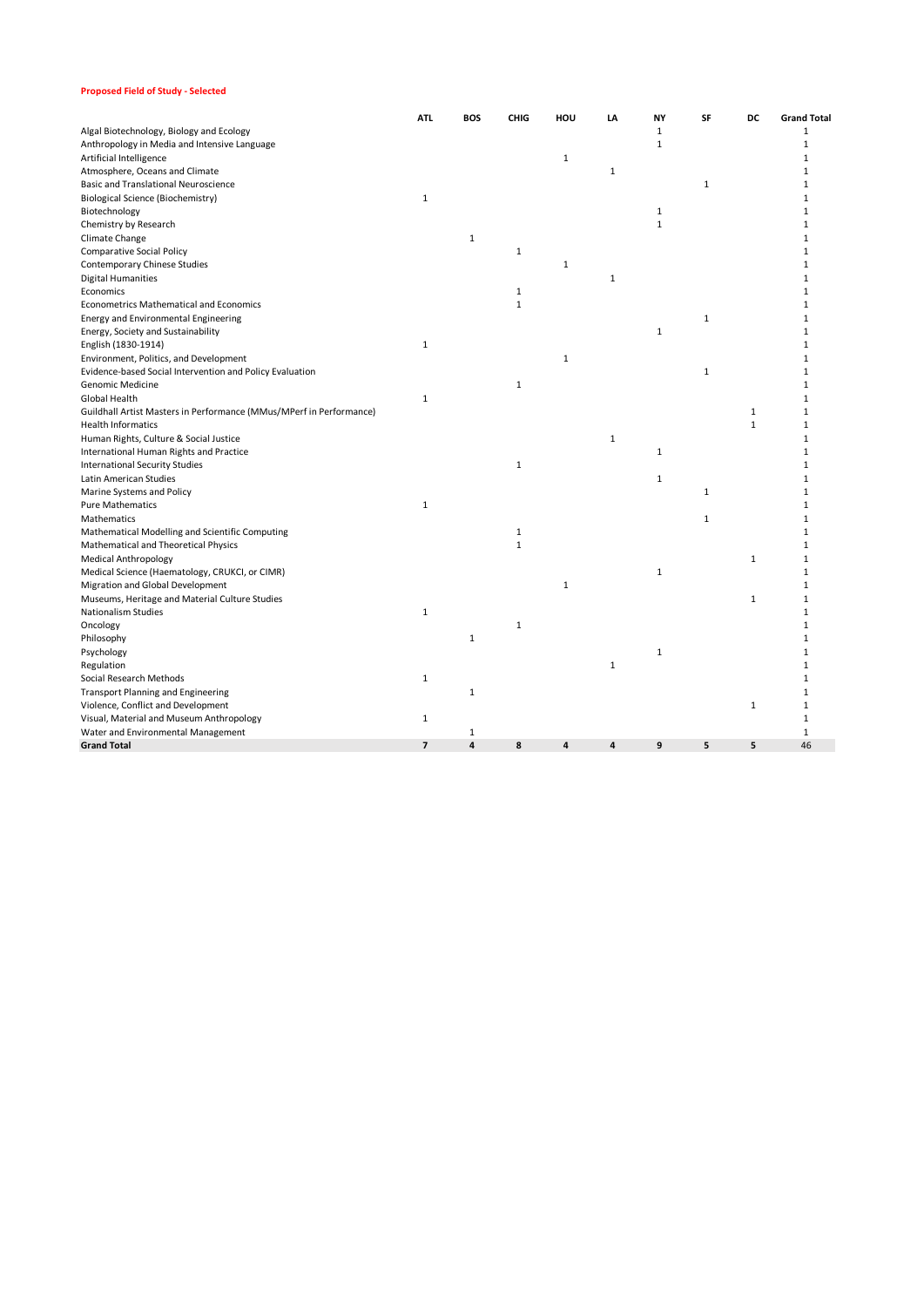## **Proposed UK Universities - Selected**

|                                                        | <b>ATL</b> | <b>BOS</b> | <b>CHIG</b> | HOU | LA | NΥ | SF | DC | <b>Grand Total</b> |
|--------------------------------------------------------|------------|------------|-------------|-----|----|----|----|----|--------------------|
| Goldsmiths, University of London                       |            |            |             |     |    |    |    |    |                    |
| Guildhall School of Music and Drama                    |            |            |             |     |    |    |    |    |                    |
| Imperial College London                                |            |            |             |     |    |    |    |    |                    |
| King's College London                                  |            |            |             |     |    |    |    |    |                    |
| London School of Economics and Political Science (LSE) |            |            |             |     |    |    |    |    |                    |
| The School of Oriental and African Studies (SOAS)      |            |            |             |     |    |    |    |    |                    |
| University of Bristol                                  |            |            |             |     |    |    |    |    |                    |
| University of Cambridge                                |            |            |             |     |    | ς  |    |    |                    |
| University of East Anglia                              |            |            |             |     |    |    |    |    |                    |
| University of Edinburgh                                |            |            |             |     |    |    |    |    |                    |
| University of Leeds                                    |            |            |             |     |    |    |    |    |                    |
| University of Oxford                                   | 2          |            | 5           |     |    |    |    |    | 10                 |
| University of Reading                                  |            |            |             |     |    |    |    |    |                    |
| University of Sheffield                                |            |            |             |     |    |    |    |    |                    |
| University of St Andrews                               |            |            |             |     |    |    |    |    |                    |
| University of Sussex                                   |            |            |             |     |    |    |    |    |                    |
| University of the Highlands and Islands                |            |            |             |     |    |    |    |    |                    |
| University of York                                     |            |            |             |     |    |    |    |    |                    |
| <b>Grand Total</b>                                     | 7          | 4          | 8           | Δ   | 4  | 9  | 5  | 5  | 46                 |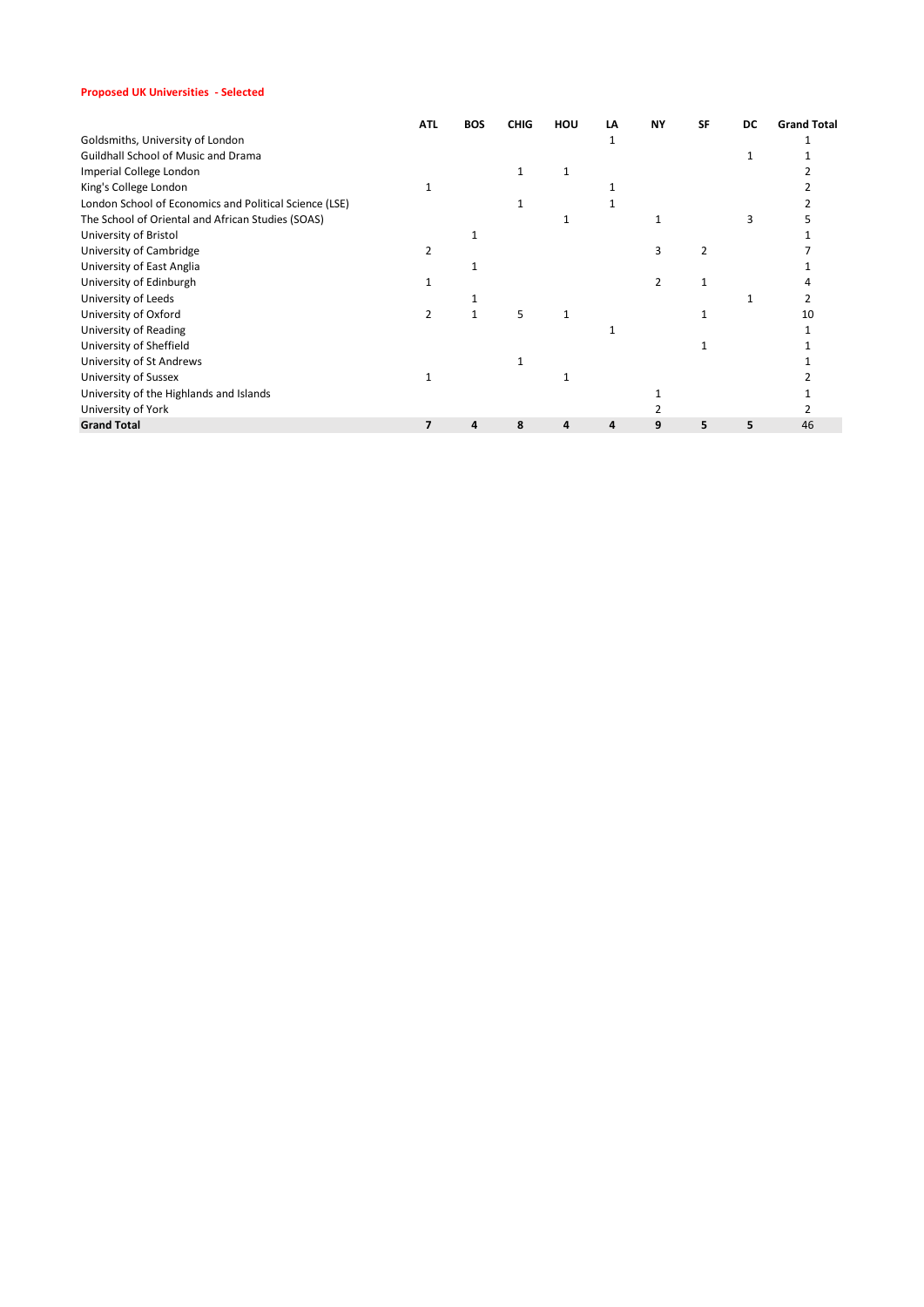## **Ethnicity Statistics**

## **Endorsed**

## **Identified as Hispanic/Latino**

|                       | American<br>Indian or<br>Alaska<br>Native | Asian<br>(including<br>Indian<br>Subcontinent<br>and<br>Phillippines) | Black or<br>African<br>American<br>(including<br>Caribbean) | Two or<br>more races Hawaiian | Native<br>or Other<br>Pacific<br>Islander | Decline to<br>Respond | White<br>(including<br>Middle<br>Eastern) | Total |
|-----------------------|-------------------------------------------|-----------------------------------------------------------------------|-------------------------------------------------------------|-------------------------------|-------------------------------------------|-----------------------|-------------------------------------------|-------|
| <b>Path Selected</b>  |                                           |                                                                       |                                                             |                               |                                           |                       |                                           |       |
| One Year              | 0                                         | 0                                                                     | 1                                                           | 1                             | 0                                         | 0                     | 3                                         | 5     |
| Two Year              | 0                                         | 3                                                                     | 2                                                           | 5                             | 0                                         | 12                    | 27                                        | 49    |
|                       | 0                                         | 3                                                                     | 3                                                           | 6                             | 0                                         | 12                    | 30                                        | 54    |
| % of total applicants |                                           |                                                                       |                                                             |                               |                                           |                       |                                           | 5.40% |
| Gender                |                                           |                                                                       |                                                             |                               |                                           |                       |                                           |       |
| Men                   | 0                                         | 3                                                                     | 1                                                           | 3                             | 0                                         | 5                     | 13                                        | 25    |
| Women                 | 0                                         | 0                                                                     | 2                                                           | 3                             | 0                                         | 7                     | 17                                        | 29    |

## **Did not Identify as Hispanic or Latino**

|                       | American<br>Indian or<br>Alaska<br>Native<br>Alone | Asian<br>(including)<br>Indian<br>Subcontinent<br>and<br>Phillippines) | Black or<br>African<br>American<br>(including<br>Caribbean) | Two or<br>more races | Native<br>Hawaiian<br>or Other<br>Pacific<br>Islander | Decline to<br>Respond | White<br>(including<br>Middle<br>Eastern) | Total |
|-----------------------|----------------------------------------------------|------------------------------------------------------------------------|-------------------------------------------------------------|----------------------|-------------------------------------------------------|-----------------------|-------------------------------------------|-------|
| <b>Path Selected</b>  |                                                    |                                                                        |                                                             |                      |                                                       |                       |                                           |       |
| One Year              | 0                                                  | 14                                                                     | 11                                                          | 8                    | 0                                                     | 6                     | 82                                        | 121   |
| Two Year              | 1                                                  | 133                                                                    | 45                                                          | 47                   | 0                                                     | 34                    | 565                                       | 825   |
|                       | 1                                                  | 147                                                                    | 56                                                          | 55                   | 0                                                     | 40                    | 647                                       | 946   |
| % of total applicants | 0.10%                                              | 14.70%                                                                 | 5.60%                                                       | 5.50%                | 0.00%                                                 | 4.00%                 | 64.70%                                    |       |
| Gender                |                                                    |                                                                        |                                                             |                      |                                                       |                       |                                           |       |
| Men                   | 0                                                  | 66                                                                     | 9                                                           | 20                   | 0                                                     | 14                    | 243                                       | 352   |
| Women                 | 1                                                  | 81                                                                     | 47                                                          | 35                   | 0                                                     | 26                    | 404                                       | 594   |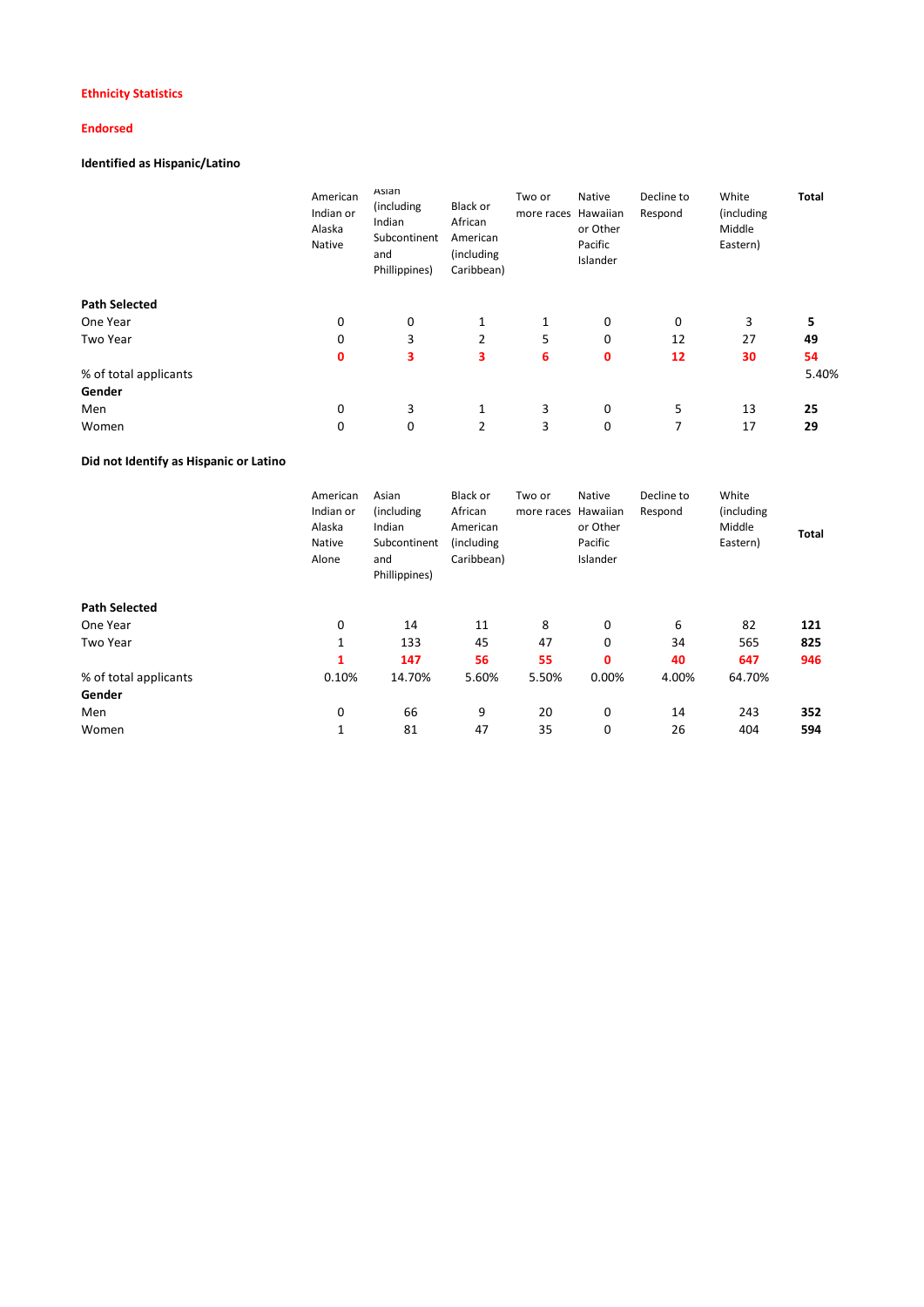## **Interviewed**

## **Identified as Hispanic/Latino**

| American<br>Indian or<br>Alaska<br>Native | Asian<br>(including<br>Indian<br>Subcontinent<br>and<br>Phillippines) | Black or<br>African<br>American<br>(including<br>Caribbean) | Two or | Native<br>or Other<br>Pacific<br>Islander | Decline to<br>Respond | White<br>(including<br>Middle<br>Eastern) | Total |
|-------------------------------------------|-----------------------------------------------------------------------|-------------------------------------------------------------|--------|-------------------------------------------|-----------------------|-------------------------------------------|-------|
|                                           |                                                                       |                                                             |        |                                           |                       |                                           |       |
| 0                                         | 0                                                                     | 0                                                           | 0      | 0                                         | 0                     | 0                                         | 0     |
| 0                                         | $\overline{2}$                                                        | 0                                                           | 2      | 0                                         | 3                     | 4                                         | 11    |
| $\mathbf 0$                               | 2                                                                     | 0                                                           | 2      | 0                                         | 3                     | 4                                         | 11    |
|                                           |                                                                       |                                                             |        |                                           |                       |                                           | 6.88% |
|                                           |                                                                       |                                                             |        |                                           |                       |                                           |       |
| 0                                         | 2                                                                     | 0                                                           | 1      | 0                                         | $\overline{2}$        | 2                                         |       |
| 0                                         | 0                                                                     | 0                                                           | 1      | 0                                         | 1                     | 2                                         | 4     |
|                                           |                                                                       |                                                             |        |                                           | more races Hawaiian   |                                           |       |

## **Did not Identify as Hispanic or Latino**

|                       | American<br>Indian or<br>Alaska<br>Native | Asian<br>(including<br>Indian<br>Subcontinent<br>and<br>Phillippines) | Black or<br>African<br>American<br>(including<br>Caribbean) | Two or<br>more races | Native<br>Hawaiian<br>or Other<br>Pacific<br>Islander | Decline to<br>Respond | White<br>(including<br>Middle<br>Eastern) | Total |
|-----------------------|-------------------------------------------|-----------------------------------------------------------------------|-------------------------------------------------------------|----------------------|-------------------------------------------------------|-----------------------|-------------------------------------------|-------|
| <b>Path Selected</b>  |                                           |                                                                       |                                                             |                      |                                                       |                       |                                           |       |
| One Year              | 0                                         |                                                                       | 1                                                           | 1                    | 0                                                     | 1                     | 14                                        | 18    |
| Two Year              | 0                                         | 27                                                                    | 14                                                          | 5                    | 0                                                     | 3                     | 82                                        | 131   |
|                       | 0                                         | 28                                                                    | 15                                                          | 6                    | 0                                                     | 4                     | 96                                        | 149   |
| % of total interviews | 0.00%                                     | 17.50%                                                                | 9.38%                                                       | 3.75%                | 0.00%                                                 | 2.50%                 | 60.00%                                    |       |
| Gender                |                                           |                                                                       |                                                             |                      |                                                       |                       |                                           |       |
| Men                   | 0                                         | 14                                                                    | 4                                                           | 3                    | 0                                                     | 0                     | 39                                        | 60    |
| Women                 | 0                                         | 14                                                                    | 11                                                          | 3                    | 0                                                     | 4                     | 57                                        | 89    |